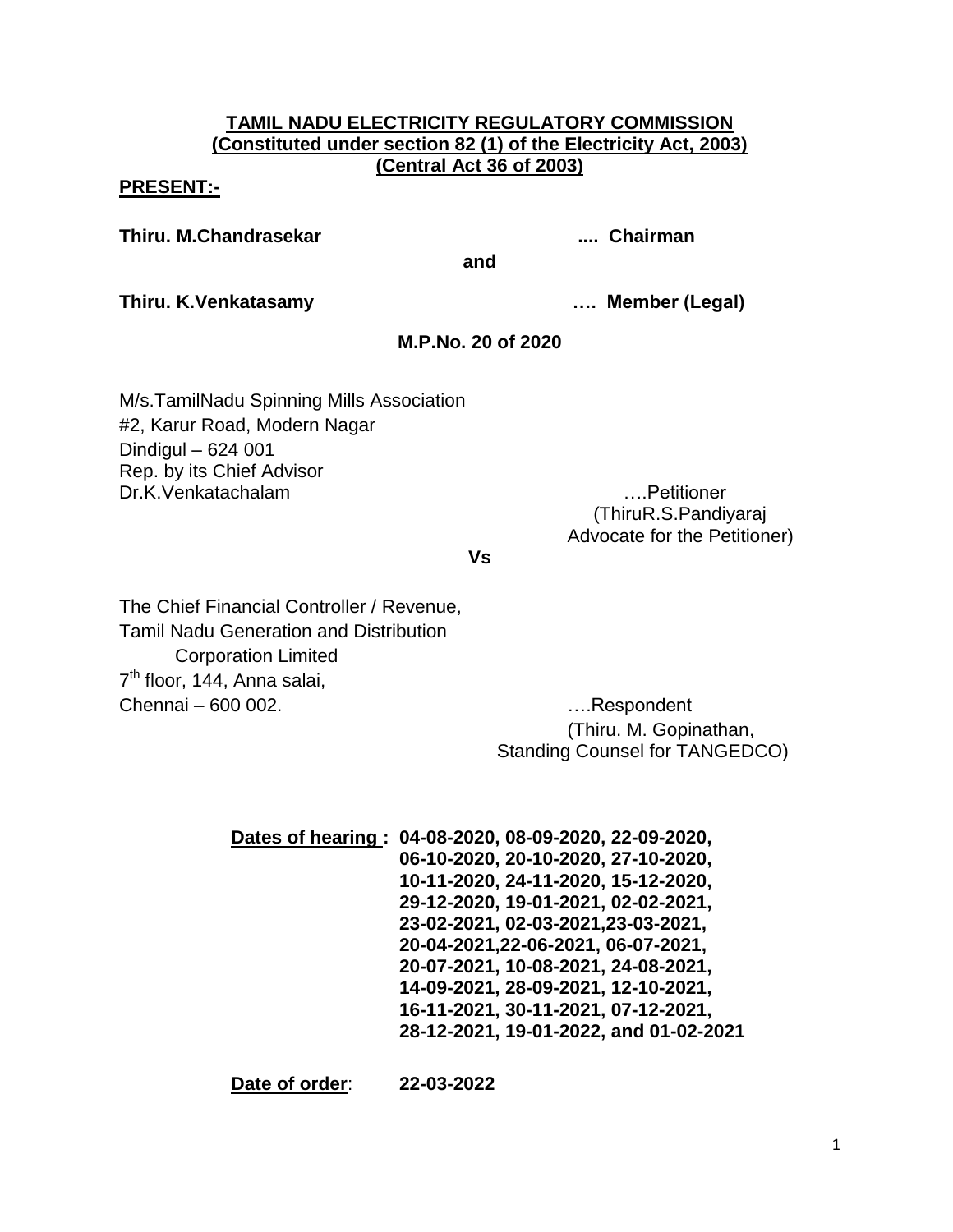The M.P. 20 of 2020 came up for hearing on 01-02-2022. The Commission, upon perusal of the petition and connected records and after hearing the submissions of the petitioner(TANGEDCO) hereby makes the following order:-

## **ORDER**

## **1. Prayer of the Petitioner in M.P No. 20 of 2020:-**

The petitioner has prayed in this petition to punish the Respondent / Contemnor, for having violated the order of this Commission passed in Order No. 2-5 dated 11.10.2008, in so far as the matter of collection of Scheduling and System Operation Charges are concerned and for also having violated the Regulatory Provisions, as available under Regulation 5(5)(i) of Tamil Nadu Electricity Supply Code 2004, in the matter of review of the adequacy of Security Deposit for 2020-21 and also for having violated the order of the Commission, in not crediting the interest to consumers and intimating the fact to consumers, as ordered by this Commission in Order No.1 of 2020 dated 17.02.2020 and pass such other suitable and necessary orders, as required to be passed under Section 142 read with Section 146 of the Electricity Act 2003, against the Respondent / Contemnor.

#### **2. Facts of the case:-**

The petitioner has filed Contempt petition against the Chief Financial Controller / Revenue of Tamil Nadu Generation and Distribution Corporation Limited for the noncompliance of two issues viz., (1) An instruction issued by the CFC/Revenue vide Memo.No.CFC/FC/DFC/AO.HT/AS.3/Rev/D.No.290-1/2016 Dated 03-10-2016 is contended by the petitioner which iscontrary to the order of the Commission's Order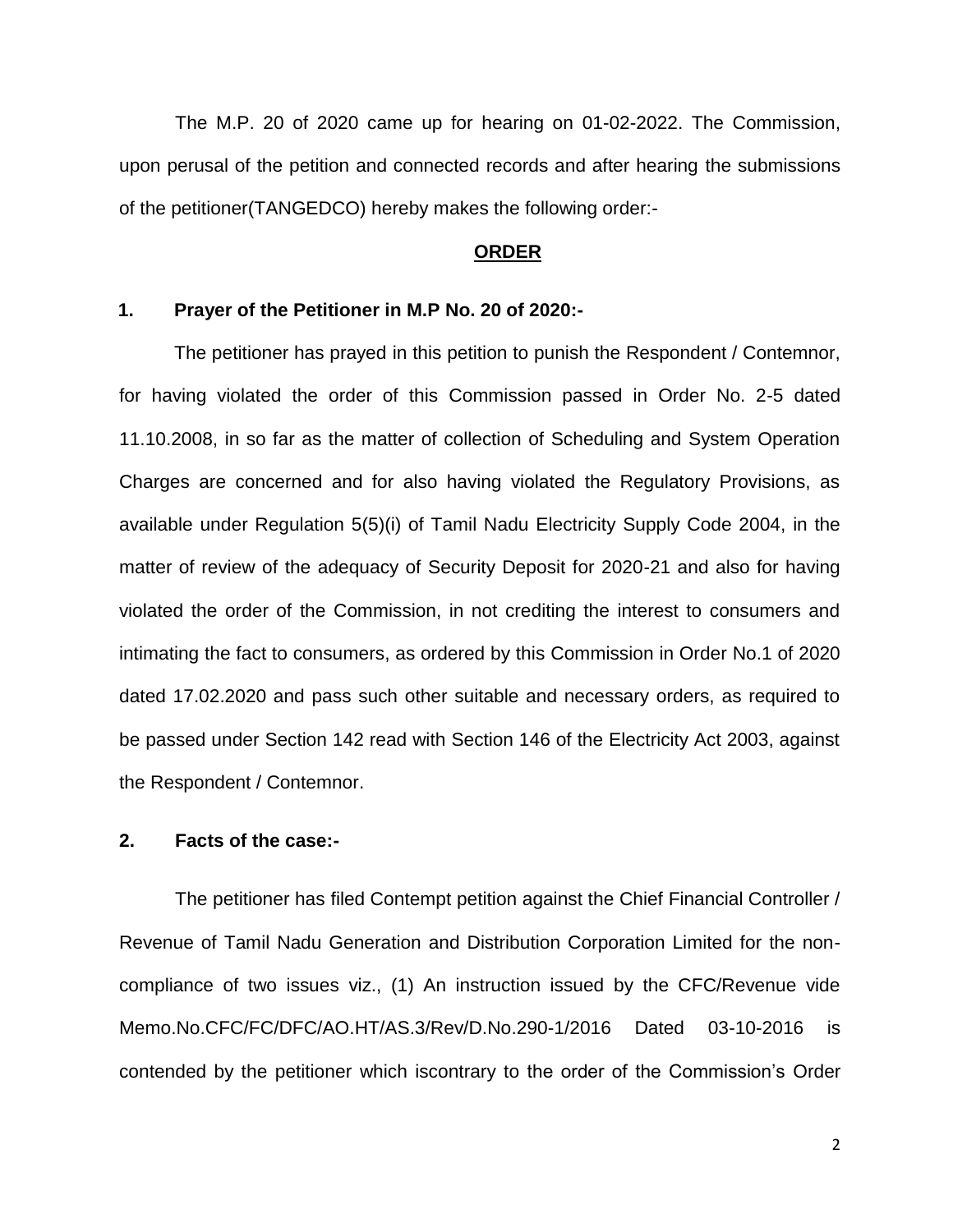No.2-5 dated 11-10-2008 resulting the collection of Scheduling and System Operation charges on individual WEG wise instead of HT SC No. wise; (2) the Review of Adequacy of Security Deposit for the year 2020-21 was not carried out as stipulated under the TNE Supply Code 2004 Regulation 5(5)(i); and the amount of interest was not credited into the SD account of the consumer to adjust the surplus SD in the HT bills of the consumers during April to June 2020. The petitioner also contended that the interest for the period from 1.4.2020 to 30.6.2020 to be paid to all the consumers. The petitioner prayed to initiate contempt proceedings under Section 142 read with section 146 of the Electricity Act 2003 against the Respondent on the said non-compliance of the two issues stated above.

## **3. Contentions of the Petitioner:-**

3.1. The petitioner has stated that the members of the Petitioner, are all HT industries and they have set up their own Wind Energy Generators (WEGs) at feasible locations and are wheeling the wind energy generated from them for their captive use at their respective spinning mills by paying the open access charges as fixed by the Commission from time to time through the respective Tariff Orders. Because of the same, the members of the Petitioner, are having substantial interest in the matter, covered by the instant Contempt Petition.

3.2. Further, the members of the Petitioner are having sufficient amount of Security Deposit, kept with the Respondent TANGEDCO, as per the requirements under Regulation 35 of Tamil Nadu Electricity Distribution Code 2004 and the adequacy of such Security Deposit, would be reviewed by the Respondent TANGEDCO, after crediting the interest accrued, for a financial year, during the commencement of the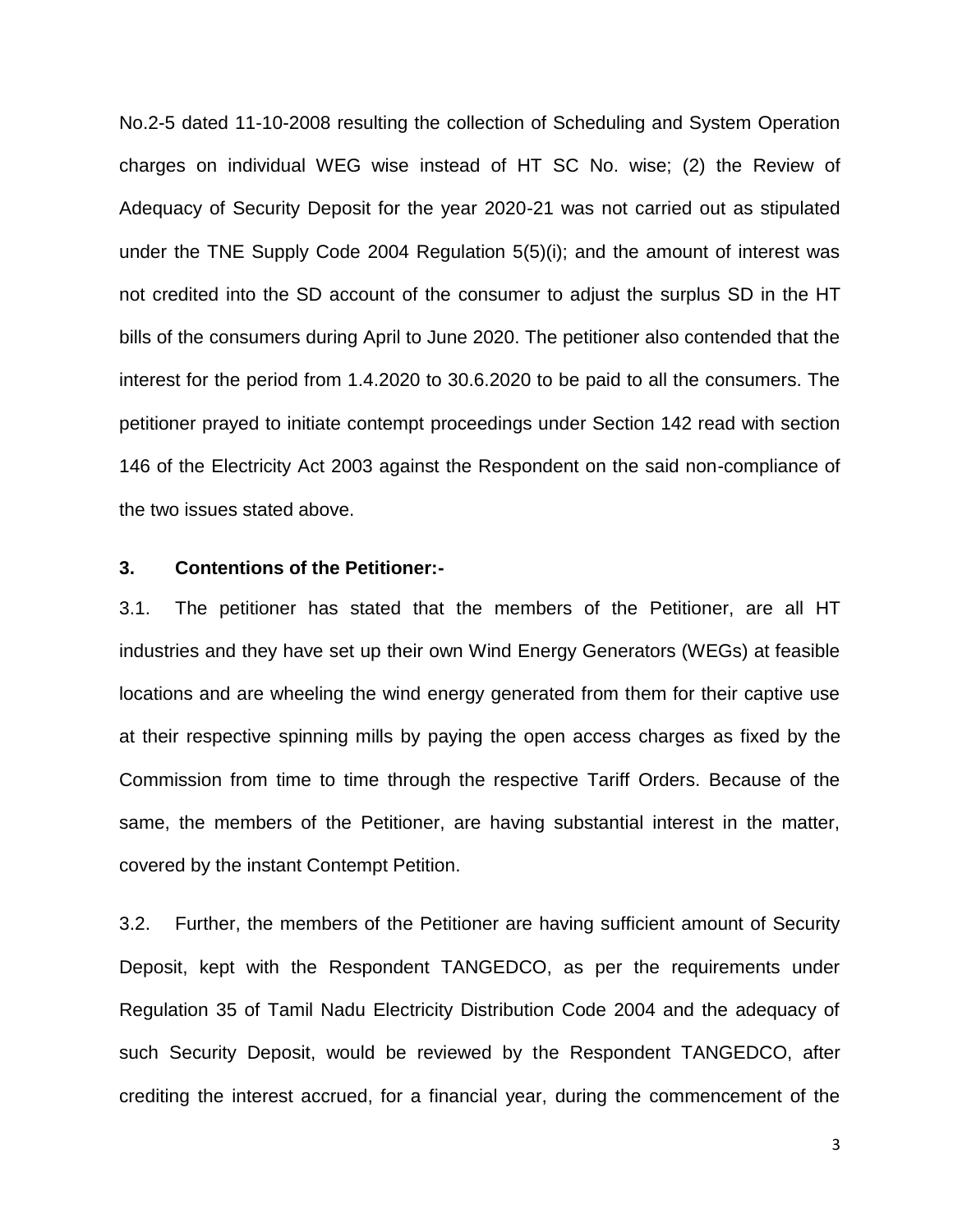next financial year (ie) during the months of April / May, as per the Regulatory Provisions, contained in Regulation 5(5)(i) of the Tamil Nadu Electricity Supply Code 2004.

3.3. For the purpose of instant reference, the operative portion of the Regulation is extracted below:

## *"5(5)(i) Additional Security Deposit:-*

*The adequacy of Security Deposit may be reviewed and re-fixed once in a year in case of HT consumers and once in every two years in case of LT consumers taking in to account the interest due for credit. Such reviews shall be made in the month of April / May. The rate of interest on the Security Deposit shall be on the basis of the Commission 's directive to the licensees in this regard."*

3.4. The petitioner has stated that the present Contempt Petition has been necessitated, for filing before this Commission, due to the complete inaction of the Respondent / Contemnor, namely Smt. V. Savitha, who is now functioning as Chief Financial Controller-Revenue and who is obligated for the compliance of the relevant law, as contained under various provisions of the Electricity Act 2003, the Electricity Rules 2005 and also as per all other provisions, contained in the Regulations, enacted by the Commission, in pursuance of its powers entrusted under Section 50 read with Section 181 of the Electricity Act 2003. In the same context, the said Smt. V.Savitha is obligated to comply with the Statutory Orders of this Commission as and when such orders are issued by the Commission. However, the said Smt. V. Savitha, the Respondent / Contemnor, is in the habit of completely acting against the Regulatory Provisions and orders of this Commission continuously, with utter disregard to the legal obligations to be complied with by her, on her capacity as Chief Financial Controller-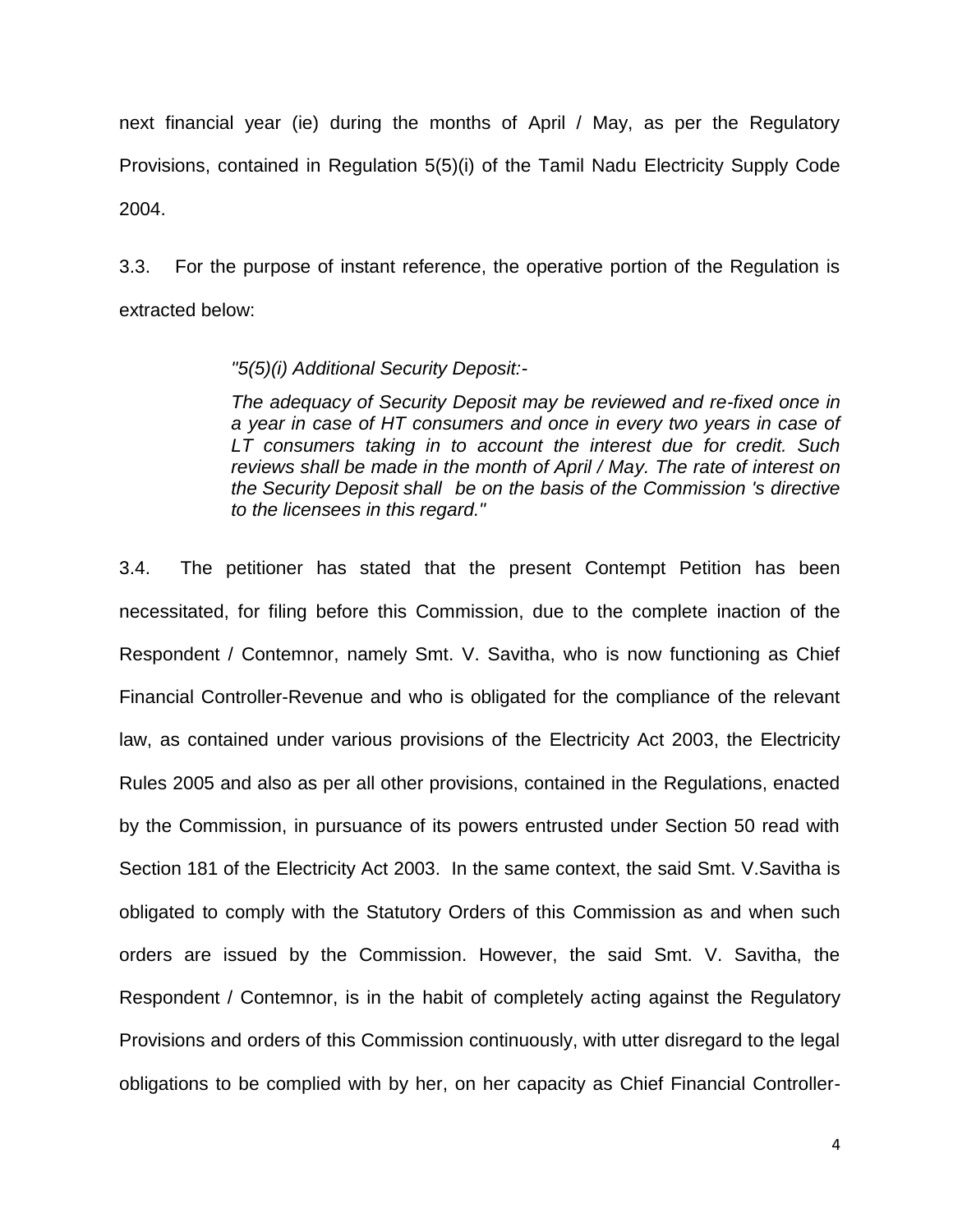Revenue of TANGEDCO and there are many instances of such violations and noncompliances agitated before the Hon'ble Courts of Law.

3.5. The following are the circumstances, by which the Respondent / Contemnor has committed the said acts of Contempt by non-complying with the orders of this Hon'ble Commission and has issued totally a deviated communication with utter regard to the order of this Commission.

## **Issue No. 1:**

Illegal Collection of Scheduling and System Operation Charges on individual WEG / Machine-wise instead of Wind Fan HTSC No.-wise:

The TNERC by its Order No. 2-5 dated 11.10.2008, has first introduced the levy of collection of the Scheduling and System Operation Charges @ Rs. 300 / service connection of WEGs and the Operative Portion of the Order is as below.

> *"In respect of long term open access customers of wind energy generators the scheduling and system operation charges for a generation capacity of 1650 KW and above shall be Rupees three hundred per day. Forgeneration capacity of less than1650 KW the charges shall be in proportion to the charges applicable to 1650 KW and above;*

> *This charge shall be levied on the basis of generation capacity per service connection;*

*This order may be read with the order No.2 dated 15-05-2006; This order will be deemed to have come into force from 15-05-2006;"*

3.6. While the practice of collecting the Scheduling and System Operation Charges, was continuing as such, as per the above order of the Commission, on Wind Fan HTSC No.-wise, the Respondent / Contemnor, with utter disregard to the order of the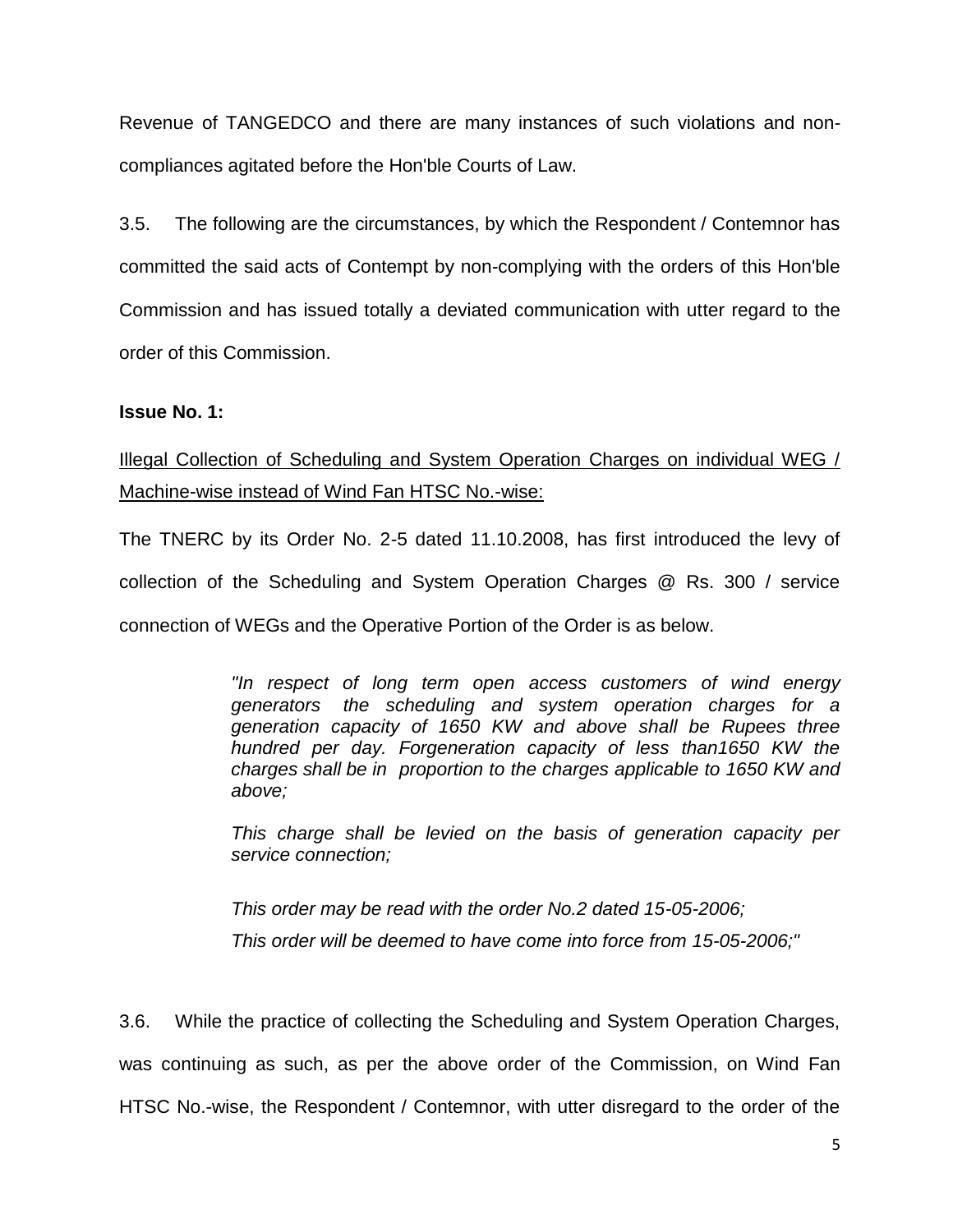Commission, has issued totally a different communication, in Memo. No. CFC/FC/DFC/AO.HT/AS.3/REV/D. NO. 290-1/16, dated 03.10.2016 and directed all the Superintending Engineers, to collect the Scheduling and System Operation Charges, on individual WEG-wise, instead of HTSC No.wise, even without any approval or permission from this Commission.

3.7. In Para 2.1 of the said communication of the Respondent/Contemnor, it has been made as below, in contrary to the orders of the Commission above quoted and the practice of collection of Scheduling and System Operation Charges was unilaterally changed from HTSC No.wise to individual machine-wise, without any permission or approval by the Commission.

3.8. The following is the operative portion of the Memo of the Respondent / Contemnor dated 03.10.2016.

> "2. In this connection, all the Superintending Engineers of Distribution Circles are hereby informed as follows:

> 2.1. The Commission has issued Comprehensive Wind Energy Tariff Order No.3 dated.31.03.2016 wherein the Scheduling System Operation charges has been revised and re-fixed at 40% of the conventionalcharges. Further, in this connection, it is stated that the Hon'ble Commission has fixed Scheduling System Operation charges in the Order No.8 of 2014 dated. 11.12.2014, in respect of the conventional, at the rate of Rs.2000 per day per transaction for long term as well as short term open access customers. Hence, the Scheduling System Operation has to be collected from each WEG machine under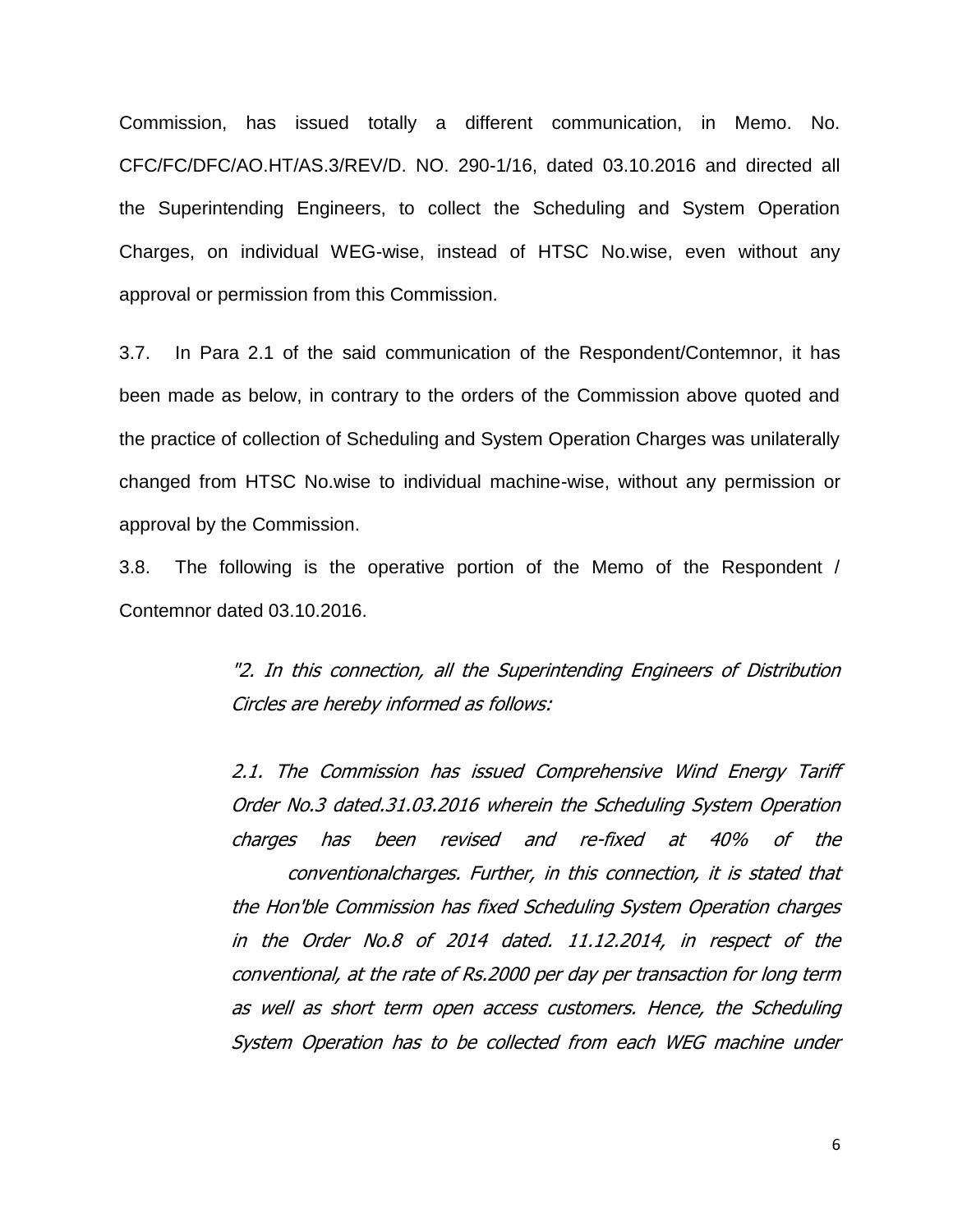preferential tariff/ REC at rate of Rs.800 per day/Rs. 2000 per day, respectively from the month of 01.04.2016."

3.9. Due to the unilateral instructions issued by the Respondent/Contemnor, evenwithout the approval of the Commission, the Petitioner felt that such an instruction is totally contrary to the order of the Commission and when found that it leads to a blatant violation of the order of the Commission, issued in Order No. 2-5 dated 11.10.2008, made a representation with the Respondent / Contemnor, through its letter dated 07.06.2019, to correct such a false action. Even though, the Petitioner has represented the matter on 07.06.2019 itself, the representation was found not acted up on, in a suitable manner known to law.

3.10. The Petitioner further submits that having seen that no response was found evoked from the Respondent / Contemnor, again the Petitioner reminded the Respondent / Contemnor, vide its reminder sent on 14.10.2019 to issue modified instructions by complying with the order of the Commission dated 11.10.2008 in its letter and spirit. However, even after having received the reminder, the issue was not sorted out and so far, no corrective actions were found taken and no revised instructions have been found issued to collect the Scheduling and System Operation Charges, on Wind Fan HTSC No.-wise and still it is being continued to be collected on each WEG / Machine-wise, causing great concern and unwanted expenses to the wind energy captive users in Tamil Nadu continuously. Therefore, such an in action to comply with the order of the Commission, makes a clear and distinct non-compliance and thereby makes a violation under Section 142 of the Electricity Act 2003, which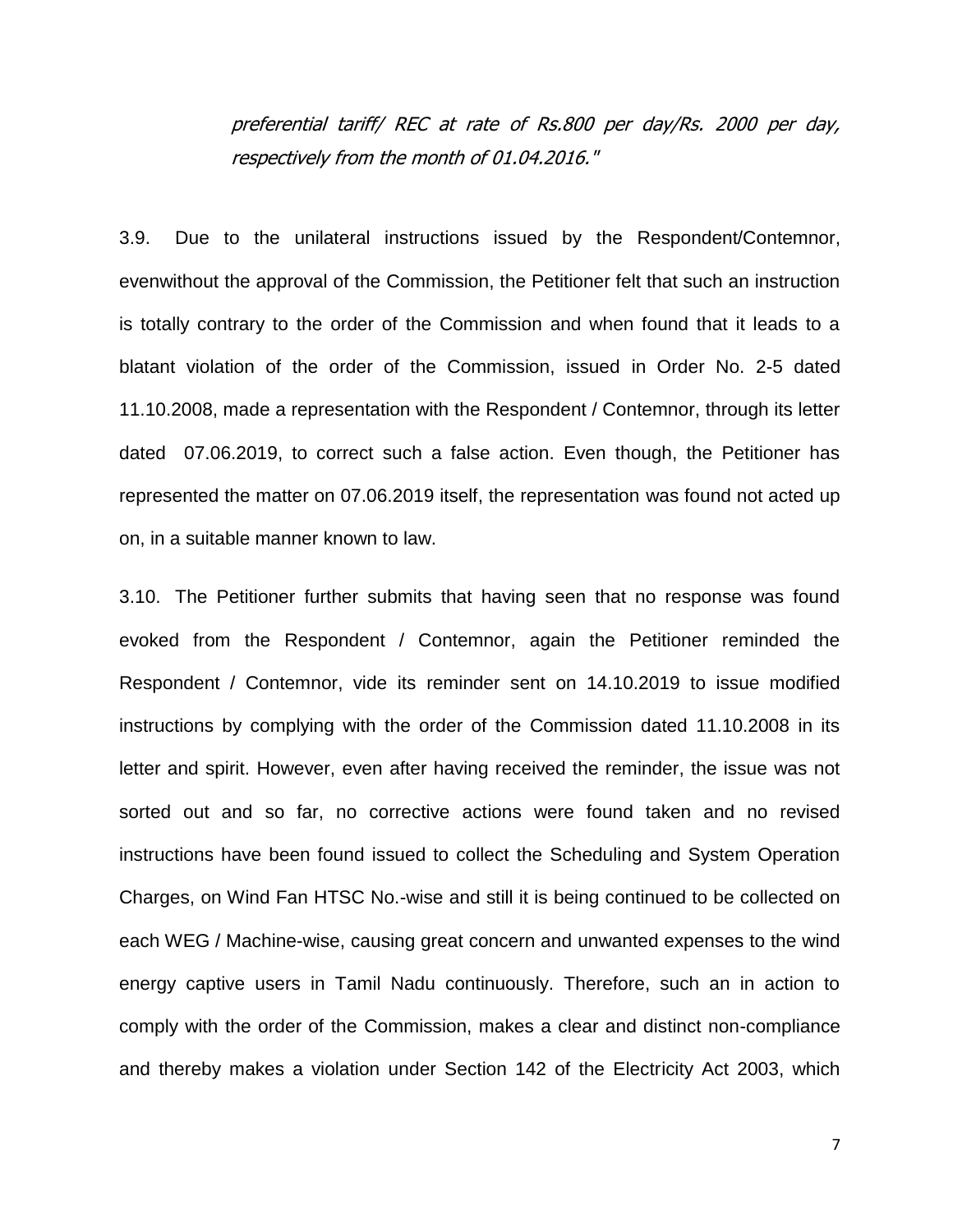reads as follows, leading for a suitable action under Section 146 of the Electricity Act 2003.

> *"Section 142. (Punishment for non-compliance of directions by Appropriate Commission):*

> *In case any complaint is filed before the Appropriate Commission by any person or if that Commission is satisfied that any person has contravened any of the provisions of this Act or the rules or regulations made thereunder, or any direction issued by the Commission, the Appropriate Commission may after giving such person an opportunity of being heard in the matter, by order in writing, direct that, without prejudice to any other penalty to which he may be liable under this Act, such person shall pay, by way of penalty, which shall not exceed one lakh rupees for each contravention and in case of a continuing failurewith an additional penalty which may extend to six thousand rupees for every day during which the failure continues after contravention of the first such direction."*

3.11. Accordingly, a Contempt Notice was also sent against the Respondent / Contemnor, through the Counsel of the Petitioner on 02.07.2020, by providing a final opportunity and however, the Respondent / Contemnor has not corrected herself, by issuing any modified instructions in line with the order of the Commission, as per the Order No. 2-5 dated 11.10.2008, to collect the Scheduling and System Operation Charges, on HTSC No-wise, instead of individual WEG-wise.

3.12. Therefore, the Respondent / Contemnor has rendered herself for suitable proceedings under Section 142 of the Electricity Act 2003 and also rendered herself for suitable punishment under Section 146 of the Electricity Act 2003, by willfully violating the order of the Commission dated 11.10.2008, in spite of all opportunities provided to her, to correct the said deviations and violations.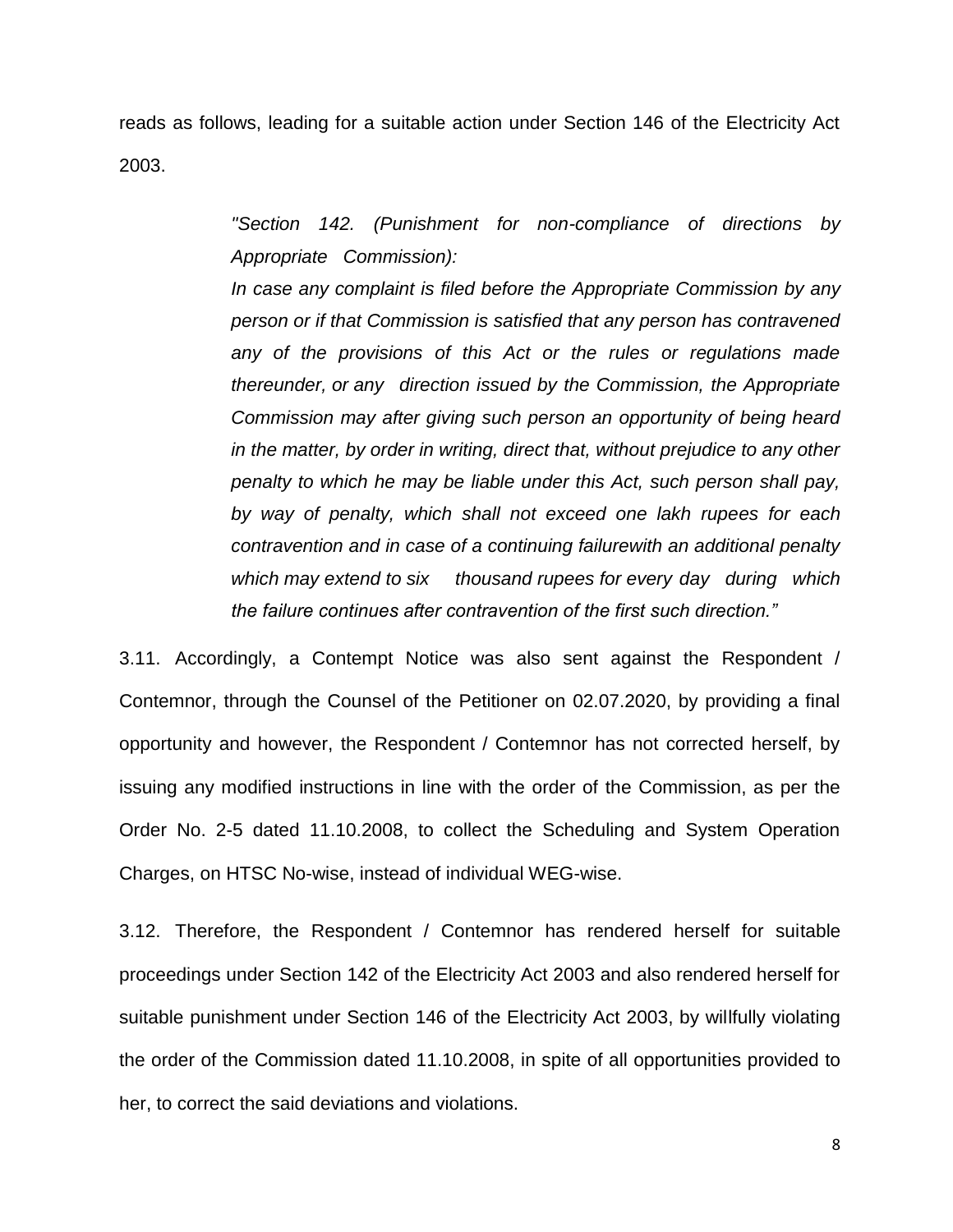# **Issue No.2:**

3.13.Continuing to default in the matter of Reviewing the Adequacy of Security Deposit for 2020-21, as mandated under Regulation 5(5)(i) of TN Electricity Supply Code 2004, even after the expiry of 3 months period and failing to intimate the consumers about the credit of the interest on the Security Deposit in violation of the order of Hon'ble Commission in Order No.1 of 2020 dated 17.02.2020:

Regulation 5(5)(i) of the Tamil Nadu Electricity Supply Code 2004, mandates as below.

*"5(5) (i) Additional Security Deposit:-*

*The adequacy of Security Deposit may be reviewed and re-fixed once in a year in case of HT consumers and once in every two years in case of LT consumers taking in to account the interest due for credit. Such reviews shall be made in the month of April / May. The rate of interest on the Security Deposit shall be on the basis of the Commission's directive to the licensees in this regard."*

3.14. Further, the Commission has issued, inter alia, a direction by way of its Order

No. 1 of 2020 dated 17.02.2020, inter-alia as below, in pursuance of the provisions

contained under Section 47(4) of Electricity Act 2003 read with Regulation 35 (4) of the

Tamil Nadu Electricity Distribution Code 2004, further read with Regulation 5(5)(iii) of

the Tamil Nadu Electricity Supply Code 2004.

*"3) As per Regulation 5(5) (iii) of the Tamil Nadu Electricity Supply Code, the interest at Bank Rate or more as specified by the Commission shall be calculated and credited to the Security Deposit Accounts of the consumers at the beginning of every financial year and the credit available including the interest shall be informed to each consumer before the end of the year.*

*6) The credit including interest available in the accounts of the consumers as on 31-03-2020 shall be intimated to the consumers by 30-06-2020."*

3.15. After seeing that the concerned Superintending Engineers of the TANGEDCO are not found making any action to review the adequacy of the security deposit till 31.05.2020, as mandated under Regulation 5(5)(i) of Tamil Nadu Electricity Supply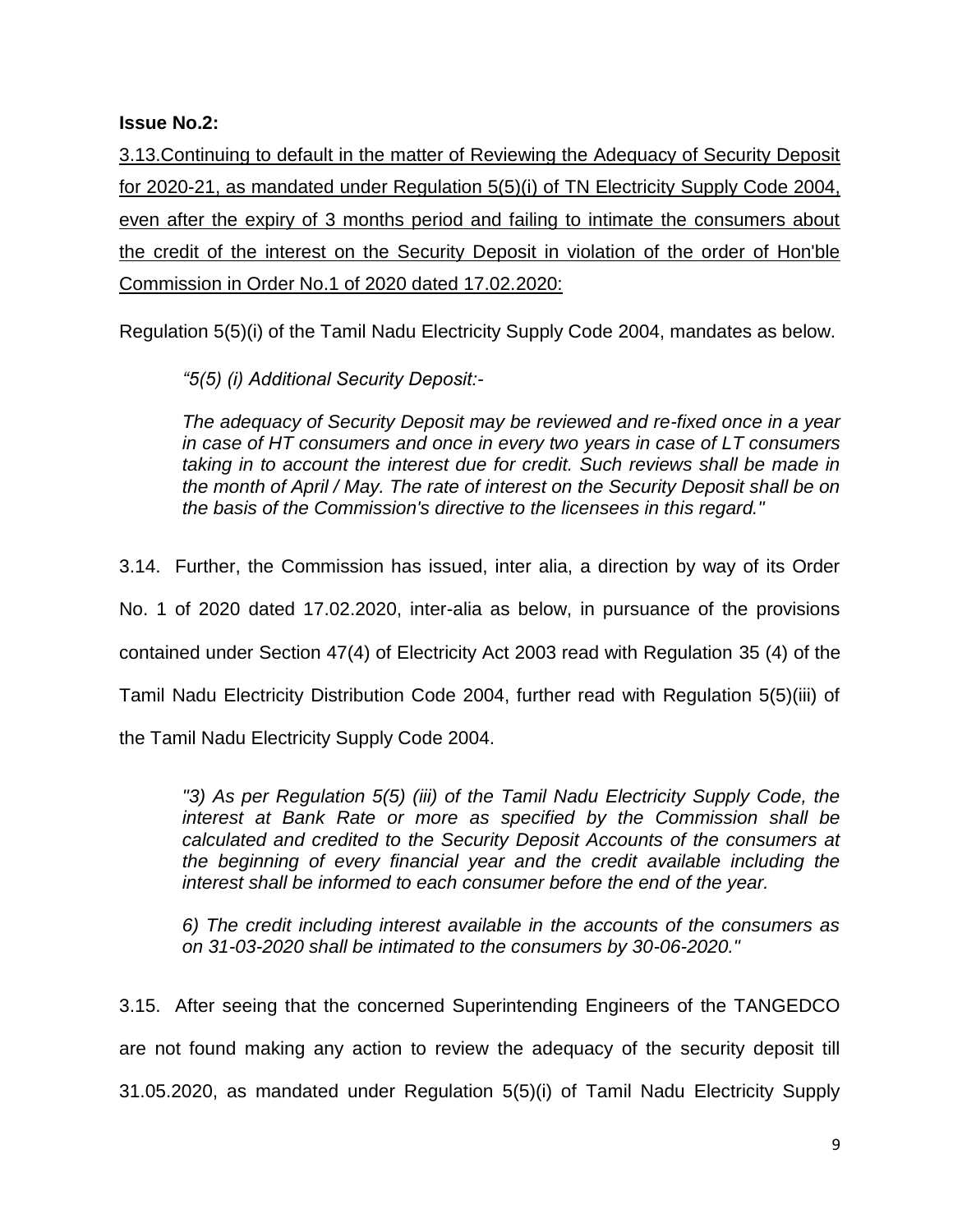Code 2004, the Petitioner has made a representation to the Respondent / Contemnor on 11.06.2020, to allow to make the reviews on the adequacy of security deposits for 2020-21 immediately. When the members of the Petitioner approached the concerned Superintending Engineers, it was reported by the Superintending Engineers that the Respondent / Contemnor has locked down the entire software and accordingly, the Superintending Engineers were not able to review the adequacy of Security Deposit for 2020-21 as was done in earlier years.

3.16. When the Petitioner found that the Respondent / Contemnor has not acted up on the representation filed by the Petitioner on 11.06.2020, the Petitioner again sent a reminder to the Respondent / Contemnor on 26.06.2020 on the same matter, requesting to allow to review the adequacy of the Security Deposit required for 2020- 21. However, the Respondent / Contemnor, has neither complied with the Regulatory Provisions, as mandated under Regulation 5(5)(i) of the Tamil Nadu Electricity Supply Code 2004, nor found complied with the directions of the Commission, as issued in its Order No. 1 of 2020 dated 17.02.2020, by crediting the interest over the Security Deposits held by the consumers and by providing an intimation to consumers before 30.06.2020, to the extent as extracted above.

3.17. Due to the same, the members of the Petitioner's Association, are not able to adjust the excess security deposits, made available at their accounts, against their respective CC bills, for want of proper review of adequacy of security deposit, within the time limits, as mandated by the Regulation.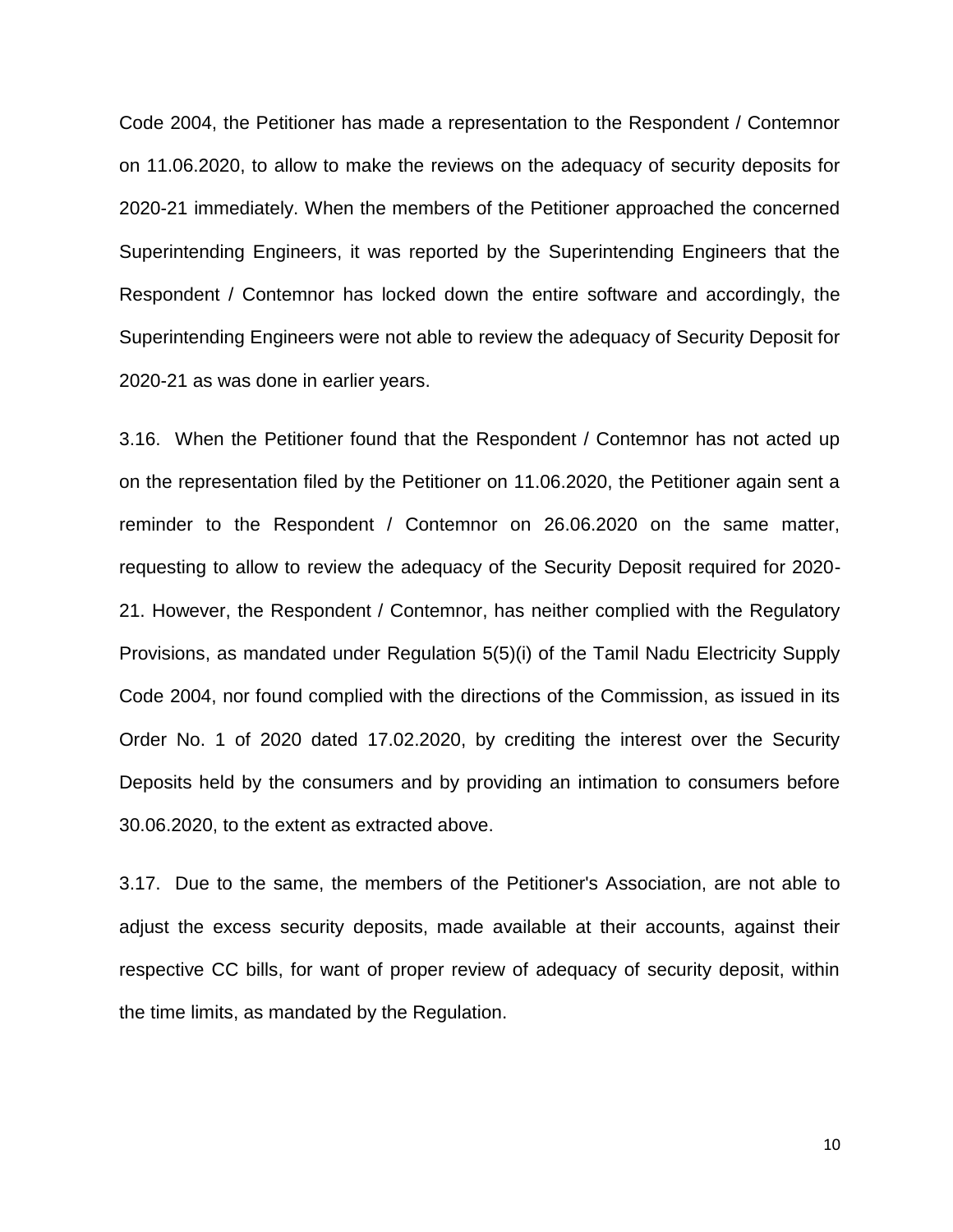3.18. Normally, every year, the review of adequacy of Security Deposit would be taken up by the Superintending Engineers concerned, in the month of April itself. But however, during this year, this has not happened, even after the expiry of the first quarter, which has already ended by 30.06.2020. The Commission has already issued the order notifying the rate of interest for the Security Deposit for the year 2019-20, even much earlier by 17.02.2020 itself. However, the workings of interest and crediting it with the available deposits, have not happened in time. This is a complete omission on the part of the Respondent / Contemnor and leads to a gross violation of both the Regulatory Provisions as well as the order of the Commission

3.19. As, all the members of the Petitioner's Association are hard struggling financially, in the recent months, due to the complete lock downs enforced from 25.03.2020 onwards, due to Covid-19 Pandemic Virus spread, adding fuel to the fire, the Respondent / Contemnor, is also not making any attempt to allow the review over the adequacy of the Security Deposit to happen and required for 2020-21. The Respondent / Contemnor is not at all allowing the software to function, to facilitate the credit of interest, as ordered by the Hon'ble Commission. If the adequacy of Security Deposit has been allowed and reviewed as usual by April 2020 itself, after adding the interest accrued, most of the members of the Petitioner's Association, could have adjusted their Excess Security Deposits, against their CC bills for April and May 2020, without much financial hardships. Because of making no reviews to happen on the adequacy of Security Deposit, the members of the Petitioner's Association have lost their interest for the period from 01.04.2020 to 30.06.2020 also, besides to FY 2019-20 and they have experienced very severe financial crunches in managing funds to pay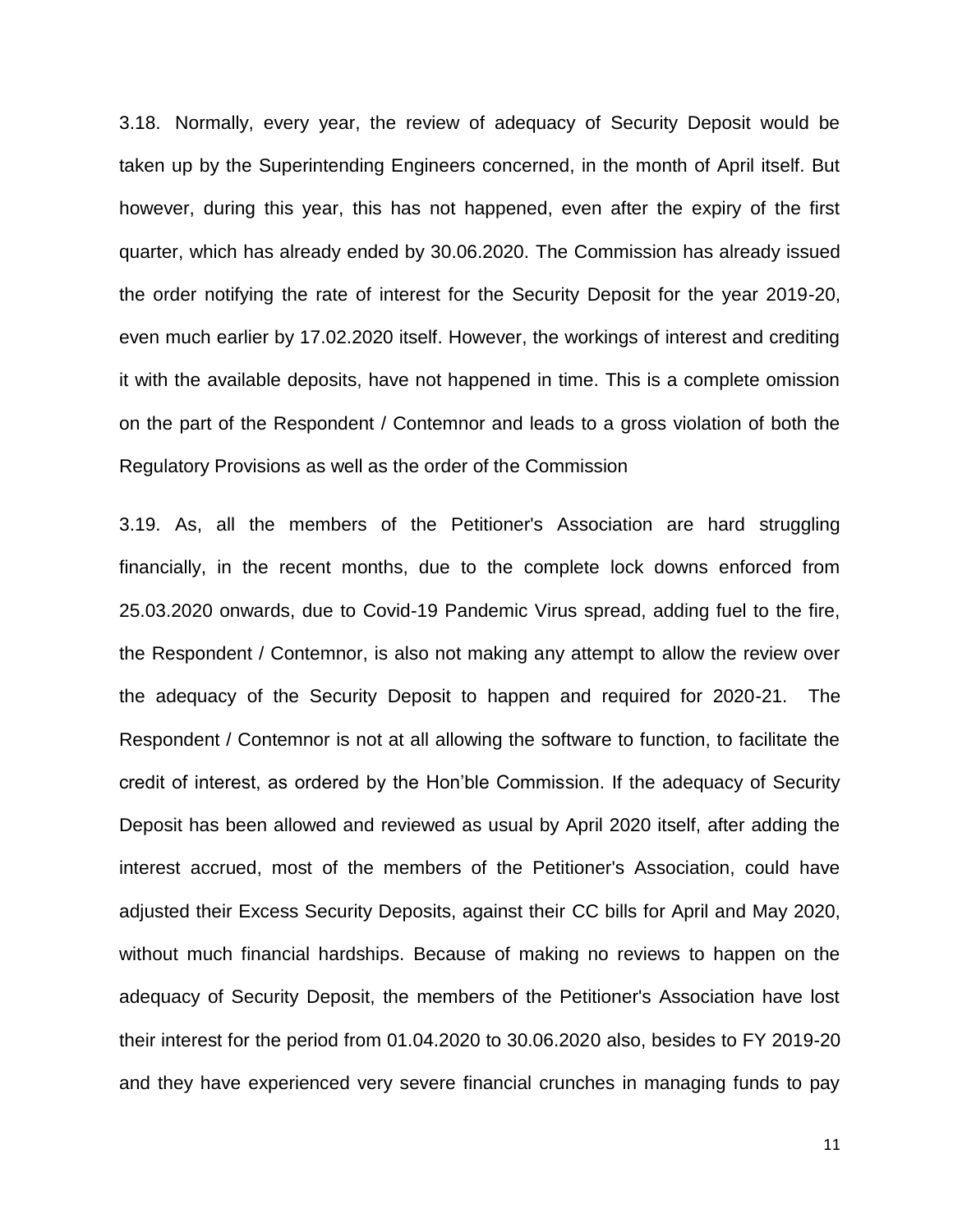the CC bills for April / May 2020 and however, they have paid the bills, by arranging funds from other sources, by paying exorbitant interest.

3.20. At these circumstances, the due date for payment of CC bill for June 2020, has also become due now and all the members, having excess Security Deposits have requested the Superintending Engineers concerned, to allow the excessively available Security Deposit for adjustment against their CC bills for June 2020 and however, such requests are not being complied with, for want of instructions from the Respondent / Contemnor. The entire financial management of the members of the Petitioner is made totally crippled by the Respondent / Contemnor, by her indifferent and un-consumer friendly behaviour and also by utter disregard to the Regulatory Provisions and even to the orders and directions of the Commission, to credit the interest and intimate the same to consumers before 30.06.2020.

3.21.The Respondent / Contemnor has not allowed to credit the interest on the deposits held by the consumers and has failed to intimate the same to consumers before 30.06.2020, as ordered by the Commission by its Order No.1 of 2020 dated 17.02.2020 and accordingly, by both the acts of non-compliance of the Regulatory Provisions, as well as, the order of the Commission, the Respondent / Contemnor has rendered herself for suitable stern action under Section 142 of the Electricity Act 2003 and for suitable punishment also, under Section 146 of the Electricity Act 2003.

3.22. Even though, the Petitioner has already issued a Contempt Notice through its Counsel on 02.07.2020 itself, so far no compliance of the Regulatory Provisions, as made available under Regulation 5(5)(i) was seen complied with, by the Respondent /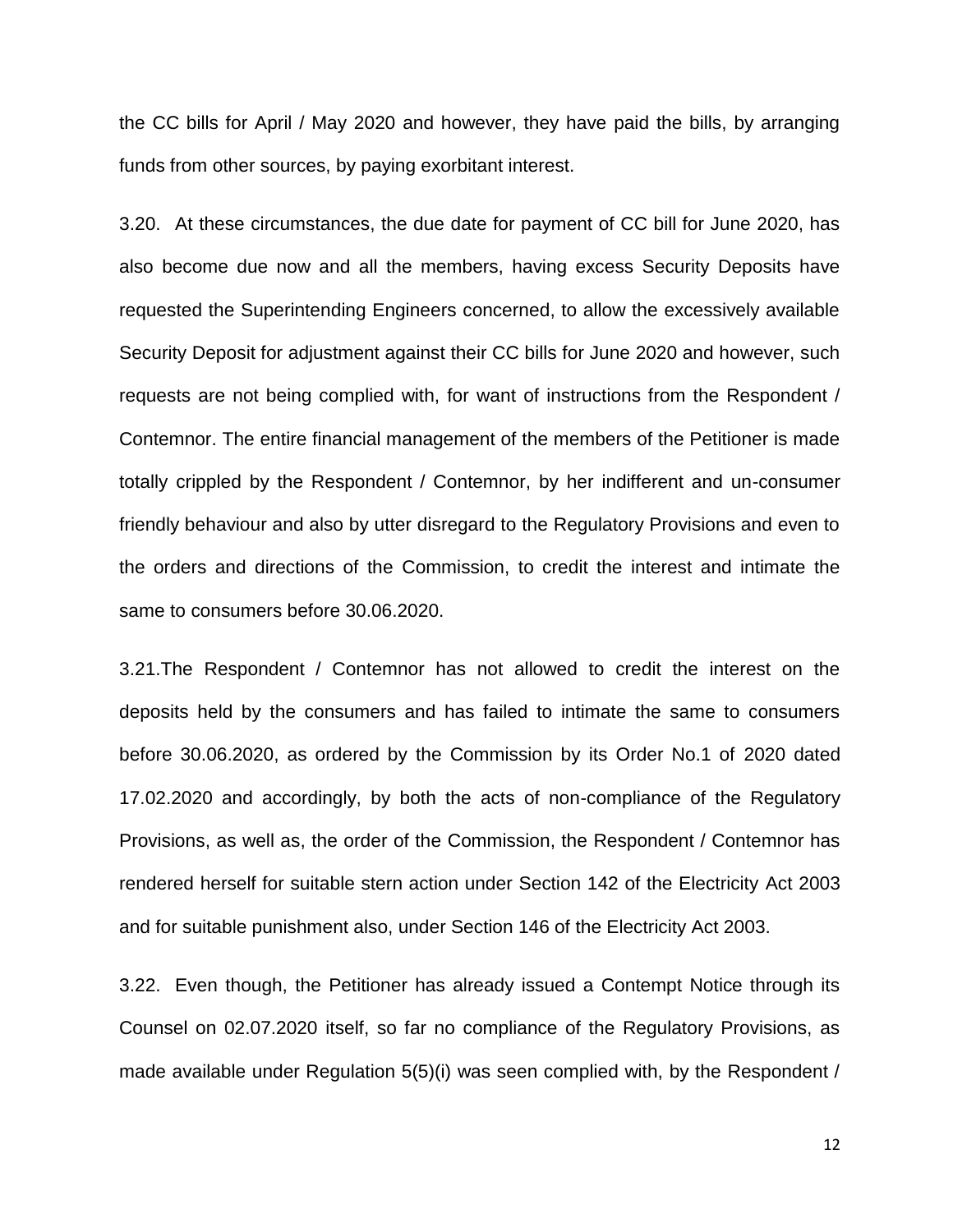Contemnor and the Respondent / Contemnor has not even credited the interest for 2019-20 and intimated the facts before 30.06.2020, as ordered by the Commission.

3.23. The Respondent / Contemnor has not only committed the acts of contempt, but is also continuing with the same, with utter disregard to the order of the Commission and also not complying with the Regulatory Provisions as made available in Regulation 5(5)(i) of Tamil Nadu Electricity Supply Code 2004, in the matter of reviewing the adequacy of the Security Deposit for the Financial Year 2020-21, after crediting the interest accrued over the Security Deposits held during the year 2019-20 and failing to intimate the same to the consumers before 30.06.2020.

3.24. Such acts of Contempt, as submitted above are willful and highly motivated. Therefore, the action of the Respondent / Contemnor requires no sympathy in any manner and such continuing contempt has to be dealt with very firmly or otherwise, the consumers and wind energy captive consumers would be put in to serious hardships and irreparable financial losses.

3.25. The Commission may proceed with the matter further, under Section 142 read Section 146 of the Electricity Act 2003, under the Contempt Jurisdiction available to the Commission.

3.26. The Commission may also order and direct the Respondent / Contemnor to refund the entire Scheduling and System Operation Charges, excessively collected from the Wind Energy Captive Users, in pursuance of the illegal and impugned communication issued through her Memo No. CFC/FC/DFC/AO.HT/AS.3 /REV/D. NO.290-1/16, dated 03.10.2016, by way of adjustment in the future CC bills.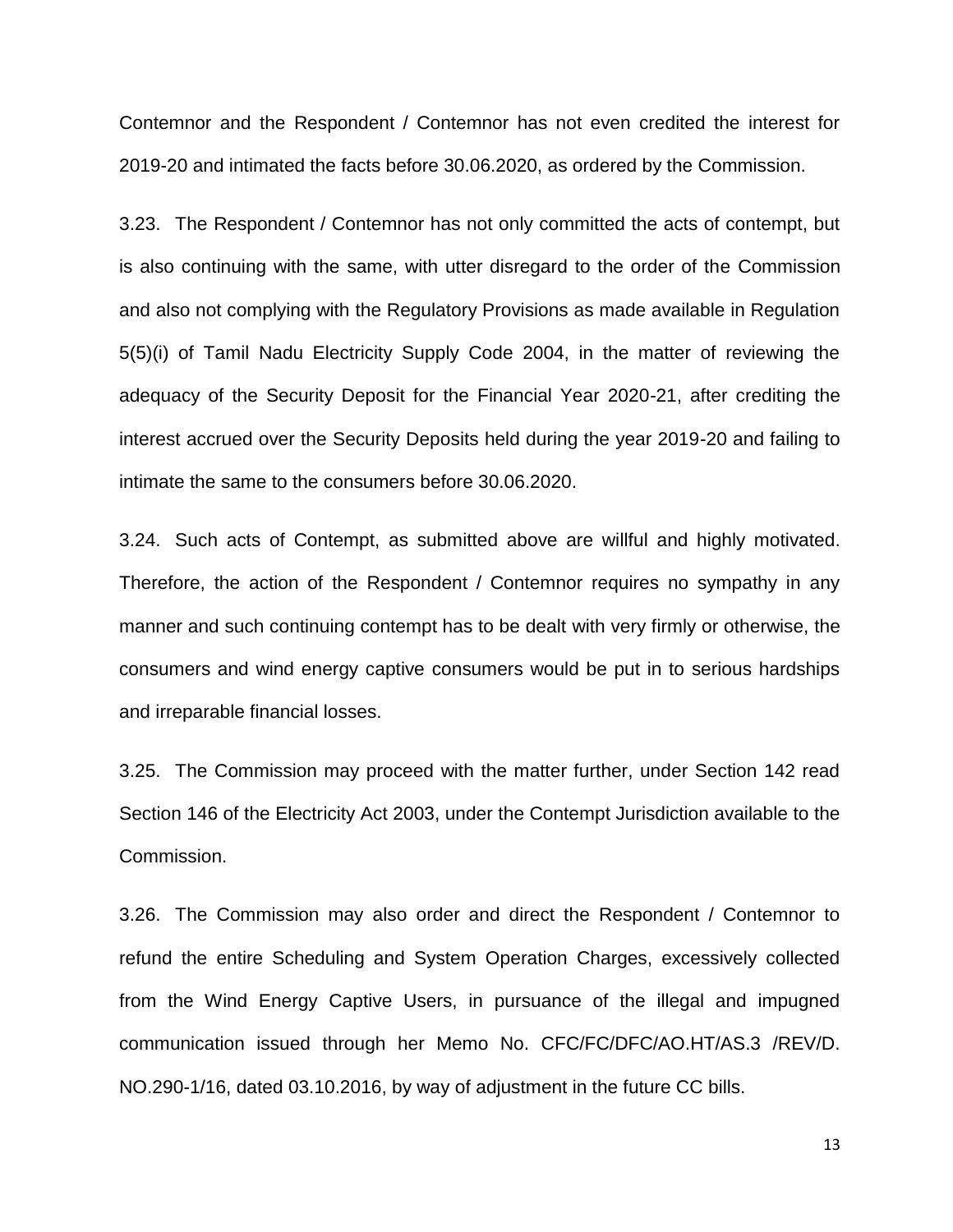3.27. All the consumers in the State were not credited with the interest over their Security Deposit held by them during the year 2019-20 and therefore, it is just and necessary that the Security Deposits should be provided with interest not only for the year 2019-20 but also for the extended period of three months, from 01.04.2020 to 30.06.2020 and accordingly, the Commission may pass an order to this effect, which is legally necessary to protect the interest of all the consumers, without being exploited by the Respondent / Contemnor continuously.

The Petitioner, having no other equal or efficacious remedy has approached the Commission by filing this petition praying for suitable reliefs.

3.28. Accordingly, the Commission may take this Petition on the file of the Commission, under the Contempt Jurisdiction, as available to the Commission under Section 142 of the Electricity Act 2003 for the continuance non-compliance of the orders of the Commission and also on the non-compliance of the Regulatory Provisions as made specifically under Regulation 5(5)(i) of the Tamil Nadu Electricity Supply Code 2004 and accordingly, the Commission maypass suitable interim reliefs and further orders, by punishing the Respondent / Contemnor under Section 146 of the Electricity Act 2003, for the offence of non-compliances committed and also for the offences of continuing the non-compliances, in suitable manner.

3.29. The Commission may pass the following interim orders by,

A. granting an order of injunction, restraining the Superintending Engineers of the TANGEDCO concerned, from the practice of collecting the Scheduling and System Operation Charges on WEGs, based on the individual WEG-wise, instead of HTSC No.-wise, in consonance with the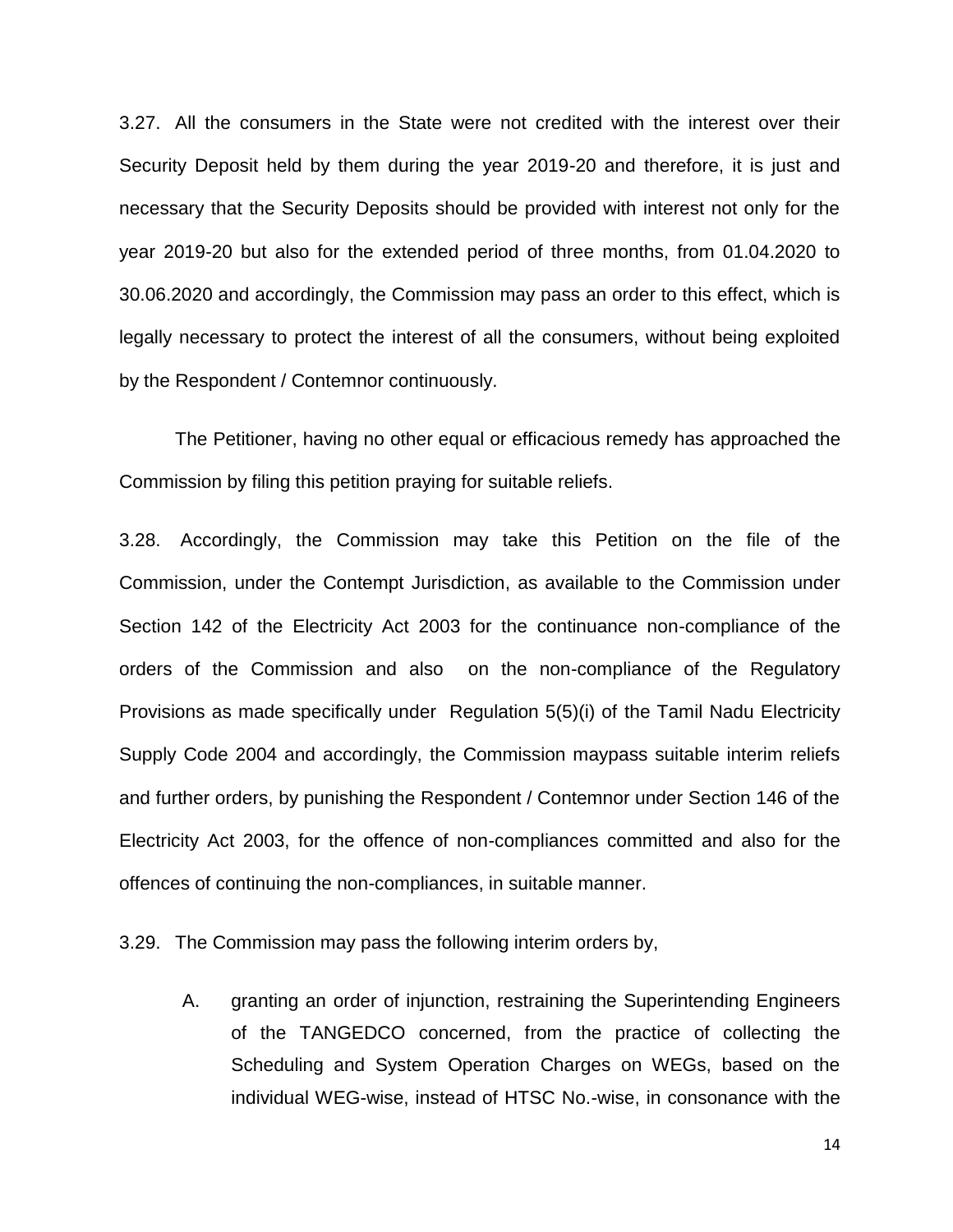order of the Commission passed in Order No. 2-5 dated 11.10.2008 in its letter and spirit and also;

- B. by directing the Respondent / Contemnor, to refund the entire excessively and illegally collected Scheduling and System Operation Charges so far, based on the impugned communication of the Respondent / Contemnor issued in her Memo No. CFC/FC/DFC/AO.HT/ AS.3 /REV ID. NO. 290- 1/16, dated 03.10.2016 and to order the excessively collected amounts, by way of adjustment in the future OA charges demands, payable by all WEG captive consumers pending disposal of the Contempt Petition and also;
- C. by directing the Respondent / Contemnor, to allow the locked software again to get reopened, by unlocking the same and thereby allowing the Superintending Engineers concerned, to make the review of the adequacy of the Security Deposit to happen for 2020-21, by crediting the interest both for the full financial year 2019-20 and also for theextended period from 01.04.2020 onwards till the date of such review, within a specified period, pending disposal of the Contempt Petition.

The Commission may punish the Respondent/Contemnor, for having violated the order of the Commission passed in Order No. 2-5 dated 11.10.2008, in so far as the matter of collection of Scheduling and System Operation Charges are concerned and for also having violated the Regulatory Provisions, as available under Regulation 5(5)(i) of Tamil Nadu Electricity Supply Code 2004, in the matter of review of the adequacy of Security Deposit for 2020-21 and also for having violated the order of the Commission, in not crediting the interest to consumers and intimating the fact to consumers, as ordered by the Commission in Order No.1 of 2020 dated 17.02.2020 and pass such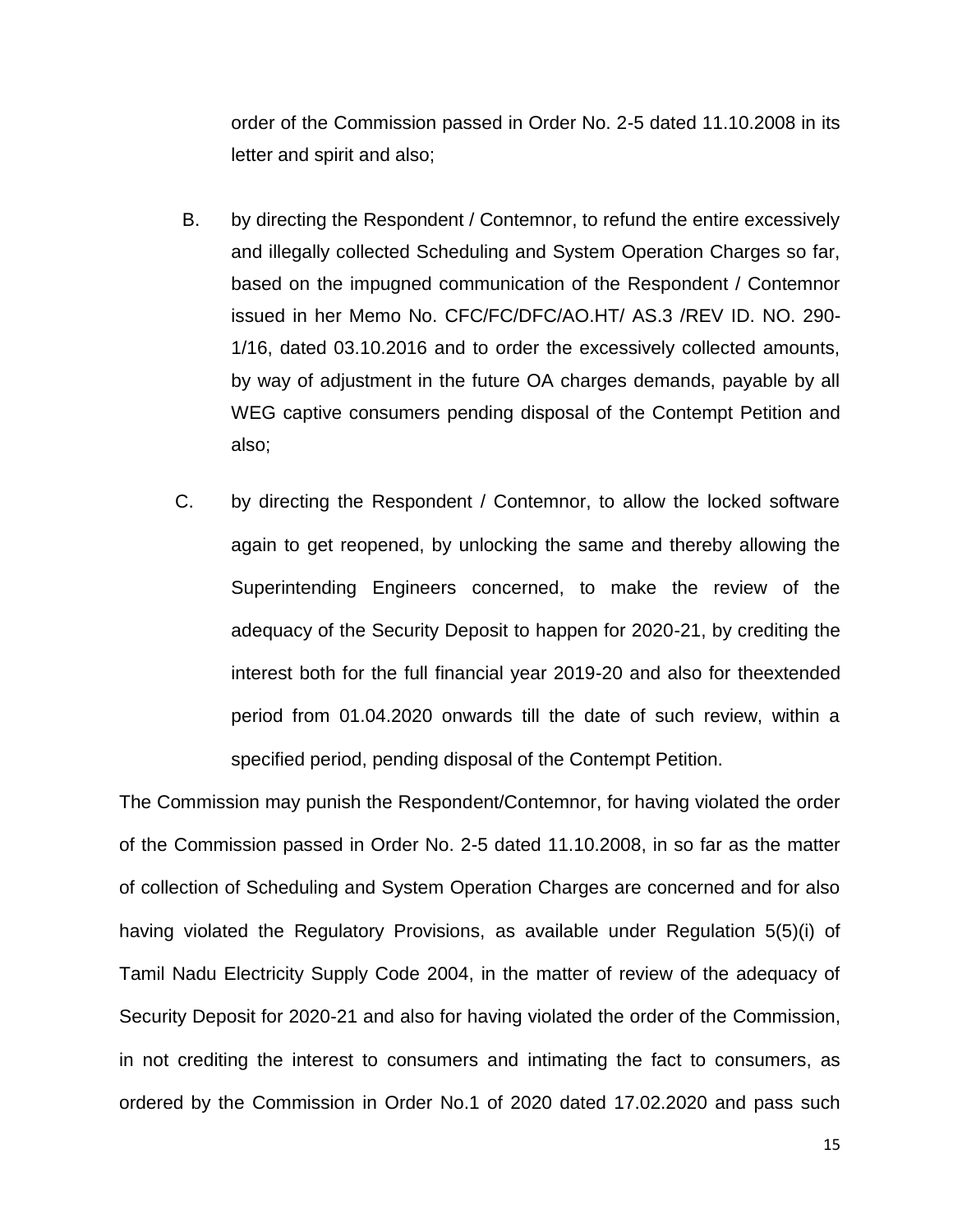other suitable and necessary orders, as required to be passed under Section 142 read with Section 146 of the Electricity Act 2003, against the Respondent / Contemnor, for having committed the acts of contempt as submitted above and also for continuing the act of contempt, as the Commission may deem fit, in the circumstances stated above and thereby render Justice.

#### **4. Additional affidavit of the Petitioner:-**

4.1. The Petitioner has already filed a Petition under Section 142 of the Electricity Act 2003, for taking suitable action on the Non-Compliance of the order of this Hon'ble Commission passed in Order No. 2-5 dated 11.10.2008, in the matter of collection of Scheduling and System Operation Charges and for the Non-Compliance of the Regulatory Provisions as contained in Regulation 5(5)(i) of Tamil Nadu Electricity Supply Code 2004, in the matter of reviewing the adequacy of the Security Deposit for 2020-21 and also in the matter of having not complied with the order of the Hon'ble Commission dated 17.02.2020 in Order No. 1 of 2020, in not communicating the consumers, the quantum of the interest credited over the Security Deposits for 2019-20 before 30.06.2020.

4.2. The said Petition having been filed by the Petitioner, was taken on the files of the Commission in M.P. No. 20 of 2020 and up on hearing the matter on 04.08.2020, the Commission has, inter-alia, ordered to omit the name 'Smt. V. Savitha' as follows:

*"ThiruS.P.Parthasarathy, Advocate appeared for the petitioner. Thiru. S. R. Rajagopal, Additional Advocate General for TANGEDCO appeared and vehemently opposed for having included the name of Tmt. V.Savitha, CFC/Revenue in the cause title in her personal capacity and prayed to direct the*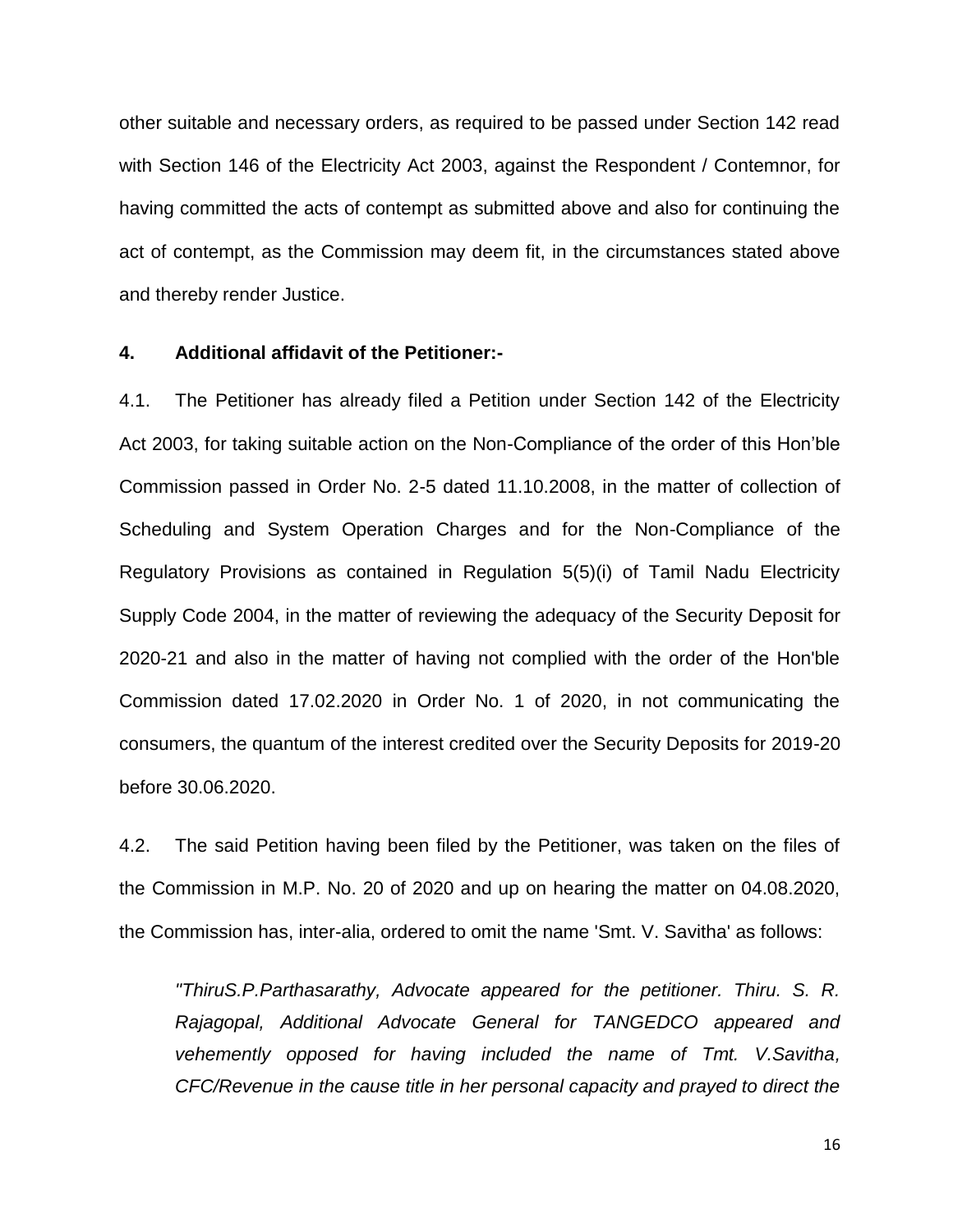*petitioner to omit the name of Tmt.V.Savitha and include only Chief Financial Controller / Revenue, TANGEDCO.Arguments of both sides heard and Commission directed to omit the name of Tmt. V.Savitha. The case is adjourned to 08.09.2020 for filing counter on the admissibility of the petition."*

4.3. As per the understanding of the Petitioner, normally Contempt Petitions, are being filed only on the name of the person along with his official designation and therefore, in having ordered to omit the name, the Petitioner feels that such a proposition was not considered in the light of the various case laws available from various Courts.

4.4. In the case of R.Muthukrishnanvs The Collector of Tiruvallur, the First Division Bench of the Hon'ble High Court of Judicature at Madras, has ruled as follows, in Contempt Petition No.29554 of 2010 in the order delivered on 20.08.2010.

*"10. From the aforesaid provisions, it is manifestly clear that in a petition for initiation of contempt, a person against whom contempt is alleged must be made party respondent in person. The word Persop- means a human being, a natural person and not a juristic person, because a human being can commit contempt of court, and not an authority. It is well settled that a command to a Corporation or to the State or its Authority is, in fact, a command to those persons who are officially responsible for the conduct of its affairs. The person holding the pOst being informed of the order of the Court for compliance or fails to take appropriate action within their power, they are guilty of disobedience and may be punished for contempt.*

*11. We have given our anxious consideration to the relevant provisions of the Act and the Rules. It is manifestly clear from the Act and Rules, that in a proceeding for contempt, the petitioner must specify the name of the person, who is guilty of contempt by not complying and thereby violating the order of the Court, in his individual capacity or in the discharge of his official duty. In the instant case, for example, if the District Collector alleged to have violated and disobeyed the order of this Court, the petitioner must disclose the name of the person who, while holding the post of the Collector of the District committed contempt by not obeying or complying with the order.*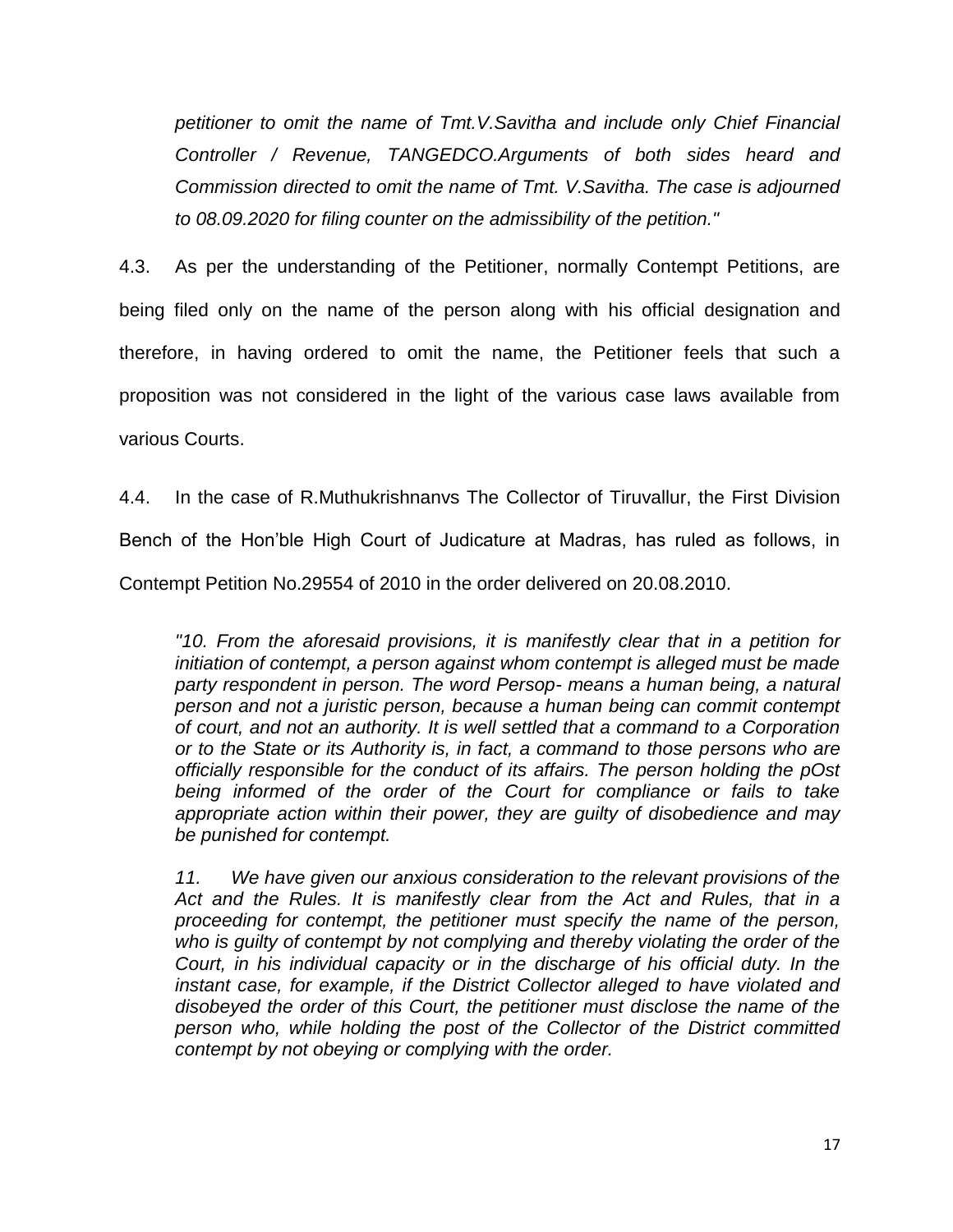*12. We, therefore, hold that the present contempt petition without specifying and disclosing the name and description of the person and without making him as a party respondent for the alleged contempt, is not maintainable. The petition being not in accordance with the Act and the Rules, is, therefore, dismissed."*

4.5. From the above extracted portion of the order in the Contempt Petition, the Hon'ble Division Bench, has clearly ruled that contempt petition without specifying and disclosing the name and description of the person and without making him as a party respondent for the alleged contempt, is not maintainable.

4.6. Further, even the Hon'ble APTEL, New Delhi, while dealing with a recent matter, concerning on the conduct of certain officials of the TANGEDCO, has passed strong strictures, in Appeal No.56 of 2020, IA No.112 of 2020, IA No.111 of 2020, IA No.295 of 2020 & IA No.534 of 2020 dated 17.08.2020. In the said order, the names of the officials along with their official designations only, were found included in the cause title of the order. Therefore, the Petitioner is of the humble opinion that a Contempt Petition always needs to be filed, against a designation along with the name of the person, who is holding that post and without which, such petition is not maintainable as per the legal proposition already declared in the matter.

4.7. Therefore, the Petitioner Stated that the order passed by this Commission on 04.08.2020, for ordering to omit the name of 'Smt. V. Savitha', may be reconsidered again, in the light of the proposition of law, as already declared by the Hon'ble Division Bench and also followed in the recent order of the Hon'ble APTEL, New Delhi, to the extent extracted above.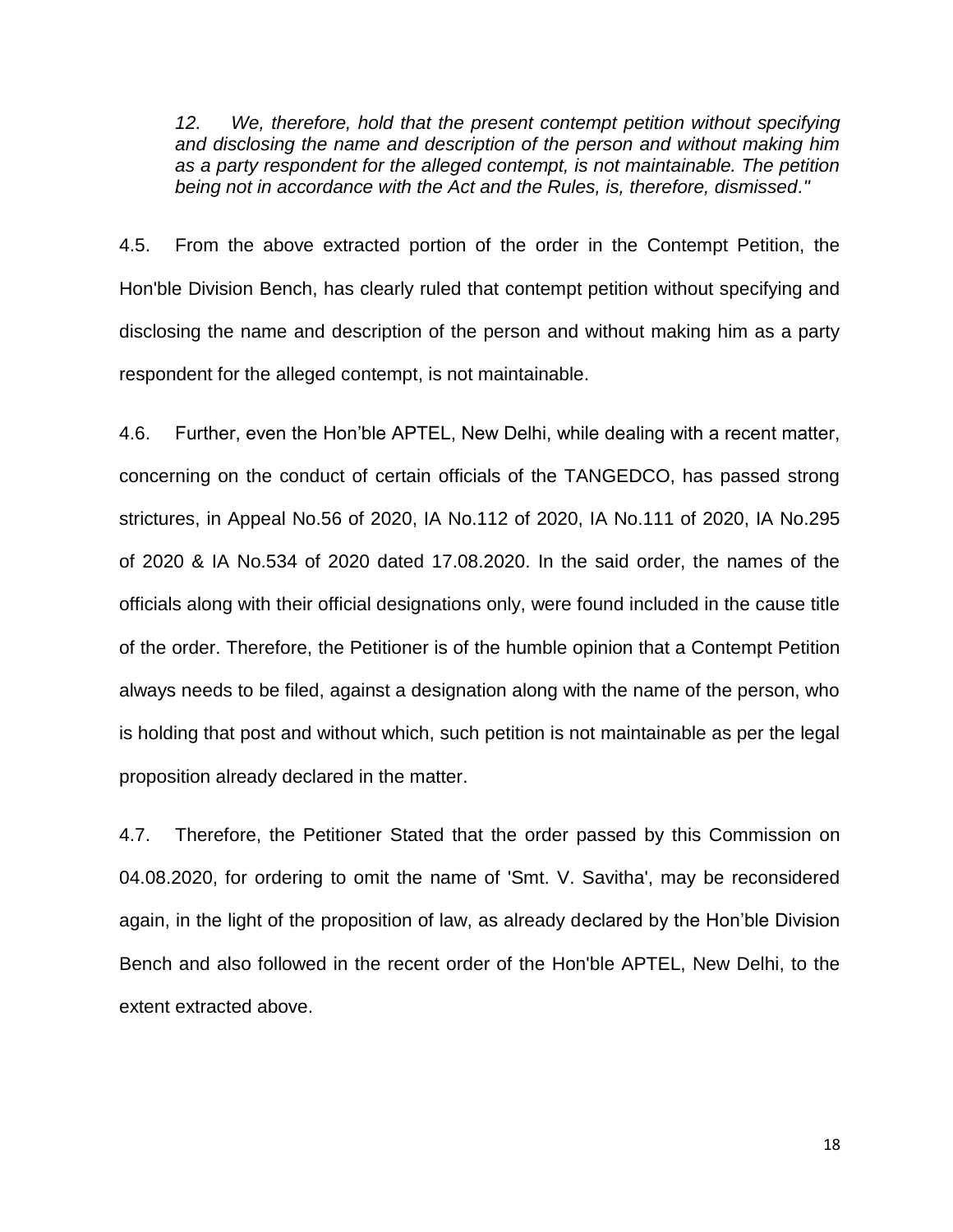4.8. Therefore, the Petitioner prays that the Commission may be pleased to consider this Petition and order to include the name of 'Smt. V. Savitha' again in the Petition in M.P. No, 20 of 2020 and accordingly, render Justice

## **5. Contentions of the Respondent:-**

5.1. The present petition has been filed on the following alleged issues:

(i) Alleged Non-compliance of the order of the Commission passed in Order No.2 - 5 dated 11.10.2008 in the matter of collection of Scheduling and System Operation Charges.

(ii) Alleged Non-compliance of the Regulatory Provisions as contained in Regulation 5(5)(i) of Tamil Nadu Electricity supply Code, 2004 in the matter of reviewing the adequacy of the Security Deposit for 2020-21 and also in the matter of having not complied with the order of the Commission dated 17.02.2020 in Order No.1 of 2020 in non-communicating the consumers the quantum of interest credited over the Security Deposits for the year 2019-2020.

5.2. With regard to the Issue No.1, I respectfully submit that the respondent TANGEDCO had issued instructions to the EDCs vide circular dt.01.12.2017 in this issue and the relevant portion of the circular is reproduced below:

> *"xxxxxx 3.11………… The Scheduling charges shall be collected per Wind Farm HT Service connection. xxxxxx".*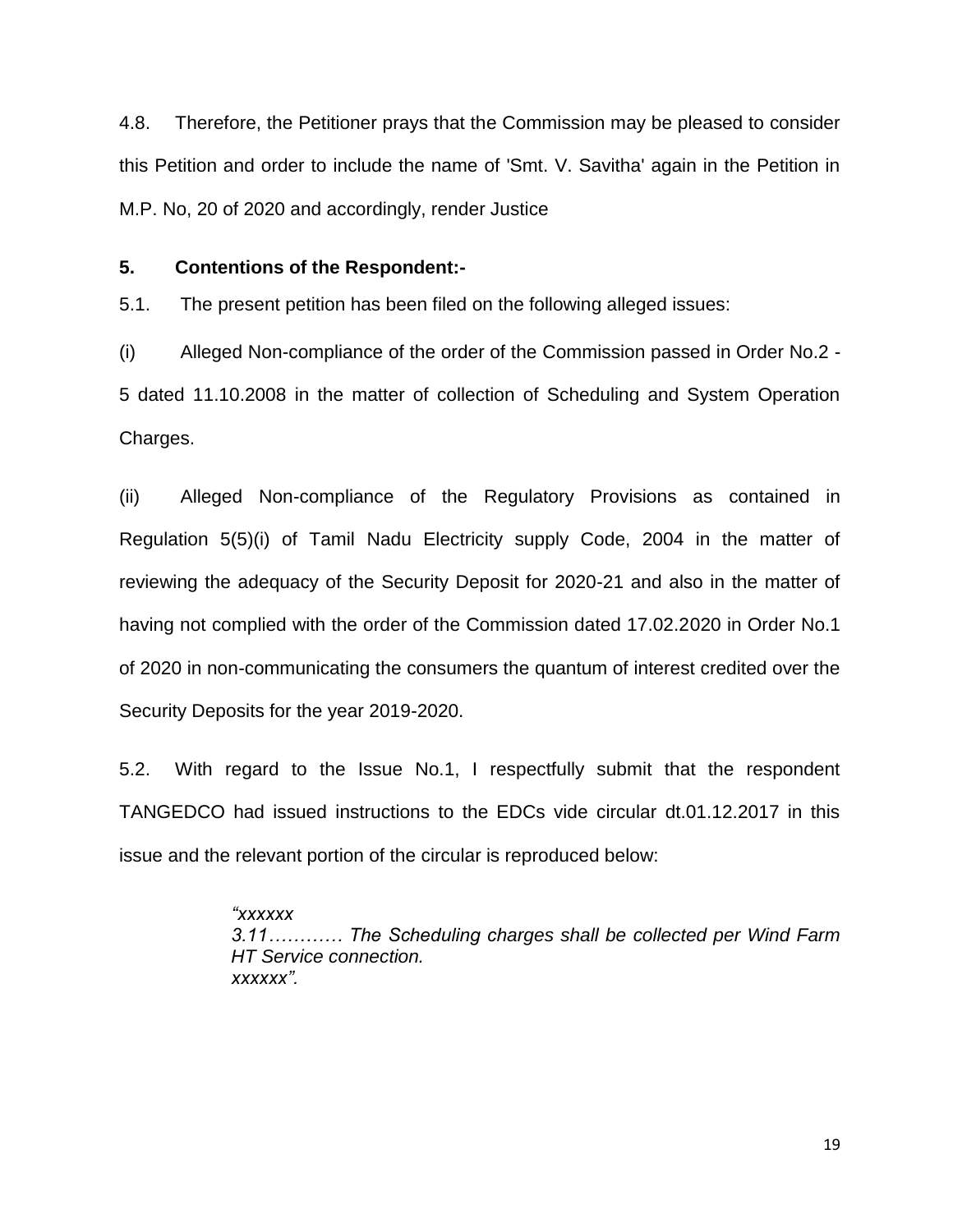The above para in the said memo dated.01.12.2017 has been communicated to the referring various orders of the Hon'ble TNERC including Order.No.3 of 2016, dated.31.03.2016.

5.3. However, the internal audit of the respondent has raised certain objections without noticing the instruction of TANGEDCO in Point 3.11 issued vide circular dt.01.12.2017. Hence, necessary instructions were issued to the EDCs once again by clarifying the earlier circular vide Memo.No. CFC/REV/FC/REV/DFC/AO/REV/D.851/20, dt.09.11.2020 and the relevant portion of the circular is as below:

#### *" xxxxxxx*

*4.0 In view of the instructions already issued vide memo cited under reference 2, the SE/EDCs are clarified to levy and collect the SOC in respect of wind energy generators on ""per WEG HT service connection basis" from 01.04.2016 to 10.08.2017 and to refund the excessively collected scheduling and system operation charges, if any, by the way of adjustment in the ensuing bills""*

*xxxxxxx"*

5.4. In view of the above, the Commission's order dt.11.10.2008 has been complied.

5.5. With regard to the  $2^{nd}$  issue, as per Regulation 5 of TNE Supply Code, the review of adequacy of CCD has to be carried out during the month of April every year in the case of HT service connections. However, in view of the COVID-19 outbreak, the Government of Tamil Nadu has initially, announced the complete lock down from 24.03.2020 midnight for 21 days. Subsequently, the lockdown has been extended till 30th April 2020, for which the due dates for the payment of Current Consumption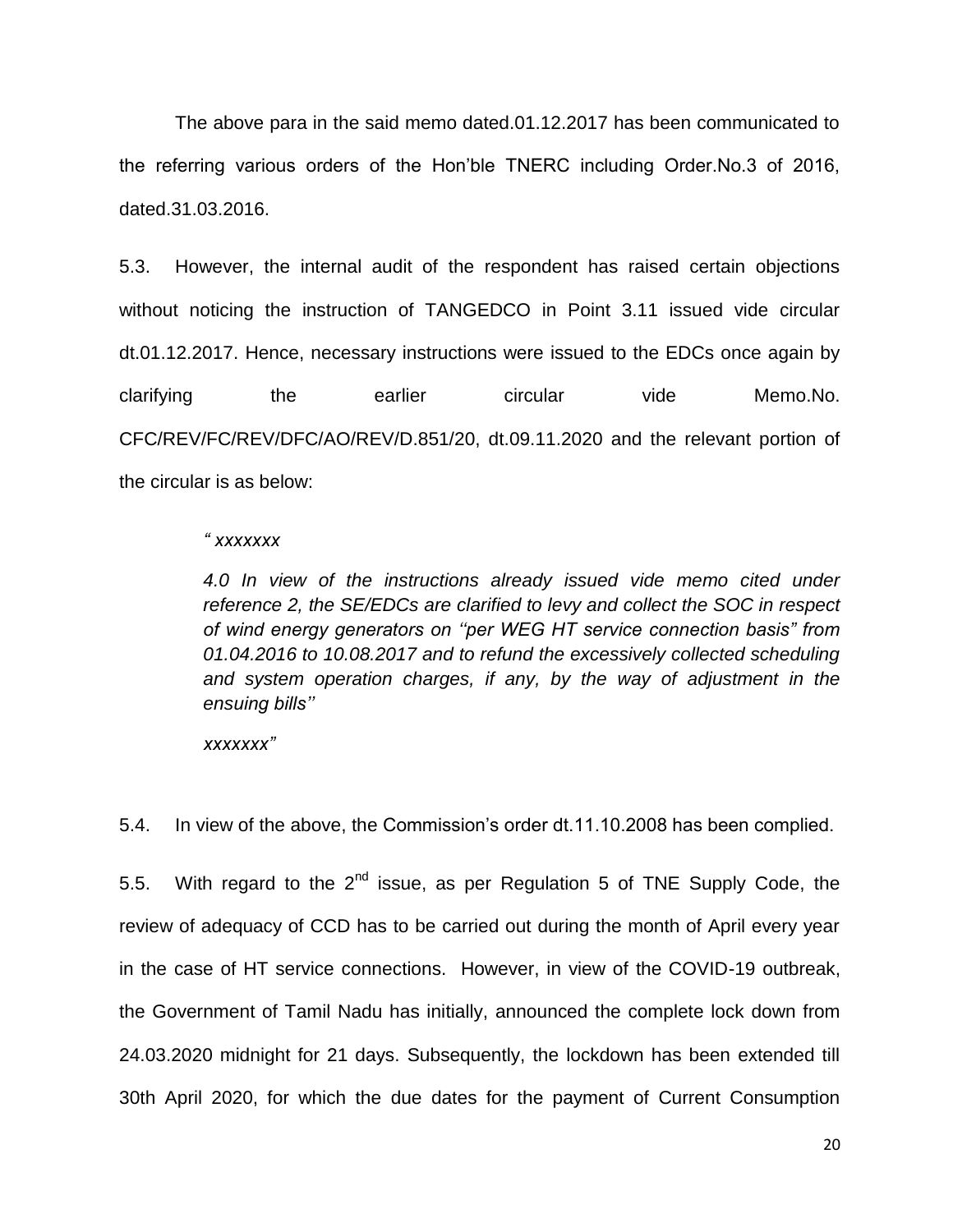Charges & other arrear payments payable by the HT consumers to TANGEDCO was extended up to 06.05.2020 without resorting physical disconnection. Further the extension of time for the payment of CC charges and other arrears was permitted to the HT consumers as and when the Govt. of Tamil Nadu orders extending lockdown.

5.6. During the financial year 2020-21, the Security Deposit has to be collected from HT consumers. In view of pandemic, the levy and collection of security deposit was foregone by TANGEDCO by extending time for securing its payments. This has also enabled the HT consumers a relief from such payment. Instructions were not issued to the EDCs to raise demand of security deposit, though the review of adequacy of additional current consumption deposit for the financial year 2019-20 has been completed before 30<sup>th</sup> of April, 2020.

5.7. Further, in view of the COVID-19 outbreak, lockdown declared by the Government of Tamil Nadu, only limited staff were available during the month of April. In order to avoid putting further burden on the shoulders of electricity consumers, extension of time was granted to consumers. In good faith the demand for Additional Current Consumption Deposit was not raised due to the pandemic situation. Raising of demand and refund runs on the same software. Normalcy restoration and relaxation for various industrial and commercial activities are tabulated below.

| SI<br><b>No</b> | GO No. and<br>Date                | Relaxation given to Industries                                                                                                                          |
|-----------------|-----------------------------------|---------------------------------------------------------------------------------------------------------------------------------------------------------|
|                 | G.O No 217<br>dated<br>03.05.2020 | (VI) The following activities will be allowed in all<br>areas falling under the jurisdiction of Greater<br>Chennai Police (Except in containmentzones). |
|                 |                                   | (i) Functioning of SEZ, EOU and Export Units<br>except Industrial Estates) after due inspection                                                         |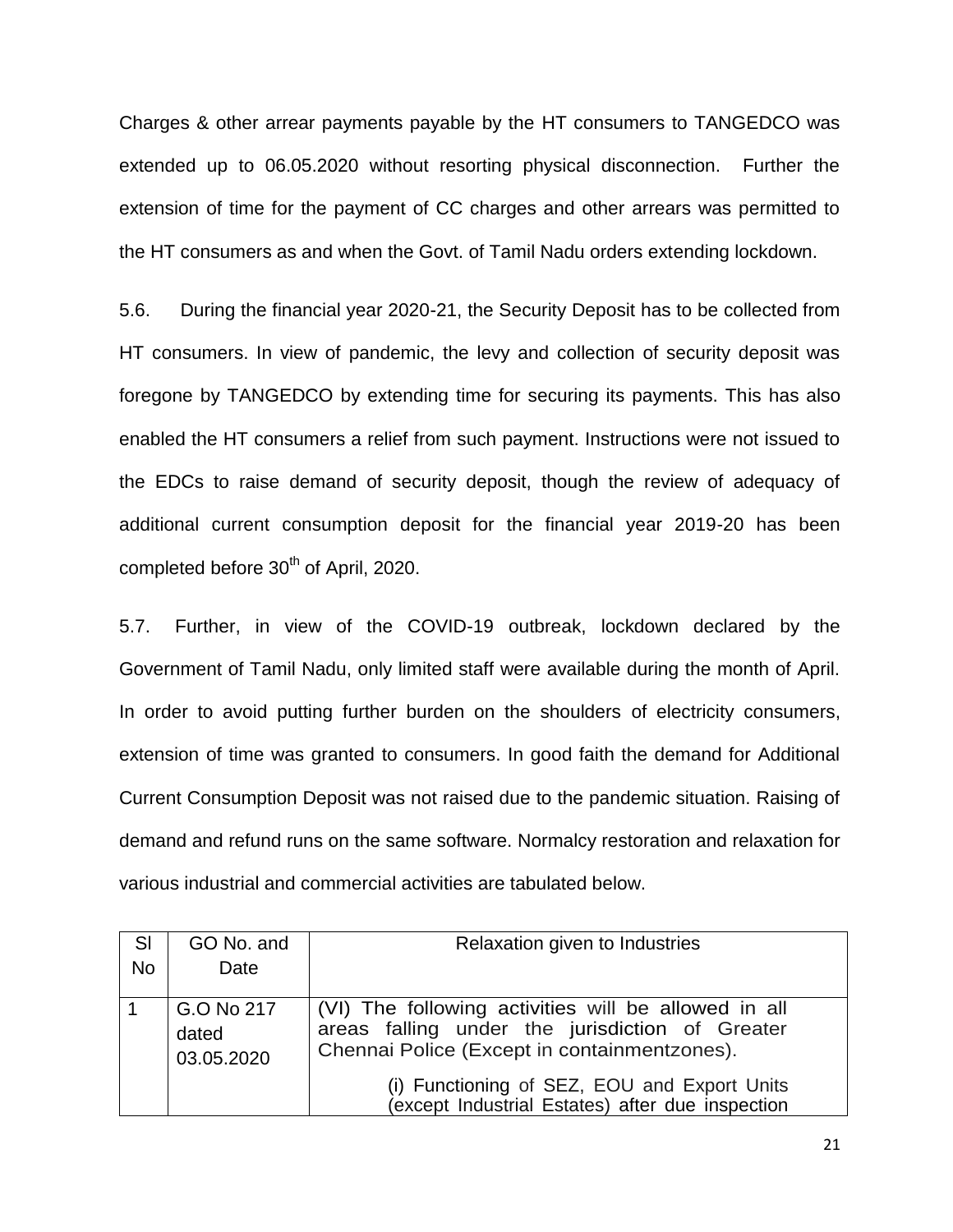| &assessment by Commissioner, GCC/District<br>Collectors with 25% workers<br>(minimum<br>20persons). Strict access control<br>shall<br>be<br>ensured by the Companies. Employees shall<br>travel only in the vehicles operated by the<br>respectiveorganizations.                                                                                                              |
|-------------------------------------------------------------------------------------------------------------------------------------------------------------------------------------------------------------------------------------------------------------------------------------------------------------------------------------------------------------------------------|
| (ii) IT and IT enabled services with 10%<br>employees (minimum 20 persons). Employees<br>shall travel only in the vehicles operated by the<br>respective organizations.                                                                                                                                                                                                       |
| (VII) The following activities will be allowed in all areas<br>across the State, except for areas under the jurisdiction<br>of Greater Chennai Police (Except in containmentzones).                                                                                                                                                                                           |
| (i) All industries located outside the Corporations<br>/ Municipal Limits (including Textile industries)<br>with 50% workers (minimum 20 persons). All<br>industrial activities shall be allowed in Village<br>Panchayatareas(including<br>Town<br>and<br>Textileindustries).                                                                                                 |
| (ii) However, in the case of Town Panchayats,<br>where the population ismorethan15,000, the<br>District Collector may permit the operation of<br>industries<br>50%<br>the<br>textile<br>with<br>workersbasedonthelocalconditions.                                                                                                                                             |
| (iii) SEZ, EOU, Industrial Estates, Industrial"<br>Townships, (including private estates) in Rural<br>and Urban areas will operate with 50% workers.<br>Strict access control shall be ensured by the<br>Companies.<br><b>Textile</b><br>industries<br>located<br>in.<br>Industrial<br><b>Estates</b><br>inMunicipalitiesandCorporationswillnot<br>be<br>permitted tooperate. |
| (iv) Spinning Mills in Village and Town<br>Panchayatareasshall be permitted to function<br>shift basis by adopting physical<br>(on<br>distancing) with 50% workers.                                                                                                                                                                                                           |
| (v) The District Collector may permit the<br>operation of Leather and Textile industries in<br>Municipalities and Corporations, dealing with<br>designing and sampling for export purposes,<br>with 30% workers, after assessing the local<br>situation.                                                                                                                      |
| (vi) The District Collector may permit all export                                                                                                                                                                                                                                                                                                                             |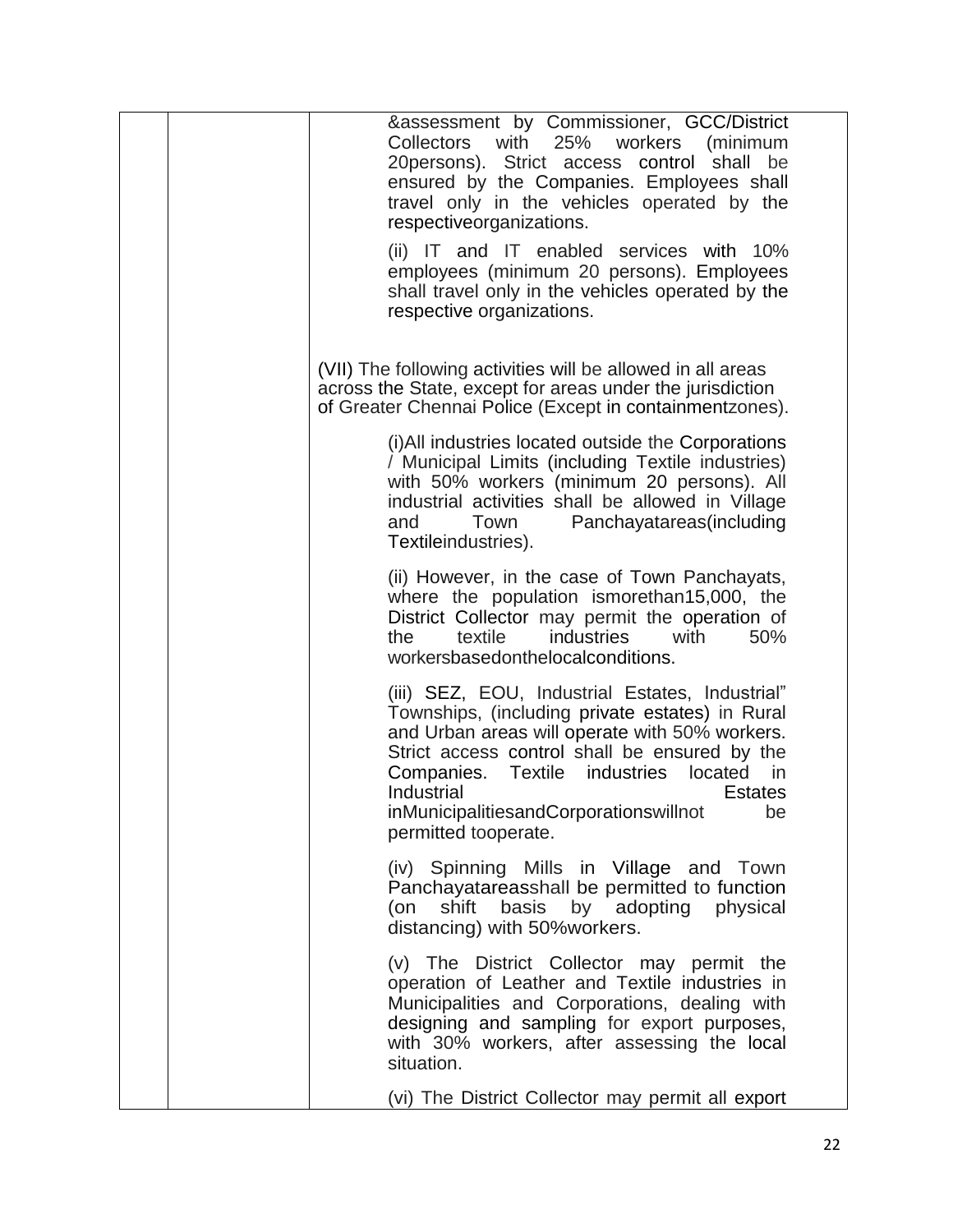|                |                                   | units in the urbanareastooperate with 50%<br>workers, based on the local conditions.                                                                                                                                                                                                   |
|----------------|-----------------------------------|----------------------------------------------------------------------------------------------------------------------------------------------------------------------------------------------------------------------------------------------------------------------------------------|
|                |                                   | (vii) IT hardware manufacturing units shall be<br>permitted with 50% workers.                                                                                                                                                                                                          |
|                |                                   | (viii) IT and IT enabled services with 50% employees<br>(minimum 20 persons).                                                                                                                                                                                                          |
| $\overline{2}$ | G.O No 262<br>dated<br>31.05.2020 | 3. The following activities will be allowed in all areas falling<br>under the jurisdiction of Greater Chennai Police (Except in<br>containment zones) in addition to the activities already<br>permitted:                                                                              |
|                |                                   | (I) IT/ITEs are permitted to operate with company<br>provided transport at 20% strength subject to a maximum of<br>40 persons.                                                                                                                                                         |
|                |                                   | (II) All Private offices are allowed to function at 50%<br>strength. However, work from home shall be encouraged to<br>the extentpossible.                                                                                                                                             |
|                |                                   | (III) All showrooms and large format shops (including<br>jewellery and textiles shops) except in shopping malls are<br>permitted to operate with 50% staff strength without air<br>conditioning and limiting the number of customers to five at<br>a time to ensure social distancing. |
|                |                                   | (IV) Restaurants shall be permitted to function with<br>effect from 8.6.2020 with dine-in facilities with 50% of<br>capacity maintaining social<br>seating<br>distancing.<br>Air<br>conditioning shall not be used even if it is available.                                            |
|                |                                   | (V) Tea shops are permitted to function with effect<br>from 8.6.2020 subject to 50 % seating capacity at a time to<br>maintain social distancing.                                                                                                                                      |
|                |                                   | (VI) Tea shops & Restaurants (parcel alone till<br>7.6.2020), Vegetable shops and Provision shops, are<br>permitted to function from 6:00am to 8:00pm.                                                                                                                                 |
|                |                                   | 4. The following activities will be allowed in all areas across<br>the state except for areas under the Jurisdiction of Greater<br>Chennai Police and except in containment zones, in<br>addition to the activities alreadypermitted.                                                  |
|                |                                   | L.<br>All industries are permitted to operate with 100%<br>of employees.                                                                                                                                                                                                               |
|                |                                   | Ш.<br>IT/ITES are permitted to function at 100%<br>strength with at least 20% to work from home.                                                                                                                                                                                       |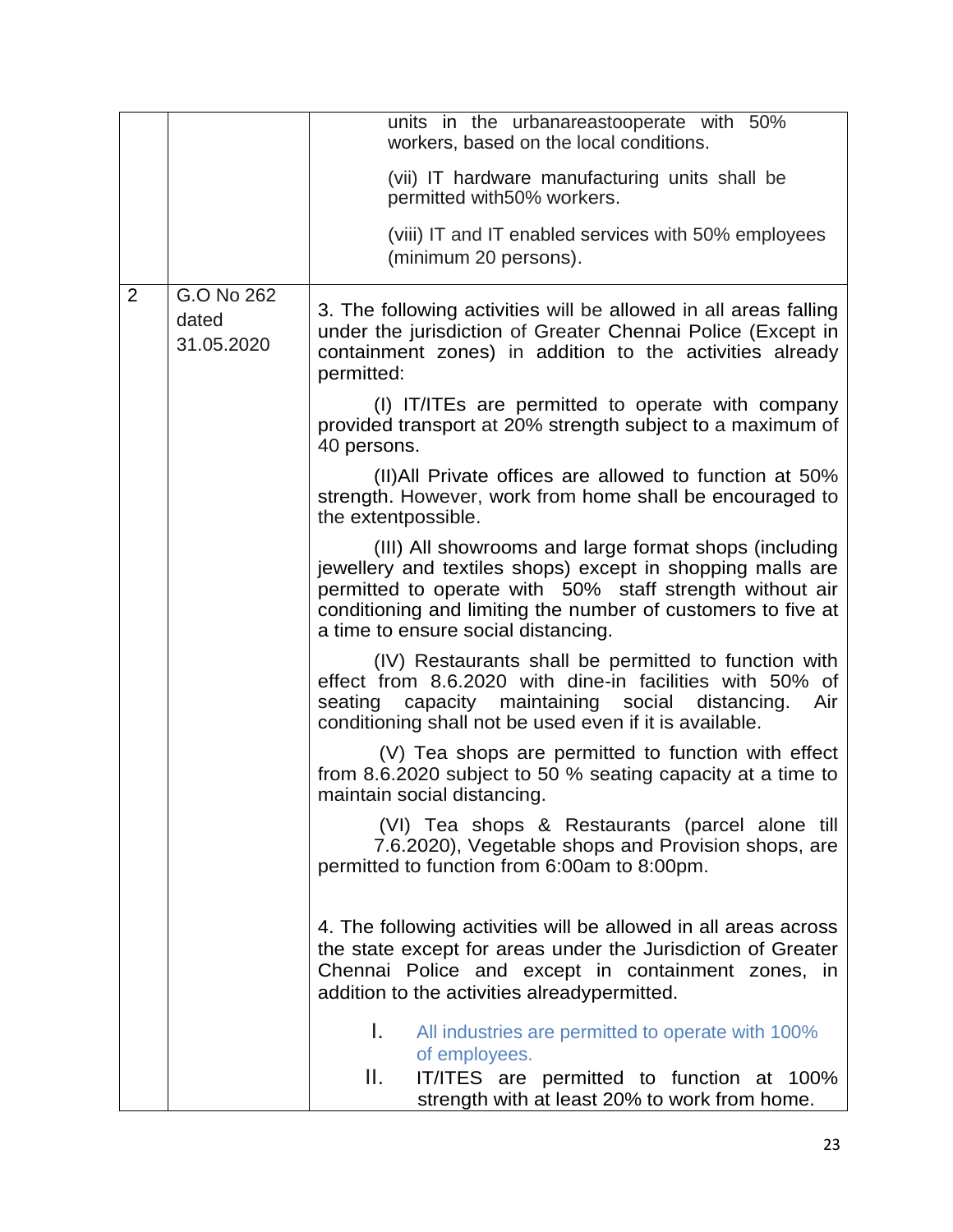|   |                          | All Private offices are allowed to function at 100%<br>III.<br>strength. However, work from home shall be<br>encouraged to the extent possible.<br>All showrooms and large format shops<br>IV.<br>(including jewellery and textiles shops) except<br>in shopping malls are permitted to operate with<br>50% staff strength without air conditioning and<br>limiting the number of customers to 5 at time to<br>ensure social distancing.                                                                                                                                                                                                                                                                                                                                                                                                                                                                                                                                                                                             |
|---|--------------------------|--------------------------------------------------------------------------------------------------------------------------------------------------------------------------------------------------------------------------------------------------------------------------------------------------------------------------------------------------------------------------------------------------------------------------------------------------------------------------------------------------------------------------------------------------------------------------------------------------------------------------------------------------------------------------------------------------------------------------------------------------------------------------------------------------------------------------------------------------------------------------------------------------------------------------------------------------------------------------------------------------------------------------------------|
| 3 | G.O No 324<br>30.06.2020 | 2. The following activities will be allowed from early<br>morning 00 hrs of 6,7.2020 in all the areas falling<br>under the jurisdiction of Greater Chennai Police<br>and in the areas of Tiruvallur, Chengalpet, and<br>Kancheepuram District where complete lock down<br>was enforced (Except in containment zones):<br>(i) IT/ITEs are permitted to operate with company provided                                                                                                                                                                                                                                                                                                                                                                                                                                                                                                                                                                                                                                                  |
|   |                          | transport at 50% strength subject to a maximum of 80 persons.                                                                                                                                                                                                                                                                                                                                                                                                                                                                                                                                                                                                                                                                                                                                                                                                                                                                                                                                                                        |
|   |                          | (ii) All Private offices, Industries establishments and Export<br>oriented units are allowed to function at 50% strength.<br>However, work from home shall be encouraged to the<br>extentpossible.                                                                                                                                                                                                                                                                                                                                                                                                                                                                                                                                                                                                                                                                                                                                                                                                                                   |
|   |                          | 3. The Following activities will be allowed from early morning<br>00 hrs of 1.7.2020 in all the areas throughout the State except<br>Greater Chennai Police Commissionarate areas and<br>- in<br>containment zones and from early morning 00 hrs of<br>06.07.2020 In Thiruvallur District-Greater Chennai Police<br>Commissionarate areas In Thiruvallur District, Thiruvallur<br>Municipality, Gummindipoondi, Ponneri and Minjur Town<br>Panchayats, all village panchayats in Poovirundhavalli,<br>Eekadu and Sholaveram blocks, In Chengalpattu district -<br>Greater Chennai Police areas In Chengalpattu District,<br>Chengalpattu<br>Maraimalainagarmunicipallties,<br>and<br>Nandhivaram- Guduvanchery Town Panchayat and all Village<br>Panchayats of Kattankulathur Block and Greater Chennai<br>Police Commissionarate areas in Kancheepuram District and<br>Madurai Corporation, Paravai Town Panchayat, all village<br>Panchayats of Madurai East, Madurai West<br>and<br>Thiruparankundram Blocks of Madurai district. |
|   |                          | All industries and export oriented units<br>(ii)<br>are<br>permitted to operate with 100% of employees.                                                                                                                                                                                                                                                                                                                                                                                                                                                                                                                                                                                                                                                                                                                                                                                                                                                                                                                              |
|   |                          | (iii) IT/ITES are permitted to function at 100% strength                                                                                                                                                                                                                                                                                                                                                                                                                                                                                                                                                                                                                                                                                                                                                                                                                                                                                                                                                                             |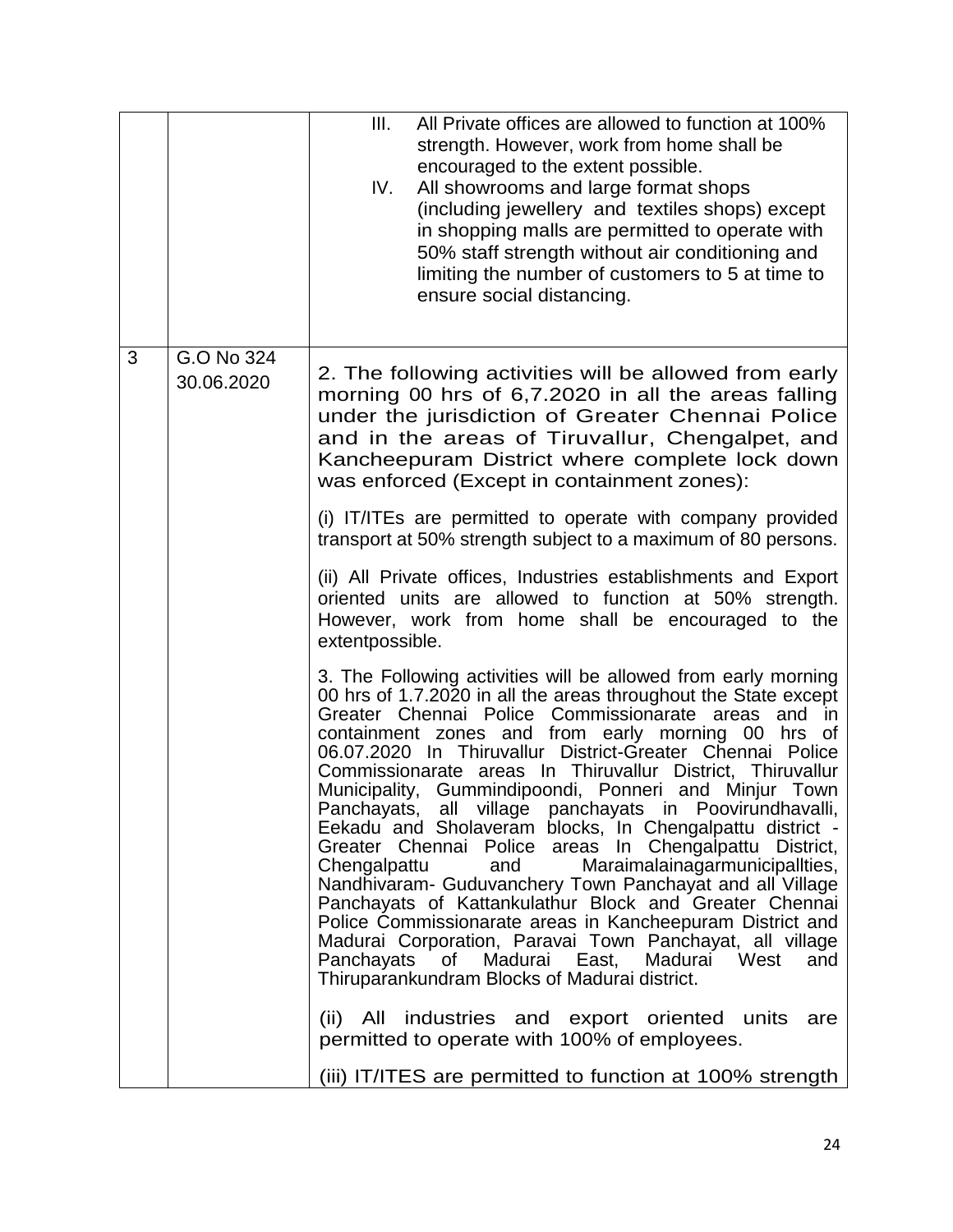|  | with at least 20% to work from home.                                                                                                                   |  |  |  |  |  |
|--|--------------------------------------------------------------------------------------------------------------------------------------------------------|--|--|--|--|--|
|  | $\vert$ (iv) All Private Offices are allowed to function at 100%<br>strength. However, work from home shall<br>be<br>encouraged to the extent possible |  |  |  |  |  |

5.8. Further in view of the various relaxations announced by the government of Tamil Nadu in lock down, instructions were issued vide Memo.No.CFC/REV/FC/REV/DFC/AAO/JA/ F.ASD Review/ D.400/20, dt.18.07.2020 to the EDCs to complete the ACCD review in respect of HT service connections. Thereby, the Regulation 5(5)(i) of the TNE Supply Code and the order of the Commission dated 17.02.2020 in Order No.1 of 2020 has been complied with, belatedly, due to the outbreak of Covid -19 and consequent lockdowns declared by the Govt. of Tamil Nadu from time to time. The delay cannot be attributable of any willful or wanton conduct.

5.9. The factual position has been set out in previous paragraphs, the reason behind the non-compliance in the matter of review of adequacy of security deposit and non-communication of quantum of interest for the financial year 2019-20 to the HT consumers.

## **6. Rejoinder filed on behalf of the Petitioner:-**

6.1. The Petitioner has filed a Petition under Section 142 of the Electricity Act 2003, for taking suitable action against the Respondent, on the Non-Compliance of the order of the Commission, passed in Order No. 2-5dated 11.10.2008, in the matter of collection of Scheduling and System Operation Charges and also for the Non-Compliance of the Regulatory Provisions as contained in Regulation 5(5)(i) of Tamilnadu Electricity Supply Code 2004, in the matter of reviewing the adequacy of the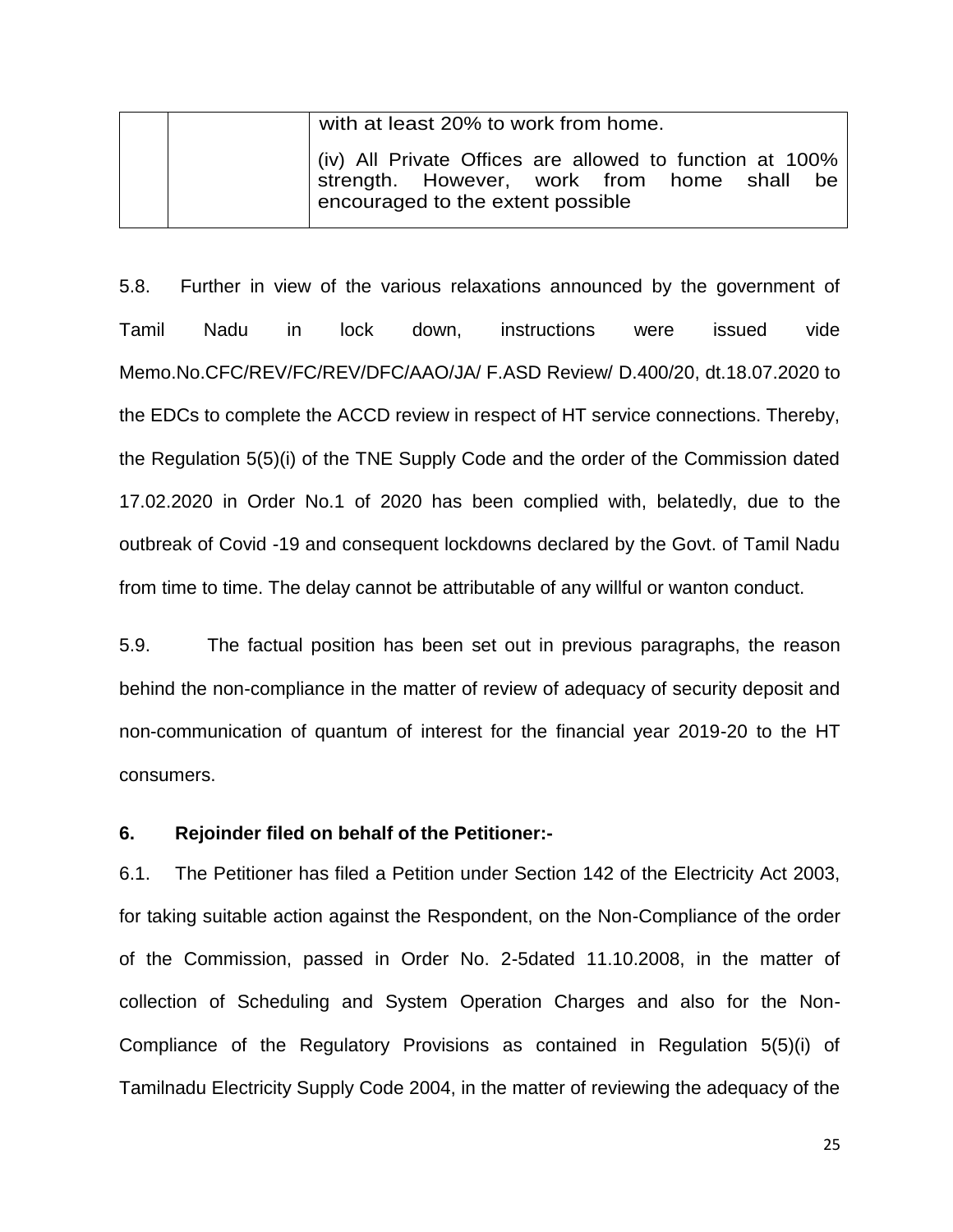Security Deposit for 2020-21 and also in the matter of having not complied with the order of the Commission dated 17.02.2020 in Order No. 1 of 2020, in not crediting the interest over the deposit held by the consumers before 30.06.2020 and having failed in communicating the consumers, the quantum of the interest credited over the Security Deposits for 2019-20 before 30.06.2020.

6.2. At the first instance, the instant Petition was taken on the files of the Commission in M.P. No. 20 of 2020 and upon hearing the matter on 04.08.2020, the Commission has, inter-alia, ordered to omit the name 'Smt. V. Savitha' in the first instance itself without providing any opportunity to the petitioner to defend his case in having included the name of the Respondent in the Contempt Petition.

> *"ThiruS.P.Parthasarathy, Advocate appeared for the petitioner. Thiru.S.R.Rajagopa/, Additional Advocate General for TANGEDCO appeared and vehemently opposed for having included the name of Tmt. V.Savitha, CFC/Revenue in the cause title in her personal capacity and prayed to direct the petitioner to omit the name of Tmt. V. Savithaand include only Chief Financial Controller / Revenue, TANGEDCO. Arguments of both sides heard and Commission directed to omit the name of Tmt.V.Savitha. The case is adjourned to 08.09.2020 for filing counter on the admissibility of the petition."*

6.3. In this connection, as per the understanding of the Petitioner, normally Contempt Petitions, are to be filed always, only by indicating the name of the person, along with the Contemnor's official designation and therefore, in having ordered to omit the name, even without providing any opportunity to the petitioner, by the above order of the Commission dated 04.08.2020, is *prima facie*, not appearing to satisfy the legal proposition already declared by various Courts, in the matter of maintainability of Contempt Petitions.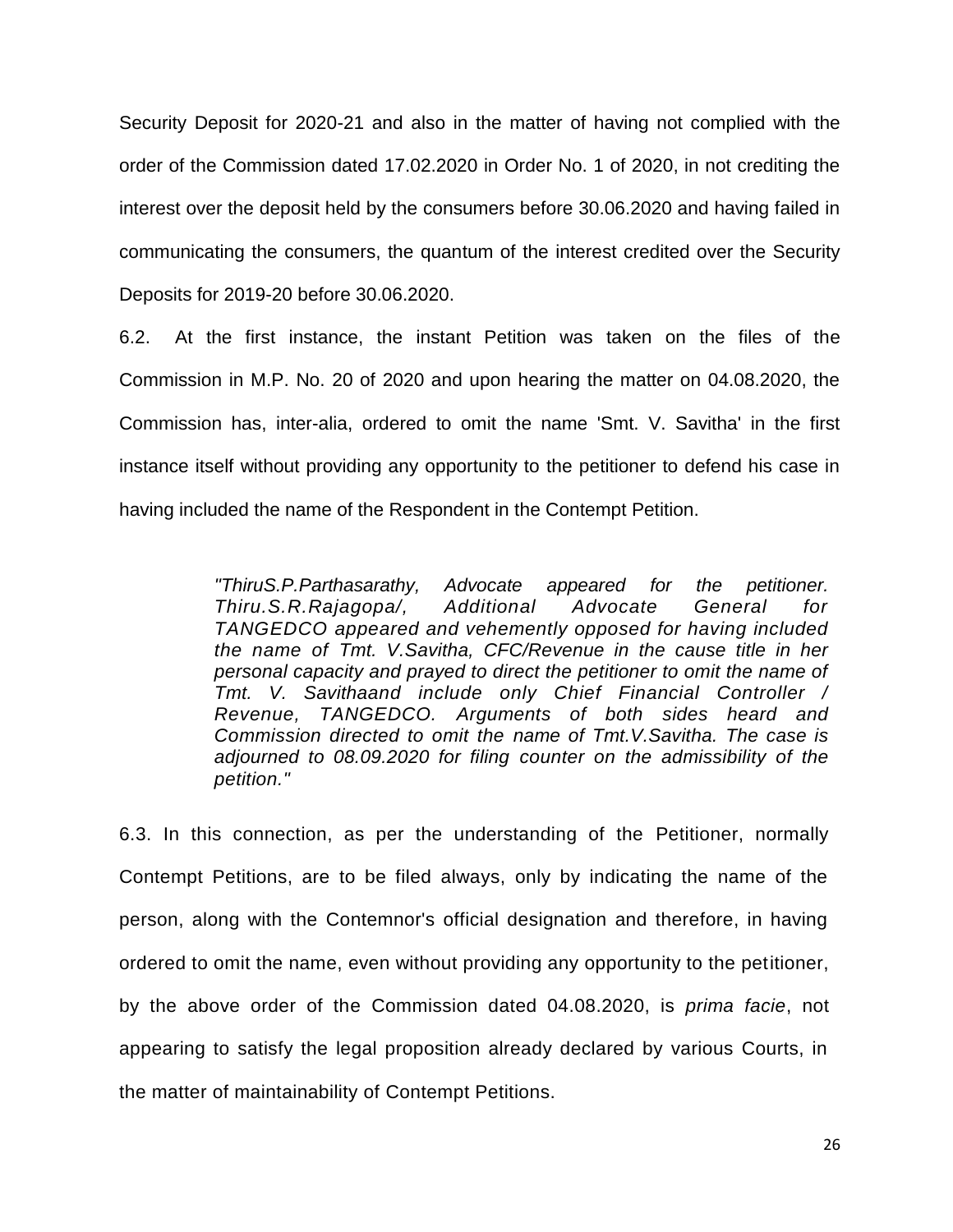6.4. Such a proposition was not considered in the light of the various case laws, available from various Courts and accordingly, the petitioner filed an Additional Affidavit, before the Commission on 04.09.2020 itself, to reconsider the same and accordingly, prayed for complying with the propositions declared by the Hon'ble Courts, in the matter of maintainability of Contempt Petitions. However, the Commission has not passed any order on the Additional Affidavit filed by the petitioner on 04.09.2020. Hence, while passing the final order at least, on the matter covered by M.P. No. 20 of 2020, the petitioner prays for an order, on the manner by which the name of the Respondent was ordered to be omitted. This is required in the maintenance of law and justice.

6.5. In the case of *R.MuthukrishnanvsThe Collector ofTiruvallur*, the First Division Bench of the Honble High Court of Judicature at Madras, has ruled as follows, in Contempt Petition No.29554 of 2010 in the order delivered on 20.08.2010.

*"10. From the aforesaid provisions, it/s manifestly clear that in a petition for initiation of contempt, a person against whom contempt is alleged must be made party respondent in person. The word Person means a human being, a natural person and not a juristic person, because a human being can commit contempt of court, and not an authority. It is well settled that a command to a Corporation or to the State or its Authority is, in fact, a command to those persons who are officially responsible for the conduct of its affairs. The person holding the post being informed of the order of the Court for compliance or fails to take appropriate action within their power, they are guilty of disobedience and may be punished for contempt.*

*11. We have given our anxious consideration to the relevant provisions of the Act and the Rules. It is manifestly clear from the Act and Rules, that in a proceeding for contempt, the petitioner must specify the nameof the person, who is guilty of contempt by not complying and thereby violating*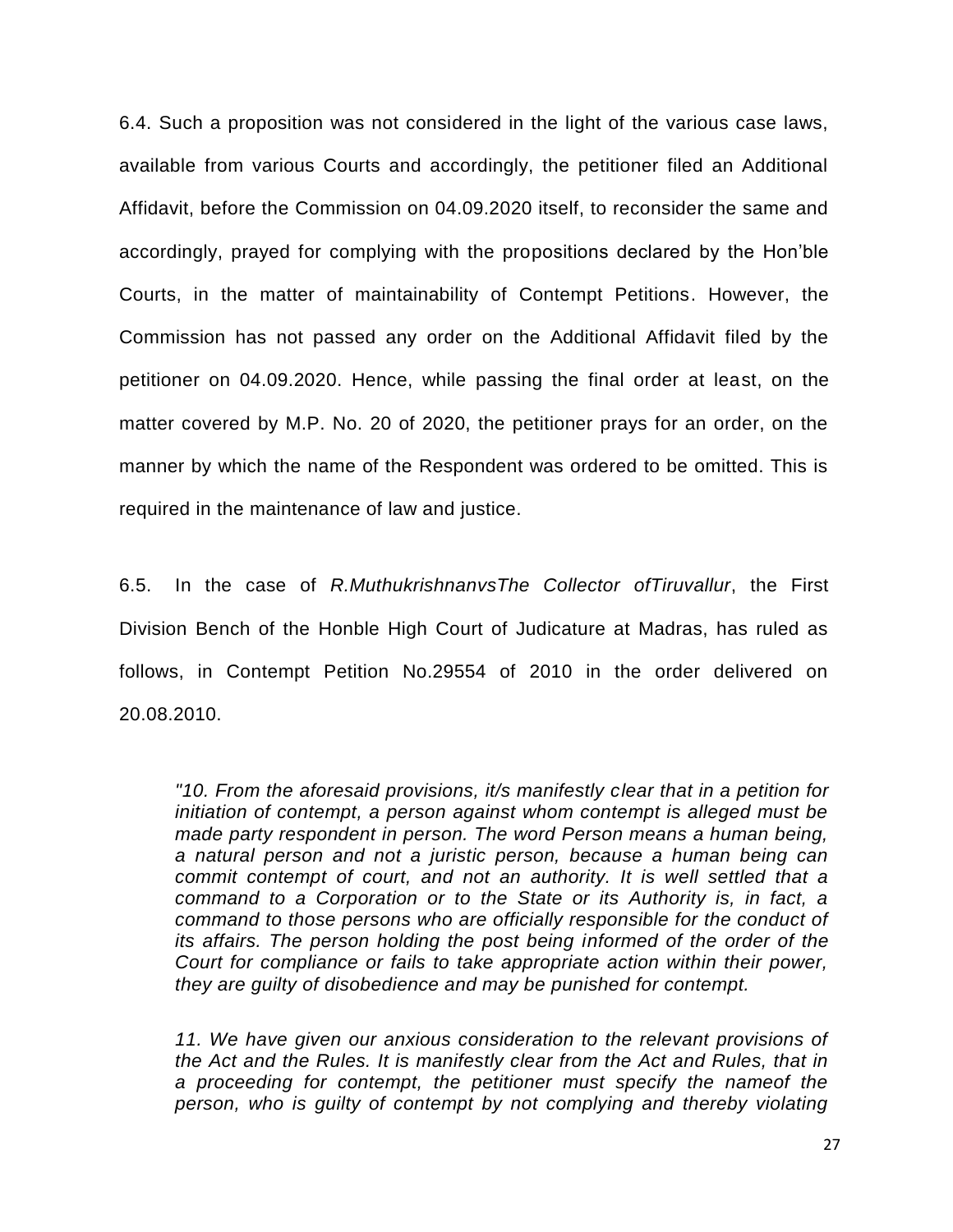*the order of the Court, in his individual capacity or in the discharge of his official duty. In the instant case, for example, if the District Collector alleged to have violated and disobeyed the order of this Court, the petitioner must disclose the name of the person who, while holding the post of the Collector of the District committed contempt by not obeying or complying with the order.*

*12. We, therefore, hold that the present contempt petition without specifying and disclosing the name and description of the person and without making him as a party respondent for the alleged contempt, is not maintainable. The petition being not in accordance with the Act and the Rules, is, therefore, dismissed."*

6.6. From the above extracted portion of the order in the above Contempt Petition, the Hon'ble Division Bench, has categorically ruled out that contempt petition without specifying and disclosing the name and description of the person and without making him as a party respondent for the alleged contempt, is not maintainable.

6.7. Further, it has been already submitted before the Commission that even the Hon'ble APTEL, New Delhi, while dealing with a recent matter, concerning on the conduct of certain officials of the TANGEDCO, has passed strong strictures, in Appeal No.56 of 2020, IA No.112 of 2020, IA No.111 of 2020, IA No.295 of 2020 & IA No.534 of 2020 dated 17.08.2020. In the said order, the names of the officials along with their official designations only, were found included in the cause title of the order.

6.8. A Contempt Petition always needs to be filed, against a designation, along with the name of the person, who is holding that post and without which, such petition is not maintainable in law, as per the legal proposition already declared by the Hon'ble Courts, in the above matters, in the above quoted order and judgment.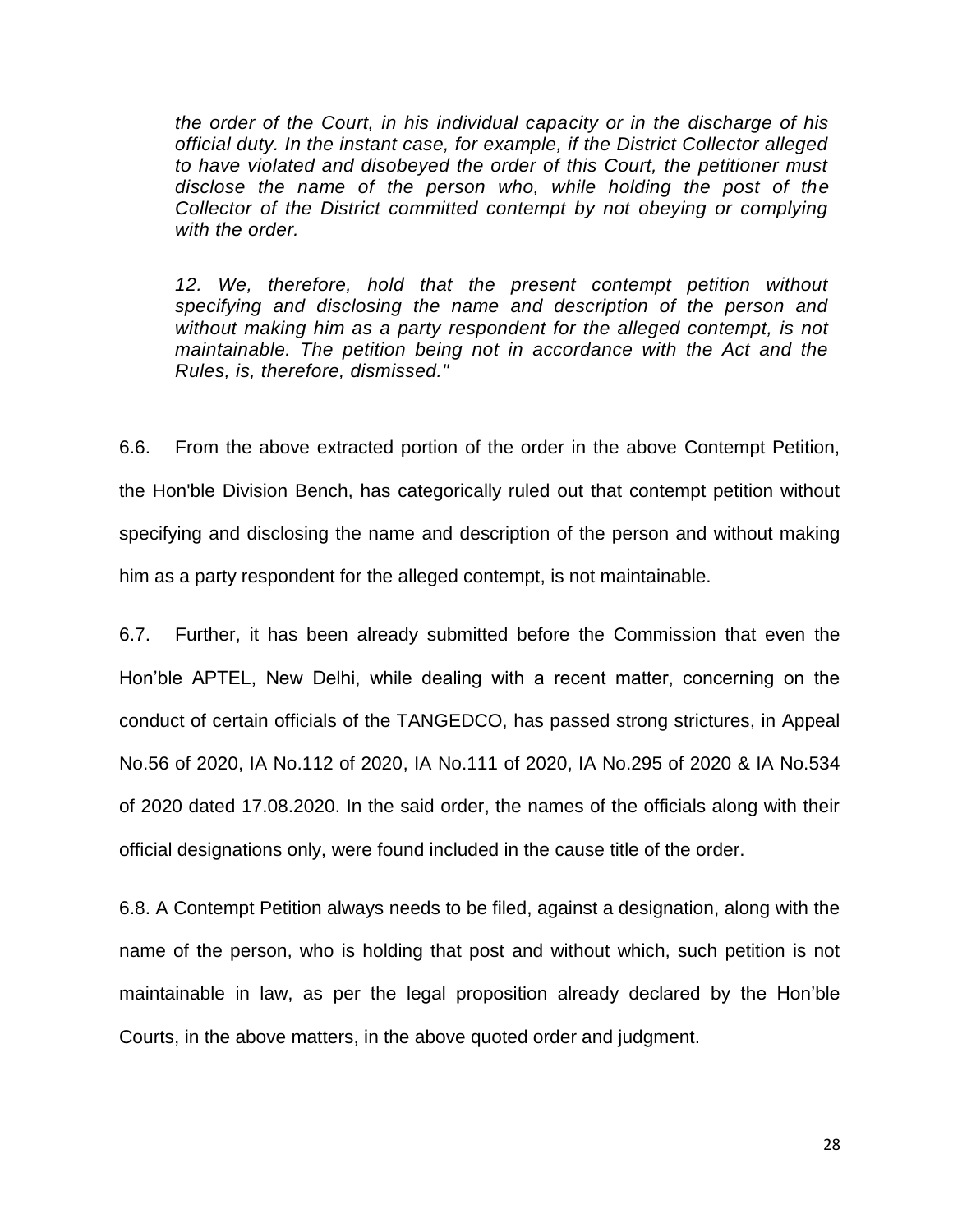6.9. Accordingly, the Petitioner again reiterates that the order passed by the Commission on 04.08.2020, for ordering to omit the name of 'Smt. V. Savitha', is an error and therefore, the Commission may order to re-include the name of Smt. V. Savitha in the Contempt Proceedings and need to reconsider the same again, in the light of the declared propositions of law, as already declared by the Hon'ble Division Bench and also followed in the recent order of the Hon'ble APTEL, New Delhi, to the extent extracted above.

6.10. Even though the Petitioner has prayed for such inclusion of the name of the Contemnor, the Commission has not considered and passed any order based on the Additional Affidavit filed by the petitioner and the matter is being continued to be proceeded without the name of 'Smt. V. Savitha' again included in the proceedings in the Petition in M.P. No. 20 of 2020.

6.11. Hence, in the maintenance of law and justice, as declared by the Hon'ble Division Bench of Madras High Court and also as found followed by the Hon'ble APTEL, to the extent extracted above, it is just and necessary to reinclude the name of Smt. V. Savitha again in the proceedings, which was ordered to be omitted, as per the order of the Commission dated 04.08.2020. The Commission may pass a specific order on it, before proceeding to pass any other order on the matter.

6.12. Coming to the aspect of non-compliance, the petitioner has proved beyond doubt that the Respondent Smt. V. Savitha has willfully not complied with the order of the Commission and has also willfully violated the Regulatory provisions to the extent narrated below.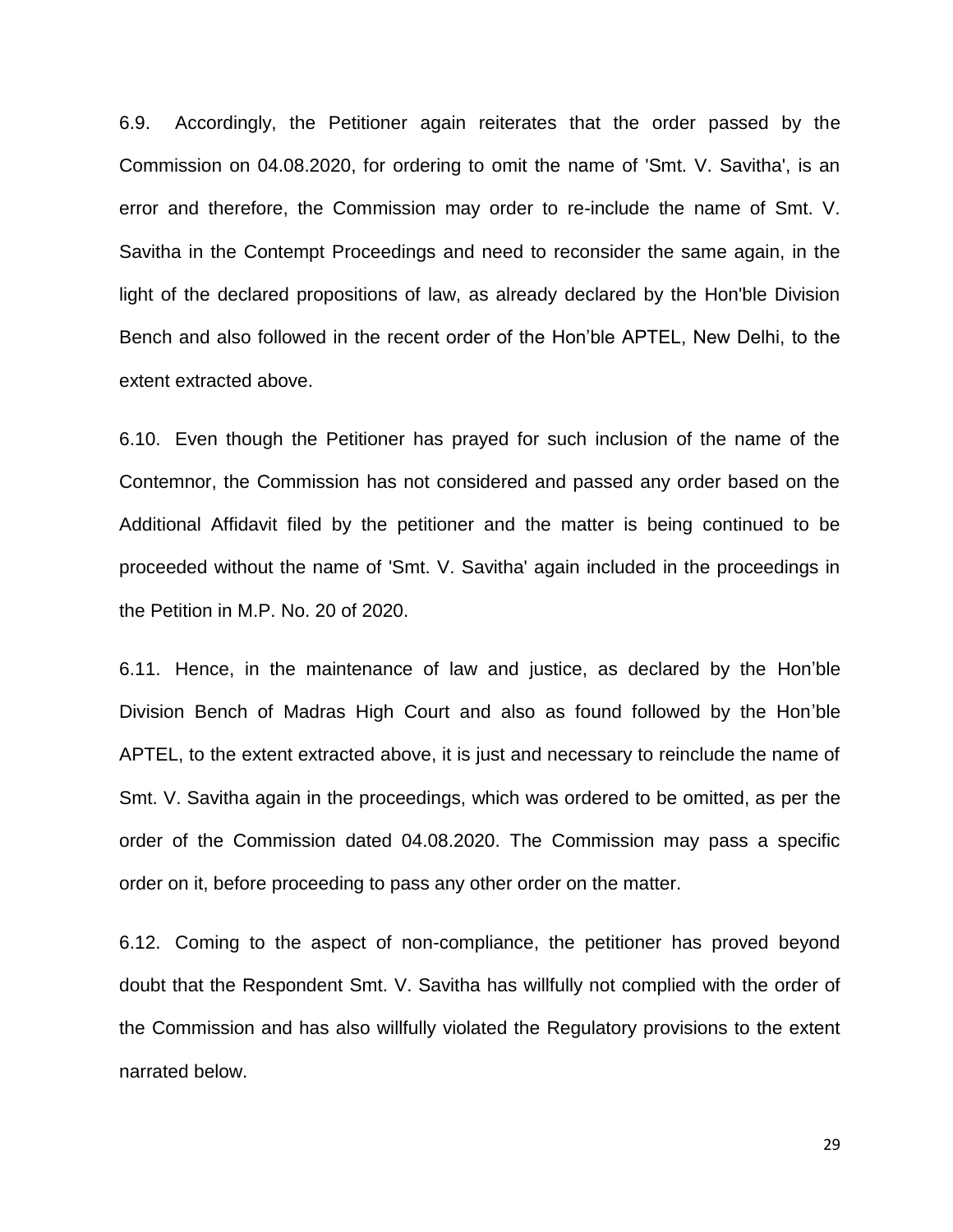6.13. It is highly surprising to the petitioner that the Respondent has not even come forward to tender a simple apology before the Commission, for having committed the Act of Contempt, by not complying with the order of the Commission and also by not complying with the Regulatory provisions as contained in the Tamil Nadu Electricity Supply Code, 2004.

6.14. The non-compliance of the Respondent was demonstrated by the petitioner in the following two matters.

6.15. The members of the Petitioner, are all HT industries and they have set up their own Wind Energy Generators (WEG5) at feasible locations and are wheeling the wind energy generated from them for their captive use at their respective spinning mills by paying the open access charges as fixed by the Commission from time to time through the respective Tariff Orders. Because of the same, the members of the Petitioner, are having substantial interest in the matter, covered by the instant Contempt Petition.

6.16. Further, the members of the Petitioner are having sufficient amount of Security Deposit, kept with the Respondent TANGEDCO, as per the requirements under Regulation 35 of Tamil Nadu Electricity Distribution Code 2004 and the adequacy of such Security Deposit, would be reviewed by the Respondent TANGEDCO, after crediting the interest accrued, for a financial year at the rates declared by the Commission, during the commencement of the next financial year (i.e) during the months of April / May, as per the Regulatory Provisions, contained in Regulation 5(5)(i) of the Tamil Nadu Electricity Supply Code 2004.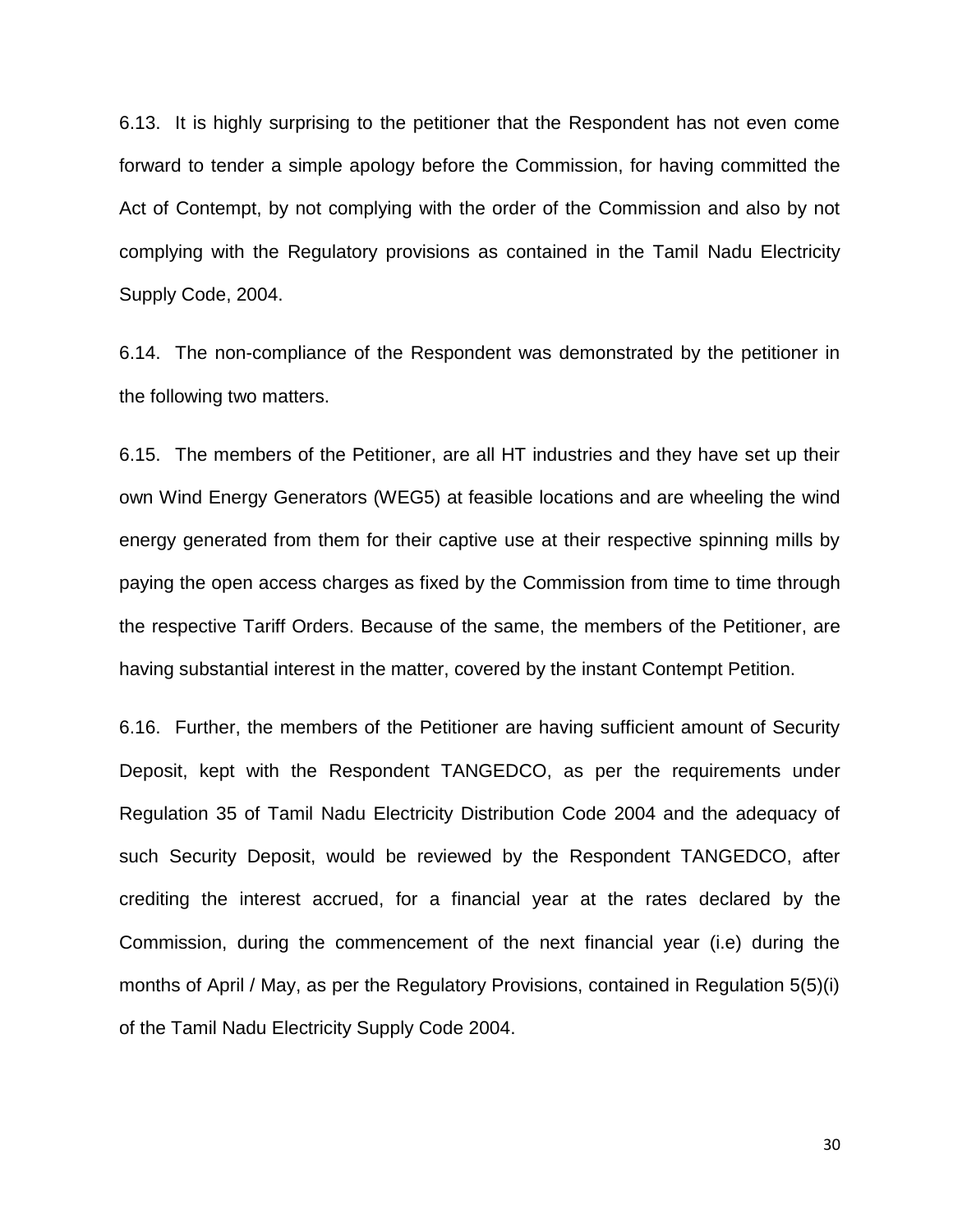6.17. For the purpose of instant reference, the operative portion of the Regulation is extracted below:

*"5(5)(i) Additional Security Deposit:-*

*The adequacy of Security Deposit may be reviewed and re-fixed once in a year in case of HT consumers and once in every two years in case of LT consumers taking in to account the interest due for credit. Such reviews shall be made in the month of April / May. The rate of interest on the Security Deposit shall be on the basis of the Commission's directive to the licensees in this regard."*

6.18. The present Contempt Petition was filed before the Commission, due to the complete inaction and non-compliance of the Respondent, namely Smt. V. Savitha, who is functioning as Chief Financial Controller-Revenue and who is obligated for the compliance of the relevant law, as contained under various provisions of the Electricity Act 2003, the Electricity Rules 2005 and also as per all other provisions, contained in the Regulations, notified by the Commission, in pursuance of its powers entrusted under Section 50 read with Section 181 of the Electricity Act 2003.

6.19. In the same context, the said Smt. V.Savitha is obligated to comply with the Statutory Orders of the Commission as and when such orders are issued by the Commission. However, the said Smt. V. Savitha, the Respondent, is in the habit of completely acting against the Regulatory Provisions and also against the orders of the Commission continuously, with utter disregard to the legal obligations to be complied with by her, on her capacity as Chief Financial Controller-Revenue of TANGEDCO and there are many instances of such violations and non-compliances agitated earlier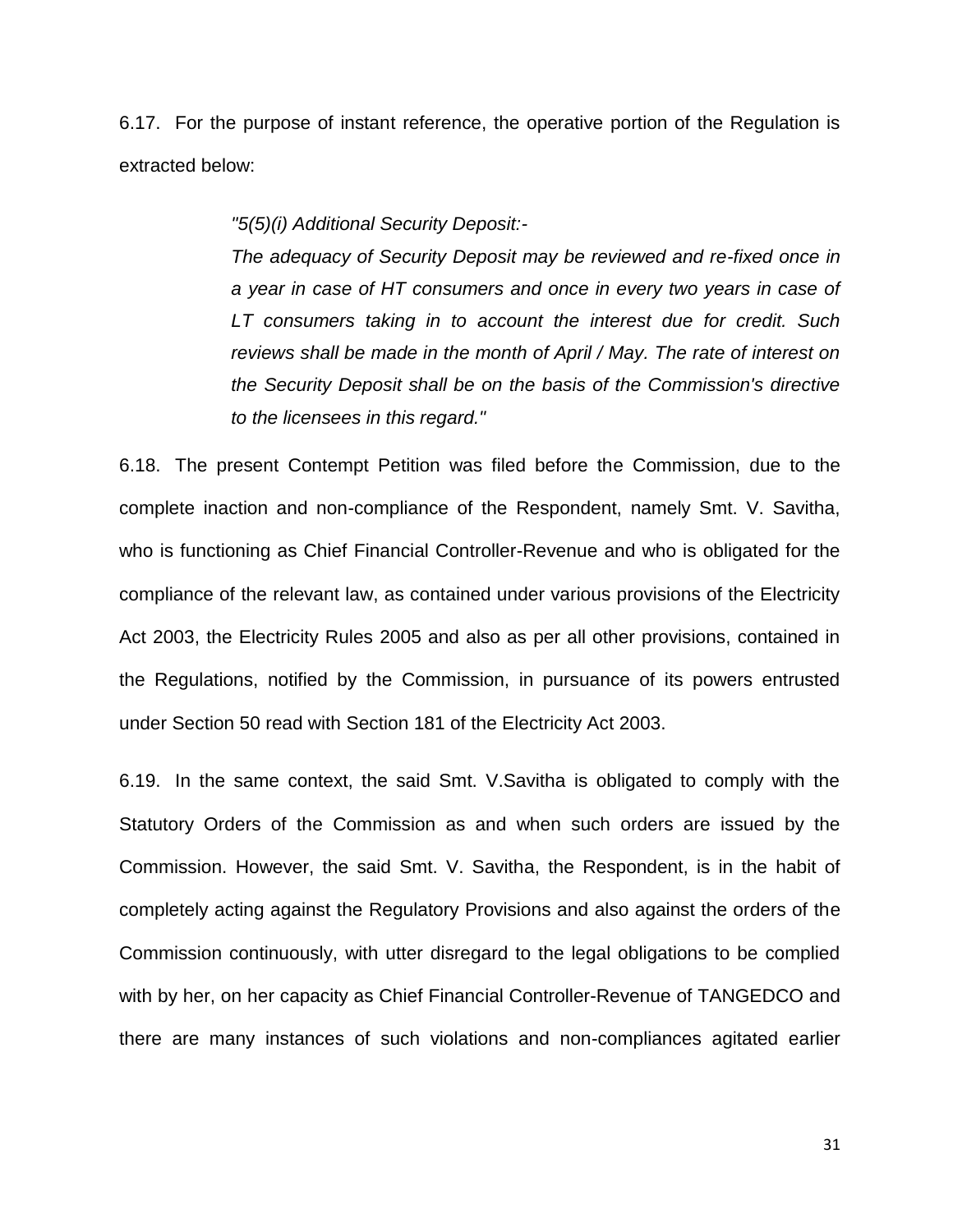before the Commission and also before the Hon'ble Courts of Law in very many matters.

6.20. Under the above background, the petitioner submits that the following are the circumstances, by which the Respondent has committed the said acts of Contempt by non-complying with the orders of the Commission covered by the instant Contempt Petition and has issued totally a deviated communication with utter regard to the order of the Commission.

## **Issue No.1:**

# **Illegal Collection of Scheduling and System Operation Charges on individual WEG / Machine-wise instead of Wind Fan HTSC No.-wise:**

The Commission by its Order No. 2-5, dated 11.10.2008, has first introduced the levy of collection of the Scheduling and System Operation Charges @ Rs.300 / service connection of WEG5 and the Operative Portion of the Order is as below.

*"In respect of long term open access customers of wind energy generators the scheduling and system operation charges for a generation capacity of 1650 KW and above shall be Rupees three hundred per day. For generation capacity of less than 1650 KW the charges shall be in proportion to the charges applicable to 1650 KW and above;*

*This charge shall be levied on the basis of generation capacity per service connection;*

*This order may be read with the order No.2 dated 15-05-2006;*

*This order will be deemed to have come into force from 15-05-2006;"*

6.21. While the practice of collecting the Scheduling and System Operation Charges, was continuing as such, as per the above order of the Commission, on HTSC No. wise, the Respondent, with utter disregard to the order of the Commission, has issued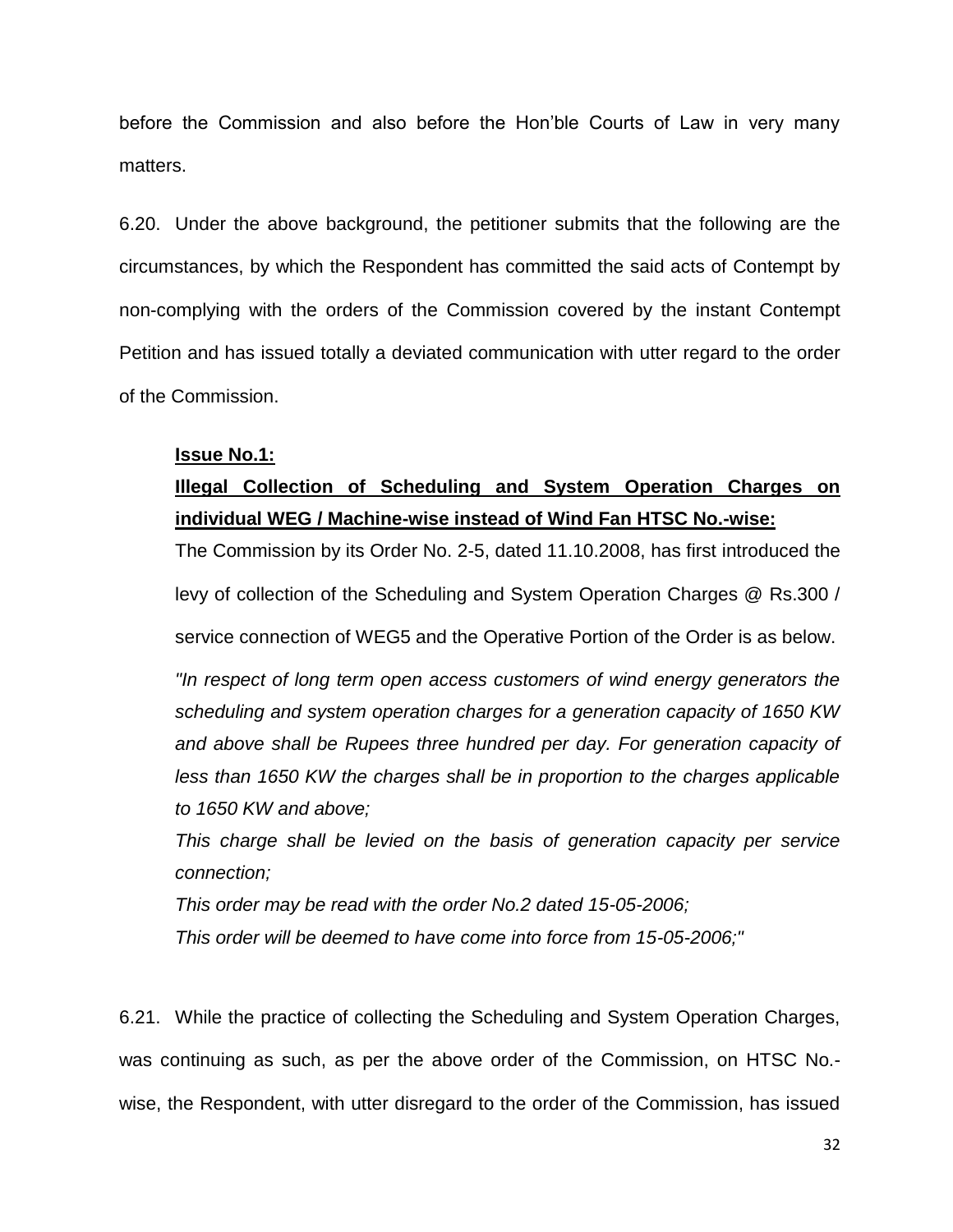totally a different communication unilaterally, in Memo. No. CFC/FC/DFC/AO.HT/AS.3/REV ID.NO.290-1/16, dated 03.10.2016 and directed all the Superintending Engineers, to collect the Scheduling and System Operation Charges, on individual WEG-wise, instead of HTSC No.-wise, even without any approval or permission from the Commission.

6.22. In Para 2.1 of the said communication of the Respondent, it has been made as below, in contrary to the orders of the Commission above quoted and the practice of collection of Scheduling and System Operation Charges was unilaterally changed from HTSC No-wise to individual machine-wise, without any permission or approval by the Commission.

6.23. The following is the operative portion of the Memo of the Respondent dated 03.10.2016 by which a clear contempt was demonstrated.

*"2. In this connection, all the Superintending Engineers of Distribution Circles are hereby informed as follows:*

*2.1. The Commission has issued Comprehensive Wind Energy Tariff Order No.3 dated.31.03.2016 wherein the Scheduling System Operation charges has been revised and re-fixed at 40% of the conventional charges. Further, in this connection, it is stated that the Commission has fixed Scheduling System Operation charges in the Order No.8 of 2014 dated. 11.12.2014, in respect of the conventional, at the rate of Rs.2000 per day per transaction for long term as well as short term open access customers. Hence, the Scheduling System Operation has to be collected from each WEG machine under preferential tariff/ REC at rate of Rs.800 per day/Rs.2000 per day, respectively from the month of 01.04.2016."*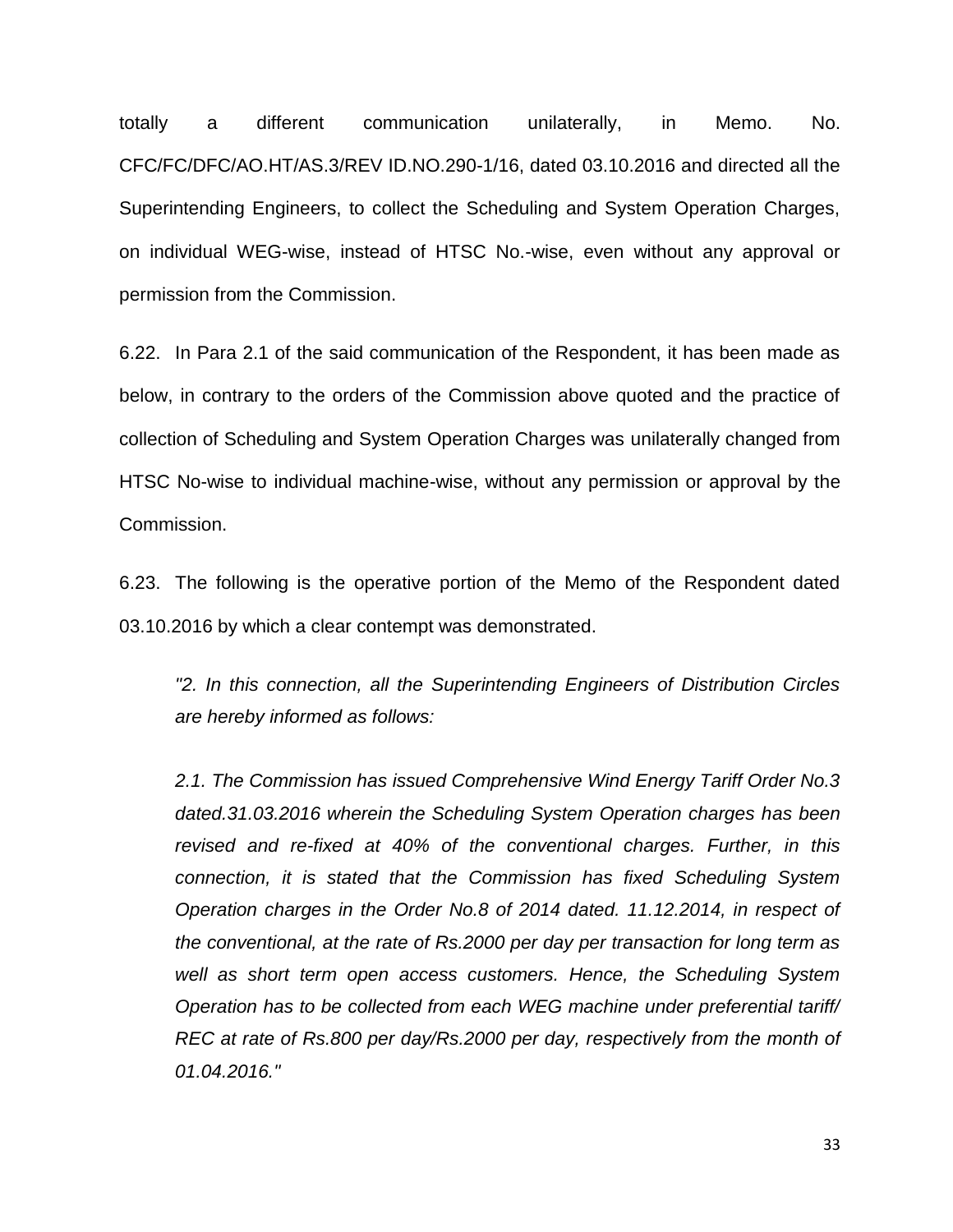6.24. But however, the Respondent Smt. V. Savitha while filing the counter, has not anything mentioned about the communication issued by the CFC¬Revenue on 03.10.2016, which led this matter to be reviewed under Contempt Jurisdiction before the Commission and the Respondent is maintaining that as if the Audit Party of the Respondent have not considered the orders of the Commission and they have only raised the Audit Objections on their own and the Respondent is completely shifting the responsibility of non-compliance on the heads of the Audit Parties, by completely suppressing the fact of having issued a communication from the CFC-Revenue in Memo. No.CFC/FC/DFC/AO.HT/AS.3/REV ID. NO.290-1/16, dated 03.10.2016, directing all the Superintending Engineers, to collectthe Scheduling and System Operation Charges, on individual WEG-wise, instead of HTSC No.-wise, even without any approval or permission from the Commission. In the counter filed by the said Respondent, nothing was mentioned about the prevalence of the unilateral instruction through the above communication and how the Audit Parties were relied up on the method of collecting Scheduling and System Operation Charges on individual WEG wise instead of HTSC No. wise as ordered by the Commission.

6.25. It would be highly appropriate to note that when the Respondent CFC-Revenue has troubled herself to file a typed set of papers with index with all other connected documents, has willfully suppressed to file the Memo of CFC-Revenue in Memo. No. CFC/FC/DFC/AO.HT/AS.3 /REV ID. NO. 290-1/16, dated 03.10.2016, by which the whole Contempt is centred. This is a clear suppression of fact, which needs to be taken exceptionally.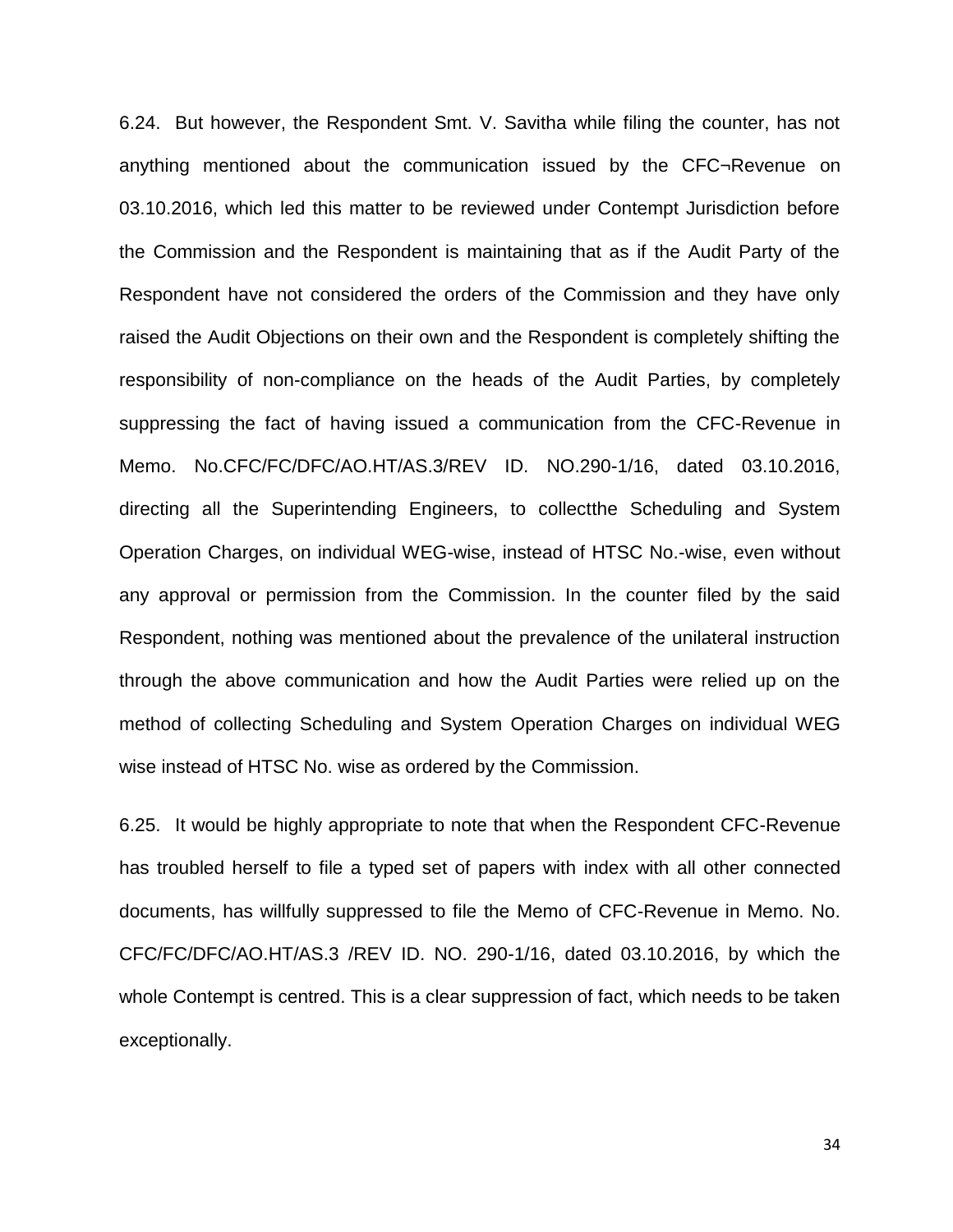6.26. Due to such unilateral instructions issued by the Respondent only, even without the approval of the Commission, the Petitioner felt that such an instruction is totally contrary to the order of the Commission and when found that it led to a blatant violation of the order of the Commission, issued in Order No. 2-5 dated 11.10.2008, made a representation with the Respondent, through its letter dated 07.06.2019, to correct such a false action. Even though, the Petitioner has represented the matter on 07.06.2019 itself, the representation was found not acted up on, in a suitable manner known to law. The existence of an instruction issued by the Respondent on 03.10.2016 itself was not at all anyway explained in the counter filed by the Respondent. While the instruction dated 03.10.2016 forms the crux of the Contempt, being the Respondent in a Contempt Petition, it is the bounden duty of the Respondent to explain as to why suchan instruction was issued to collect the Scheduling and System OperationCharges based on the individual WEG wise, instead of HTSC No. wise. Even when the petitioner pointed out the grave mistake and wanted the Respondent to correct herself by a representation filed with the Respondent on 07.06.2019 itself, no reply was emanated from the Respondent.

6.27. Further to the same, the Petitioner further submits that having seen that no response was found evoked from the Respondent, again the Petitioner reminded the Respondent, vide its reminder sent on 14.10.2019 to issue modified instructions by complying with the order of the Commission dated 11.10.2008 in its letter and spirit. However, even after having received the reminder also, the issue was not sorted out and no corrective actions were found taken and no revised instructions have been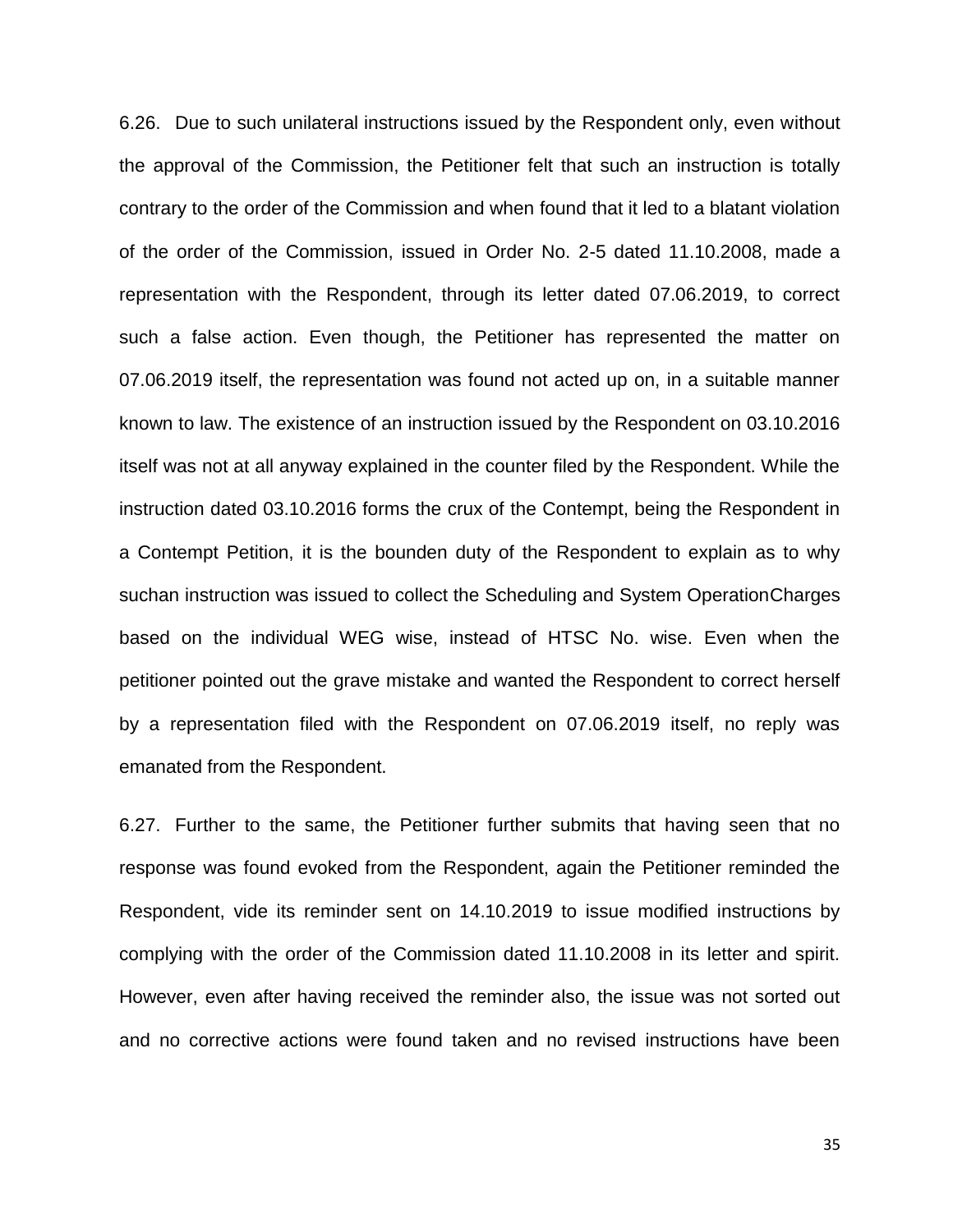found issued to collect the Scheduling and System Operation Charges, on Wind Fan HTSC No.-wise.

6.28. Accordingly, a Contempt Notice was also sent against the Respondent, through the Counsel of the Petitioner on 02.07.2020, by providing a final opportunity and however, the Respondent has not corrected herself, by issuing any modified instructions in line with the order of the Commission, as per the Order No. 2-5 dated 11.10.2008, to collect the Scheduling and System Operation Charges, on HTSC No. wise, instead of individual WEG-wise. However, much after the filing the Contempt Petition, an instruction has been issued by the Respondent to go with the order of the Commission issued in Order No. 2-5 dated 11.10.2008, only through the communication in Memo No. CFC/REV/FC/REV/DFC/AO/REV/D.851/20, dated 09.11.2020.

6.29. Only by issuance of a Memo by CFC-Revenue on 09.11.2020, after filing thisinstant Contempt Petition, the non-compliancewas partially corrected and instructions were issued to refund the amounts collected illegally from theWEG captive users, which were collected based on WEG wise instead of HTSC No. wise. However, even after the issuance of such instruction on 09.11.2020, after filing this Contempt Petition, none of the Superintending Engineers have attempted to refund the same and accordingly, the petitioner has brought this default of non-compliance, again with the Respondent TANGEDCO on 08.12.2020 and accordingly, the Respondent has issued one more instruction to all the Superintending Engineers to comply with the order of the Commission suitably.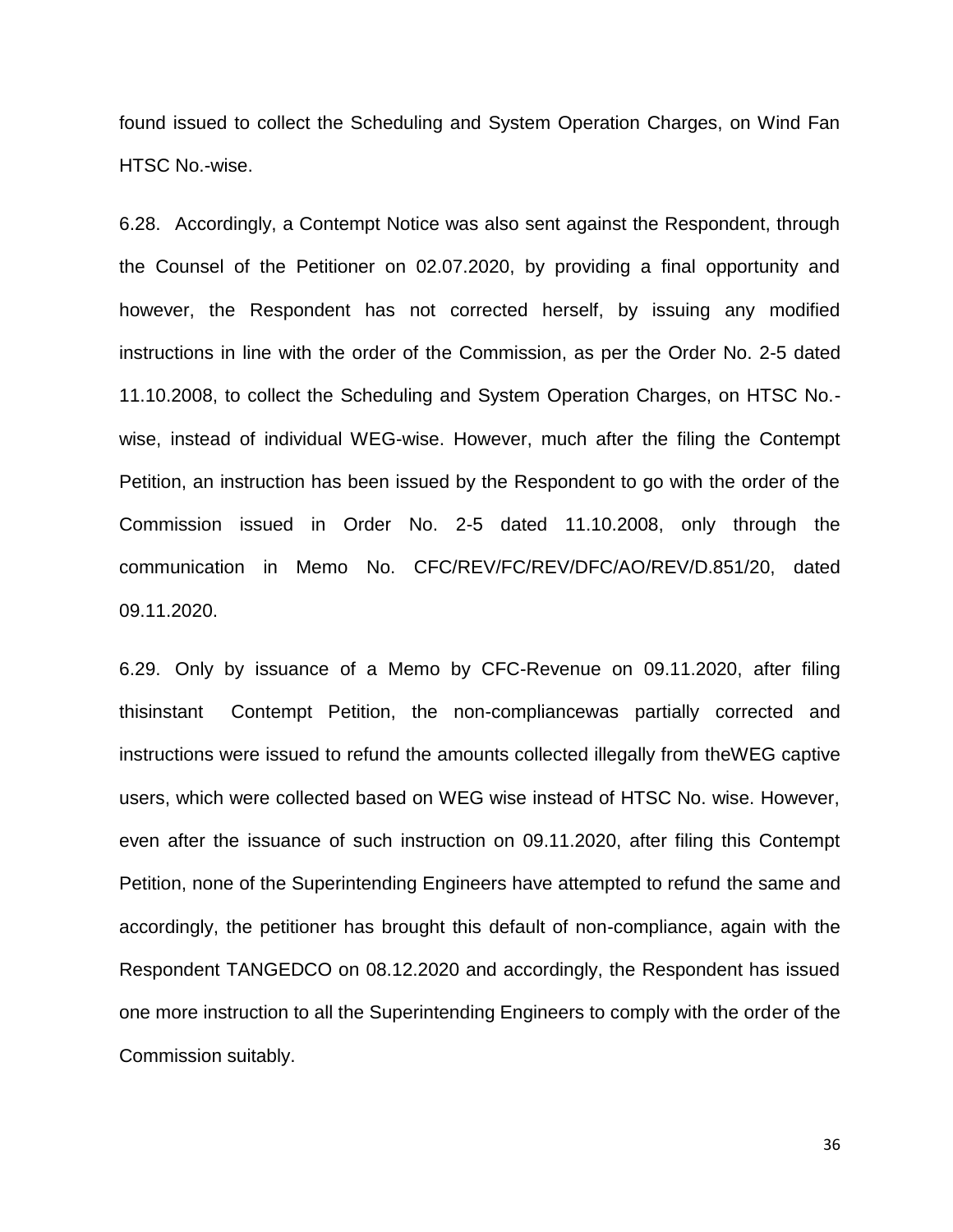6.30. Unfortunately, till the date of filing, there was no compliance found among the Superintending Engineers concerned also to comply with the instruction of the CFC-Revenue issued on 09.11.2020, even after a follow up instruction issued on 14.12.2020 in Memo.No.CFC/REV/FC/ REV/ DFC/AO/REV/D. 99 1/20.

6.31. Therefore, such an inaction to comply with the order of the Commission in Order No. 2-5 dated 11.10.2008, is still continuing with the Respondent and also with the Superintending Engineers of the Respondent and it makes a clear and distinct noncompliance of the orders of the Commission and thereby the Respondent and also the other Superintending Engineers concerned, have made themselves rendered for punishment for a violation under Section 142 of the Electricity Act 2003, which reads as follows, leading for a suitable action under Section 146 of the Electricity Act 2003.

> *"Section142. (Punishment for non-compliance of directions by Appropriate Commission):*

> *In case any complaint is filed before the Appropriate Commission by any person or if that Commission is satisfied that any person has contravened any of the provisions of this Act or the rules or regulations made thereunder, or any direction issued by the Commission, the Appropriate Commission may after giving such person an opportunity of being heard in the matter, by order in writing, direct that, without prejudice to any other penalty to which he may be liable under this Act, such person shall pay, by way of penalty, which shall not exceed one lakh rupees for each contravention and in case of a continuing failurewith an additional penalty which may extend to six thousand rupees for every day during which the failure continues after contravention of the first such direction."*

6.32. Therefore, the Petitioner submits that the Respondent and the Superintending Engineers of the Respondent have rendered themselves for suitable proceedings under Section 142 of the Electricity Act, 2003 and also rendered themselves for suitable punishment under Section 146 of the Electricity Act 2003, by willfully violating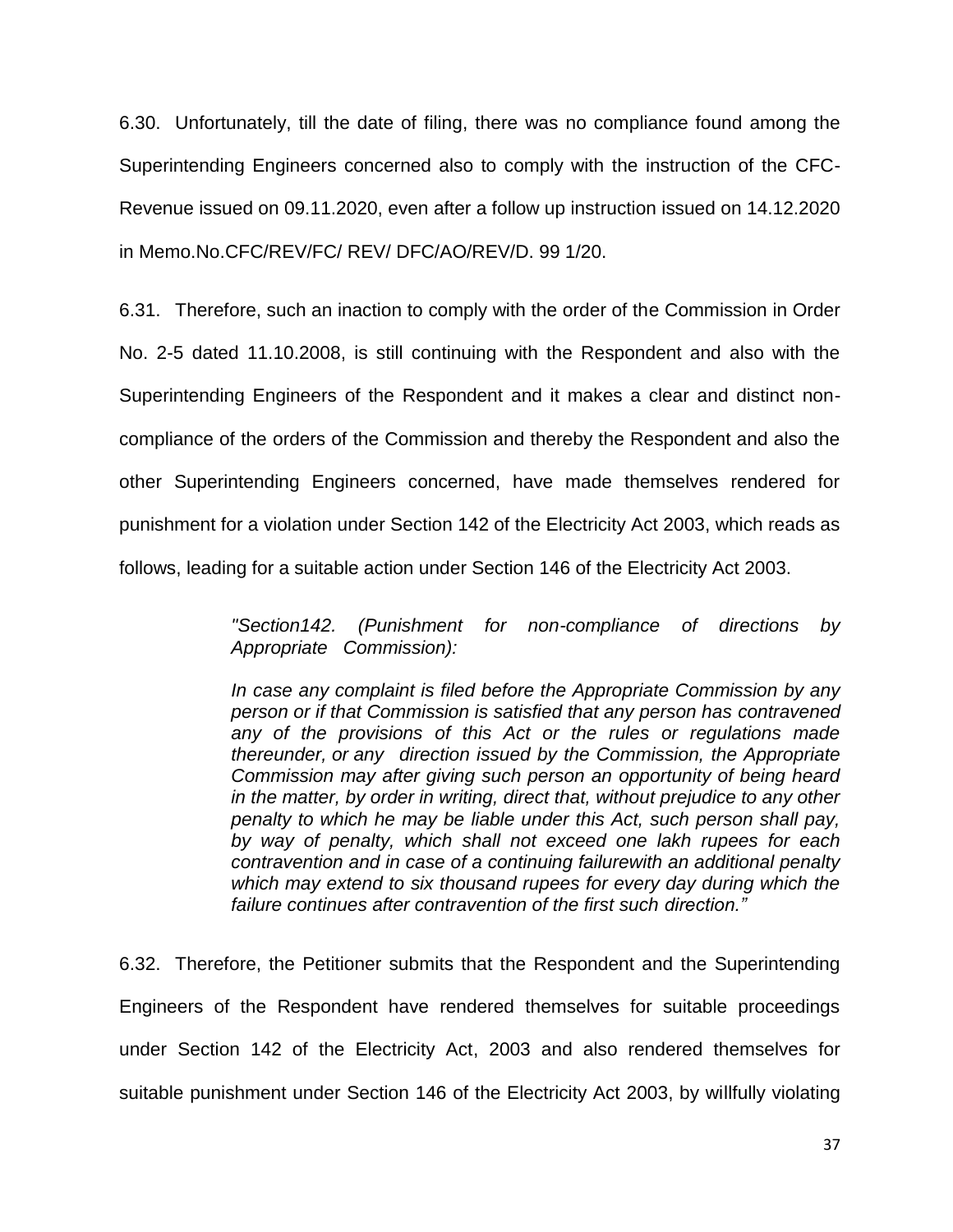the order of the Commission dated 11.10.2008, in spite of so many opportunities provided to them, to correct the said deviations and violations.

Issue No.2:

*In having defaulted in the matter of Reviewing the Adequacy of Security Deposit for 2020-21 beyond the time limit, as mandated under Regulation 5(5)(i) of TN Electricity Supply Code 2004, even after the expiry of 3 months period and also*  in having failed to intimate the consumers about the credit of the interest on the *Security Deposit within 30.06.2020, in violation of the order of Hon'ble Commission in Order No.1 of 2020 dated 17.02.2020:*

6.33. The Petitioner humbly submits that Regulation 5(5)(i) of the Tamil Nadu Electricity Supply Code 2004, mandates as below.

*"5(5)(i) Additional Security Deposit:-*

*The adequacy of Security Deposit may be reviewed and re-fixed once in a year in case of HT consumers and once in every two years in case of LT consumers taking in to account the interest due for credit. Such reviews shall be made in the month of April / May. The rate of interest on the Security Deposit shall be on the basis of the Commission's directive to the licensees in this regard."*

6.34. Further, the Commission has issued, inter alia, a direction by way of its Order No. 1 of 2020 dated 17.02.2020, as below, in pursuance of the provisions contained under Section 47(4) of Electricity Act 2003 read with Regulation 35 (4) of the TamilNadu Electricity Distribution Code 2004, further read with Regulation 5(5) (iii) of the TamilNadu Electricity Supply Code 2004.

*"3) As per Regulation 5(5)(i/i) of the Tamil Nadu Electricity Supply Code, the interest at Bank Rate or more as specified by the Commission shall be calculated and credited to the Security Deposit Accounts of the consumersat the beginning of every financial year and the credit available including theinterest shall be informed to each consumer before the end of the year.*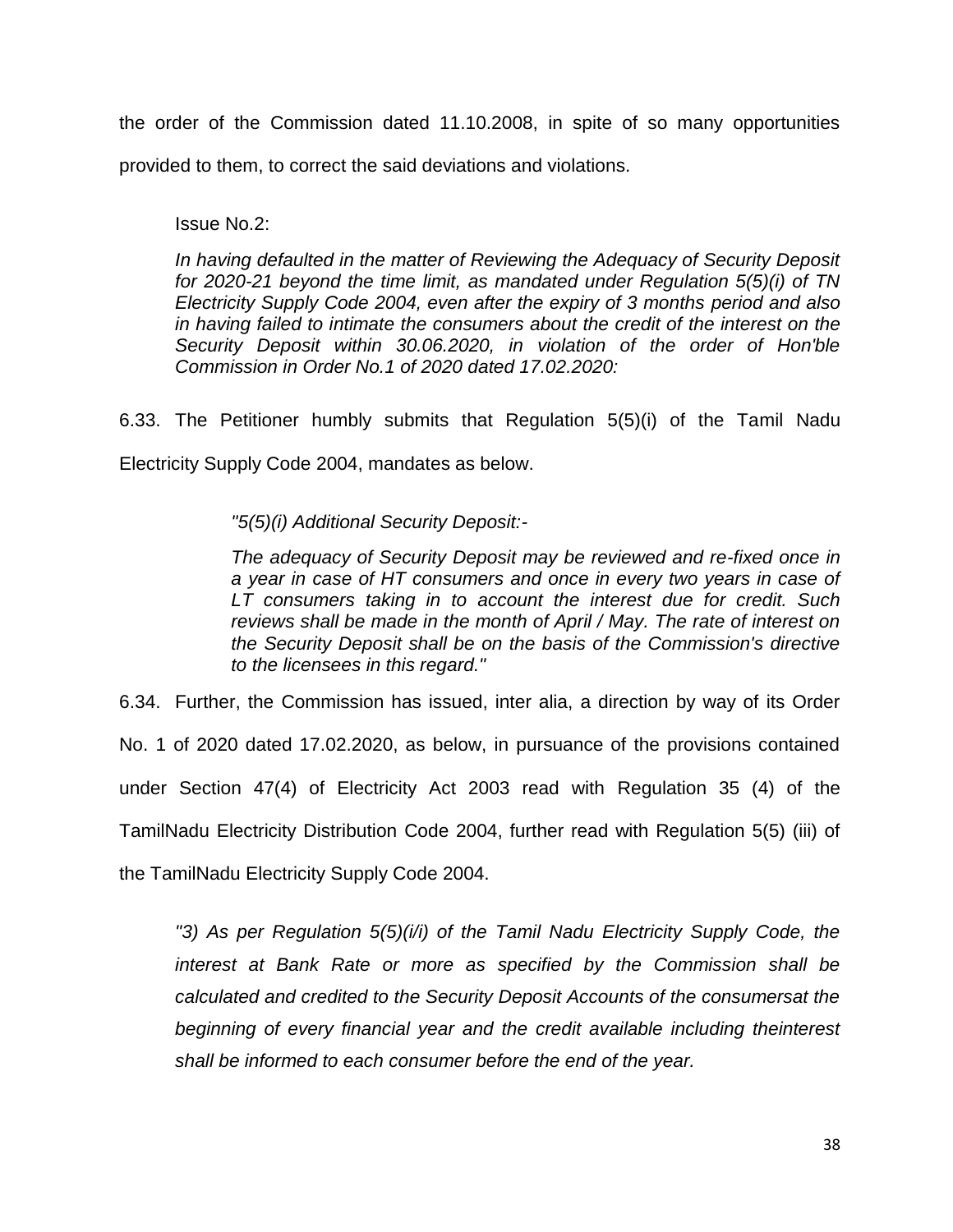*6) The credit including interest available in the accounts of the consumers as on 31-03-2020 shall be intimated to the consumers by 30-06-2020."*

6.35. After seeing that the concerned Superintending Engineers of the TANGEDCO are not found making any action, to review the adequacy of the security deposit till 31.05.2020, as mandated under Regulation 5(5)(i) of Tamil Nadu Electricity Supply Code 2004, the Petitioner has made a representation to the Respondent on 11.06.2020, to allow to make the reviews on the adequacy of security deposits for 2020-21 immediately. When the members of the Petitioner approached the concerned Superintending Engineers, it was reported by the Superintending Engineers concerned that the Respondent CFC-Revenue has locked down the entire software, as explicitly made known in the communication of the Respondent CFC-Revenue in Memo No. CFC/REV/FC/REV/DFC/AAO/JA/F.ASD Review/D.400/2 dated 18.07.2020 and accordingly, the Superintending Engineers were not able to review the adequacy of Security Deposit for 2020-21, as was done during all the earlier years.

6.36. When the Petitioner found that the Respondent has not acted up on the representation filed by the Petitioner on 11.06.2020, the Petitioner again sent a reminder to the Respondent on 26.06.2020 on the same matter, requesting to allow to review the adequacy of the Security Deposit required for 2020-21. However, the Respondent, has neither bothered to comply with the Regulatory Provisions, as mandated under Regulation 5(5)(i) of the Tamil Nadu Electricity Supply Code 2004, nor found complied with the directions of the Commission, as issued in its Order No. 1 of 2020dated 17.02.2020, by crediting the interest over the Security Deposits heldby the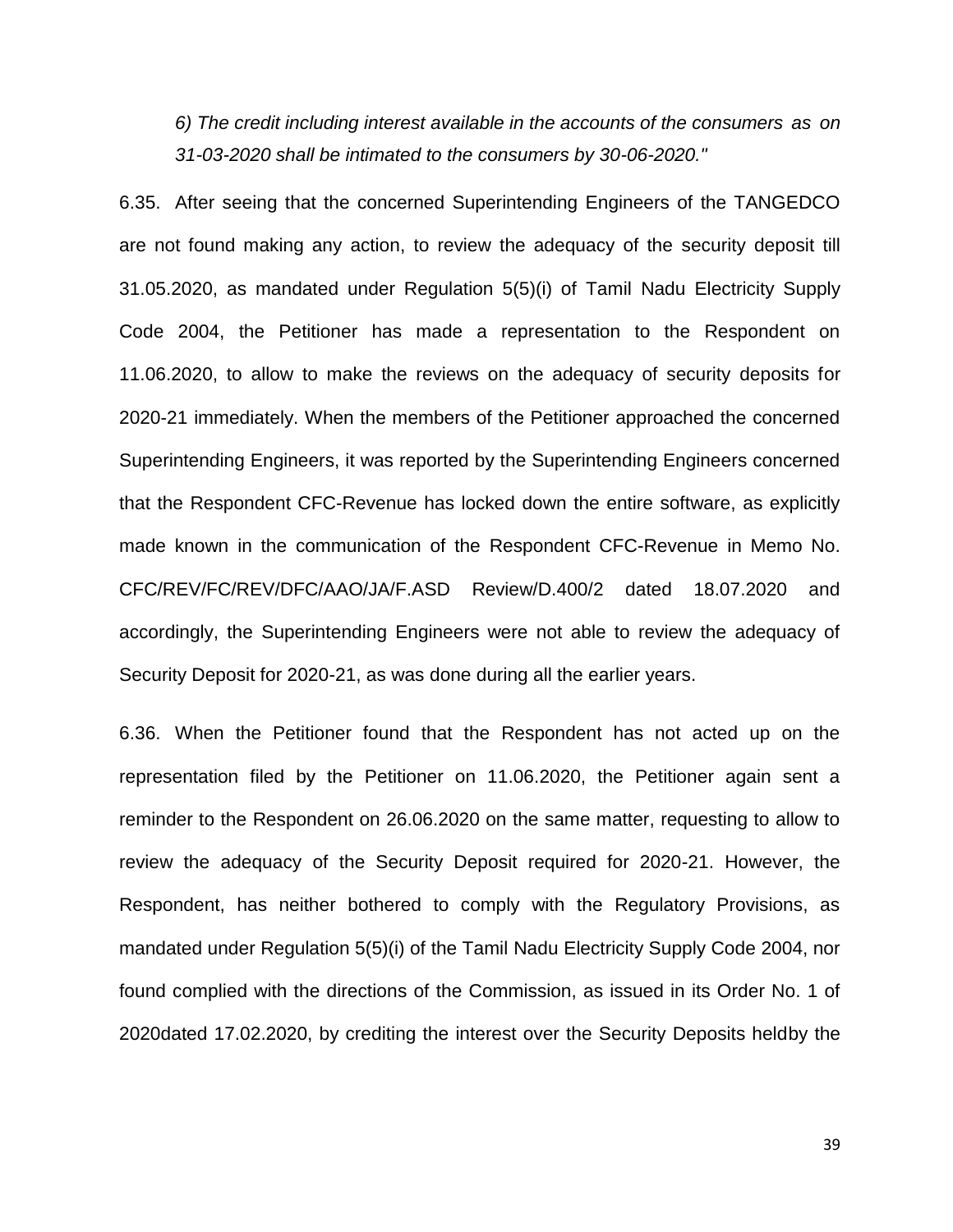consumers before 30.06.2020 and by providing an intimation to consumers before 30.06.2020 about the fact of interest credited, to the extent as extracted above.

6.37. Due to the same, the Petitioner submits that the members of the Petitioner's Association, were not able to adjust the excess security deposits, made available at their accounts, against their respective CC bills, for want of proper review of adequacy of security deposit, within the time limits, as mandated by the Regulation.

6.38. Normally, every year, the review of adequacy of Security Deposit would be taken up by the Superintending Engineers concerned, in the month of April itself. But however, during this year, this has not happened, even after the expiry of the first quarter, which was ended by 30.06.2020. It is pertinent to note that the Commission has already issued the order notifying the rate of interest for the Security Deposit for the year 2019-20, even much earlier by 17.02.2020 itself. However, the workings of interest and crediting it with the available deposits, have not happened in time. This is a complete omission on the part of the Respondent and leads to a gross violation of both the Regulatory Provisions as well as the order of the Commission issued on 17.02.2020 itself.

6.39. As, all the members of the Petitioner's Association were struggling hard financially, in those months, due to the complete lock downs enforced from 25.03.2020 onwards, due to Covid-19 Pandemic Virus spread, adding fuel to the fire, the Respondent, has also not made any attempt to allow the review over the adequacy of the Security Deposit to happen and required for 2020-21. The Respondent has not at all allowed the software to function as normally as it was functioning in all the previous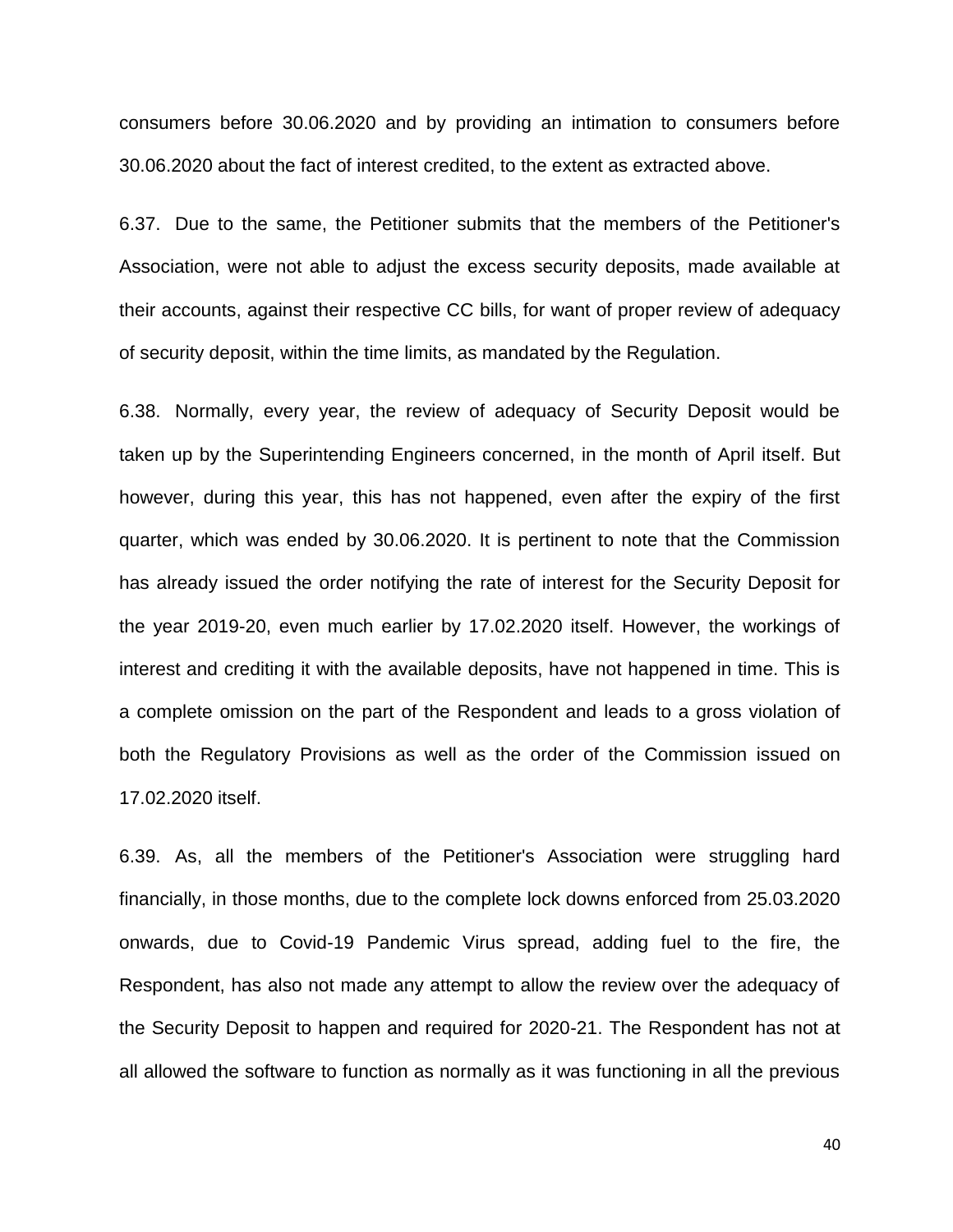years, to facilitate the credit of interest, as ordered by the Commission by the Superintending Engineers concerned. By issuance of Memo No. CFC/REV/FC/REV/DFC/AAO/JA/F.ASD Review/D.400/2 dated 18.07.2020 only, the software was unlocked and thereafter only, the Superintending Engineers of the Respondent were able to start the review of adequacy of security deposit after a lapse of more than three months.

6.40. If the adequacy of Security Deposit has been allowed and reviewed as usual by April 2020 itself, after adding the interest accrued, most of the members of the Petitioner's Association, could have adjusted their Excess Security Deposits, against their CC bills for the months of April, May and June 2020, without much financial hardships. Because of not allowing the Superintending Engineers to make such reviews to happen on the adequacy of Security Deposit, the members of the Petitioner's Association have lost their interest for the period from 01.04.2020 to 30.06.2020 also, besides to FY 2019-20 and they have experienced very severe financial crunches in managing funds to pay the CC bills for April, May and June 2020 and however, they have paid the bills, by arranging funds from other sources, by paying exorbitant interest.

6.41. The entire financial management of the members of the Petitioner, during those months was made totally crippled by the Respondent, by her indifferent and unconsumer friendly behaviour and attitude and also by her utter disregard to the Regulatory Provisions and even to the orders and directions of the Commission, to credit the interest and intimate the same to consumers before 30.06.2020.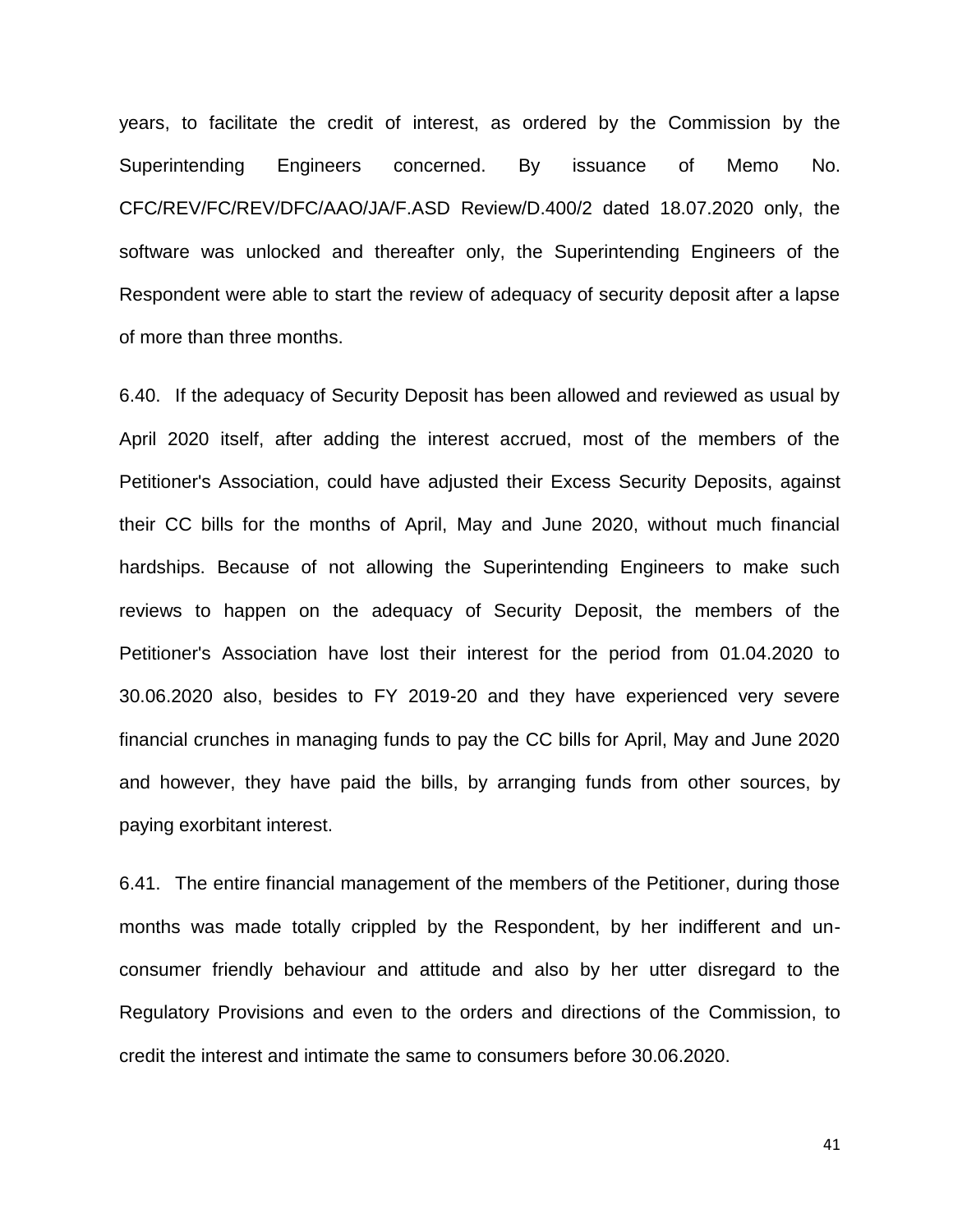6.42. The Respondent has not allowed to credit the interest on the deposits held by the consumers to be credited on or before 30.06.2020 and has failed to intimate the same to consumers before 30.06.2020, as ordered by the Commission by its Order No. 1 of 2020 dated 17.02.2020 and accordingly, by such acts of non-compliance of both the Regulatory Provisions, as well as, the order of the Commission, the Respondent has rendered herself for suitable stern action under Section 142 of the Electricity Act 2003 and for suitable punishment also, under Section 146 of the Electricity Act 2003.

6.43. Even after the Petitioner issued a Contempt Notice against the Respondent through its Counsel on 02.07.2020 itself, the Respondent has not come forward to comply with the Regulatory Obligations, as made available under Regulation 5(5)(i) of Tamil Nadu Electricity Supply Code 2004 and further, the Respondent has not even credited the interest over the Security Deposit held during the year 2019-20 and intimated the facts of such credits before 30.06.2020 to the respective consumers, as ordered by the Commission in its Order No. 1 of 2020 dated 17.02.2020.

6.44. Therefore, the Respondent has not only committed the acts of contempt, but is also continuing with the same as far as Issue No. 1 is concerned, with utter disregard to the order of the Commission and also not complied with the Regulatory Provisions as made available in Regulation 5(5)(i) of Tamil Nadu Electricity Supply Code 2004, in the matter of reviewing the adequacy of the Security Deposit for the Financial Year 2020-21, after crediting the interest accrued over the Security Deposits held during the year 2019-20 and failed to intimate the same to the consumers before 30.06.2020, as ordered by the Commission. Such omissions and non-compliance are not new in this matter alone and if the pastantecedents of the Respondent are verified, there are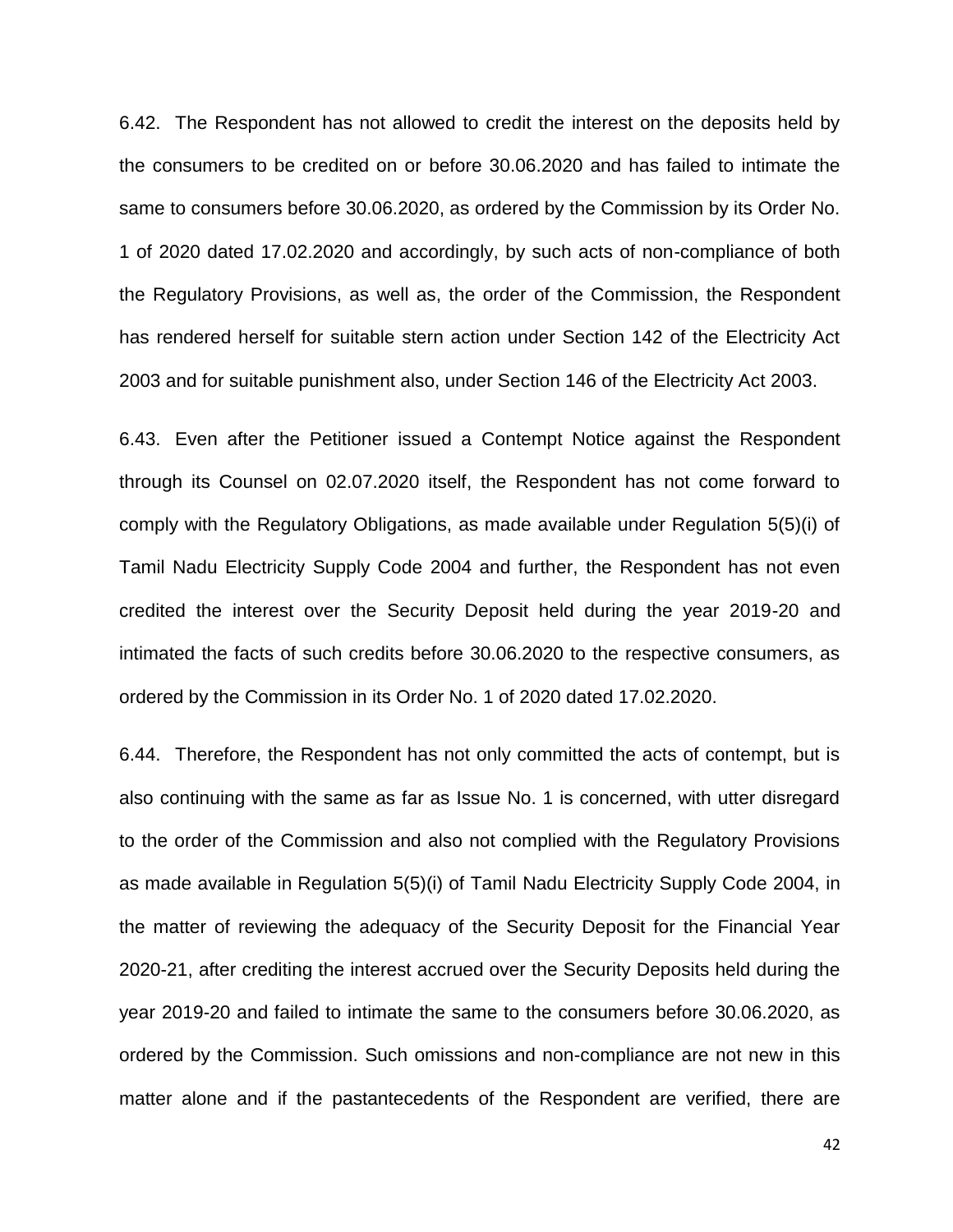several such cases of non-compliances going on still, with the Respondent, in very many matters.

6.45. Such acts of Contempt, as submitted above, are willful and highly motivated. Therefore, the action of the Respondent requires no sympathy in any manner and such continuing contempt has to be dealt with very firmly or otherwise, the consumers and wind energy captive consumers would be put in to serious hardships and irreparable financial losses.

6.46. The Petitioner therefore submits that the Commission may be pleased to proceed with the matter further, under Section 142 read with Section 146 of the Electricity Act 2003, under the Contempt Jurisdiction available to the Commission, as the Respondent has not provided any useful counter for consideration requiring a sympathy.

6.47. The Commission may also be pleased to order and direct the Respondent to refund the entire Scheduling and System Operation Charges, excessively collected from the Wind Energy Captive Users, in pursuance of the illegal and impugned communication issued through her Memo No. CFC/FC/DFC/AO.HT/AS.3 /REV /D. NO. 290-1/16, dated 03.10.2016, by way of adjustment in the future CC bills, as such refunds are not happening even after the Respondent issued instructions twice one on 09.11.2020 and the other on 14.12.2020. In having issued the instruction itself on 09.11.2020 and 14.12.2020 by the Respondent, the Respondent indirectly admits that there were acts of non-compliances and those instructions would prove that the acts of contempt are continuing still.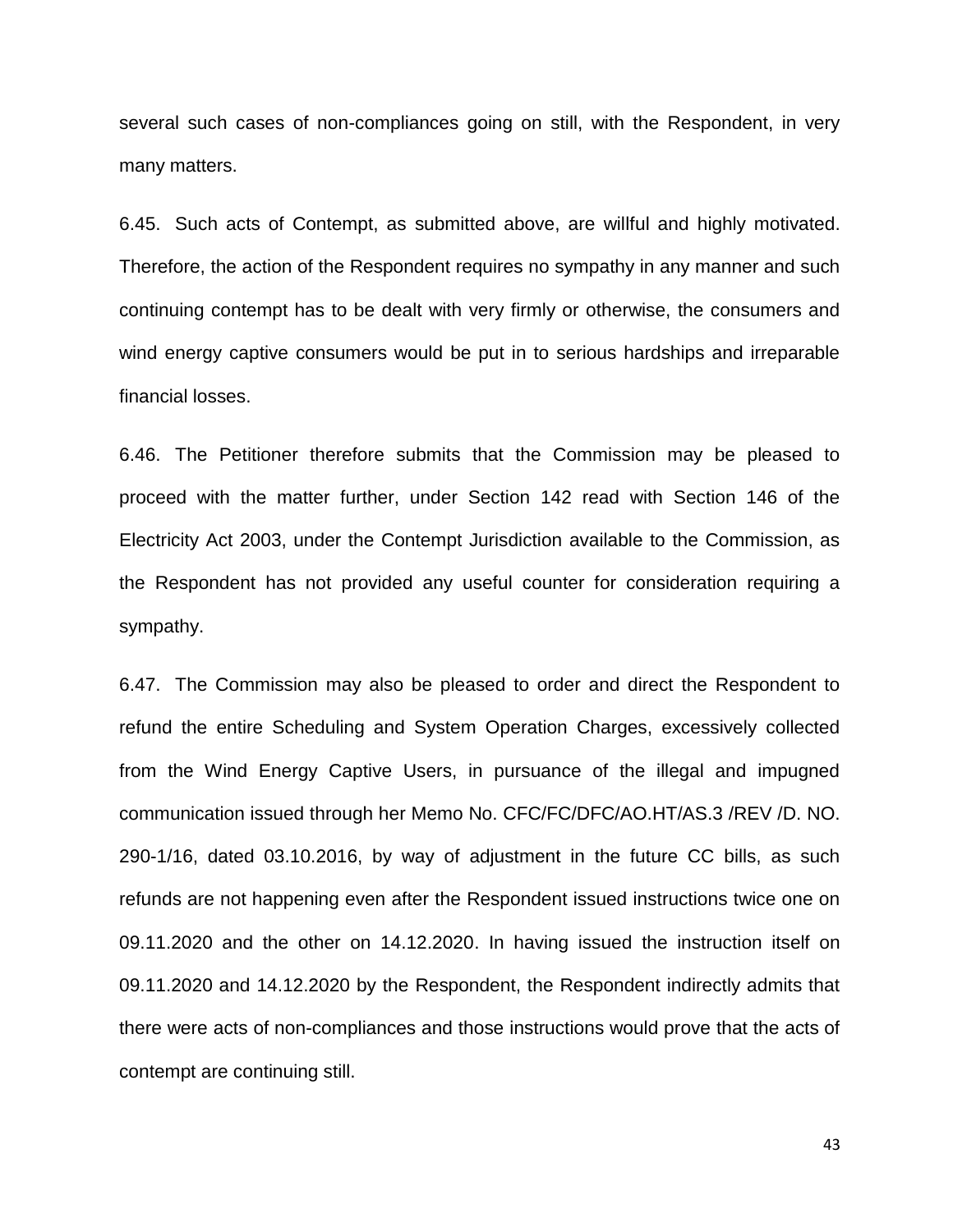6.48. All the consumers in the State were not credited with the interest over their Security Deposit held by them during the year 2019-20 within the time limit as provided by the Commission (i.e) before 30.06.2020 and therefore, it is just and necessary that the Security Deposits should be provided with interest, not only for the financial year 2019-20, but also for the extended period of three months, from01.04.2020 to 30.06.2020 and accordingly, the Petitioner prays that the Commission may be pleased to pass an order to this effect also, which is legally necessary to protect the interest of all the consumers, without being exploited by the Respondent continuously.

6.49. Accordingly, the Petitioner prays that the Commission may be pleased to deal with this Contempt Petition very firmly under Section 142 of the Electricity Act 2003, for the continuance non-compliance of the orders of the Commission and also in having failed to comply with the Regulatory Provisions as made specifically under Regulation 5(5)(i) of the Tamil Nadu Electricity Supply Code 2004 and accordingly, the Commission may be pleased to pass suitable orders, by punishing the Respondent under Section 146 of the Electricity Act 2003, for the offence of non-compliances committed and also for the offences of continuing the non-compliances, in suitable manner known to law and the Commission may be pleased to order to pay the cost to the petitioner, by recovering the same from the Respondent for having constrained the petitioner to file the Contempt Petition before the Commission by paying a heavy fee of Rs.2 Lakhs.

6.50. The Commission may pass the following orders:-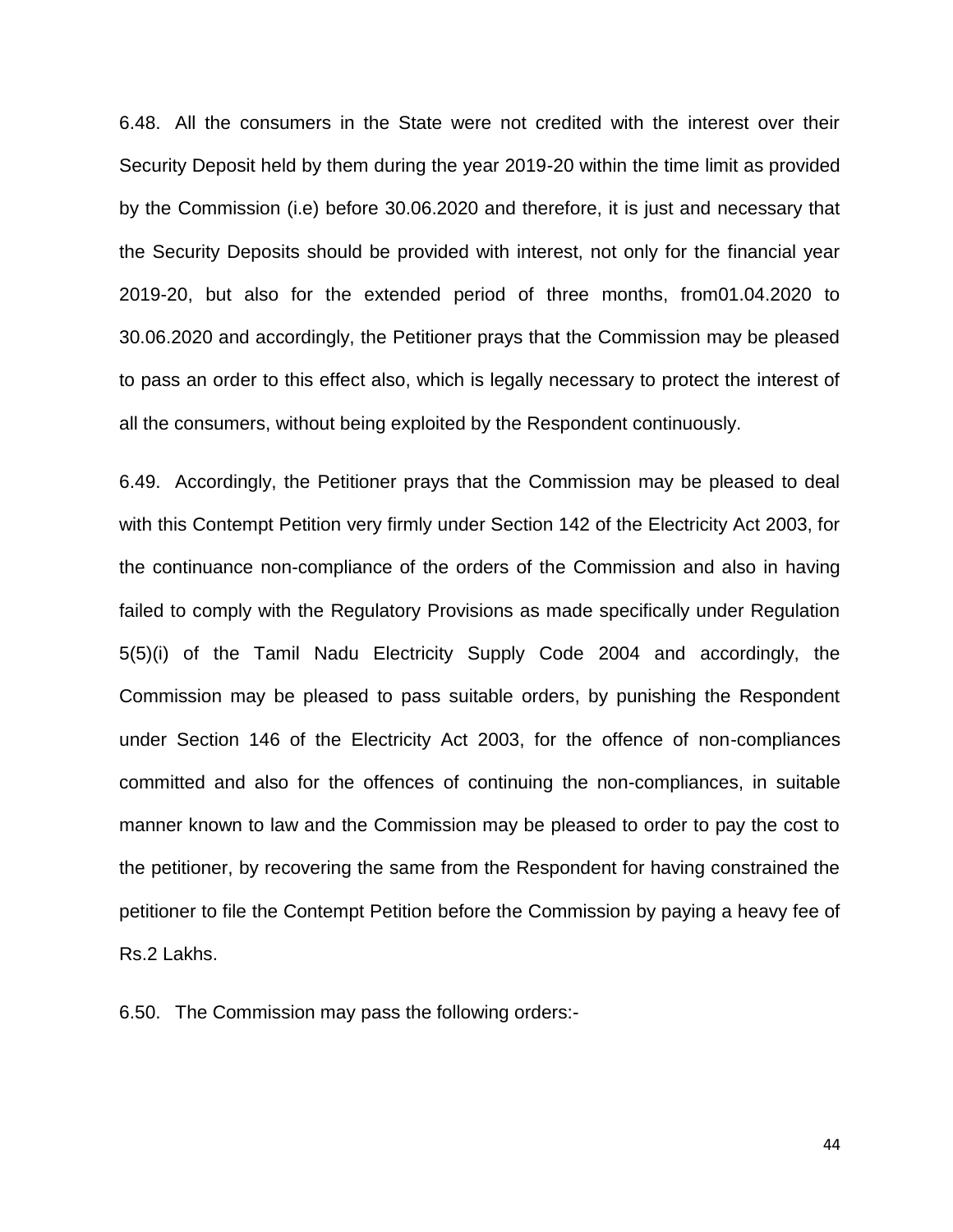- A. by directing the Respondent, to refund the entire excessively and illegally collected Scheduling and System Operation Charges so far, based on the impugned communication of the Respondent issued in her Memo No. CFC/FC/DFC/AO.HT/ AS.3 /REV ID. NO. 290-1/16, dated 03.10.2016 and to order the excessively collected amounts, by way of adjustment in the future OA charges demands, payable7 by all WEG captive consumers and
- B. to pay interest to all the consumers for the Security Deposits held by them, not only for the financial year 2019-20, but also for the period from 01.04.2020 to 30.06.2020, for having made all the consumers not able to adjust the excess security deposits against their CC bills till July 2020.

The Petitioner accordingly prays that the Commission may pass orders as prayed for and accordingly, punish the Respondent, for having violated the order of the Commission passed in Order No. 2-5 dated 11.10.2008, in so far as the matter of collection of Scheduling and System Operation Charges are concerned and for also having violated the Regulatory Provisions, as available under Regulation 5(5)(i) of Tamil Nadu Electricity Supply Code 2004, in the matter of review of the adequacy of Security Deposit for 2020-21 and also for having violated the order of the Commission, in not crediting the interest to consumers and intimating the fact to consumers, as ordered by the Commission in Order No. 1 of 2020 dated 17.02.2020 and pass such other suitable and necessary orders, as required to be passed under Section 142 read with Section 146 of the Electricity Act 2003, against the Respondent, for having committed the acts of contempt, as submitted above and also for continuing the act of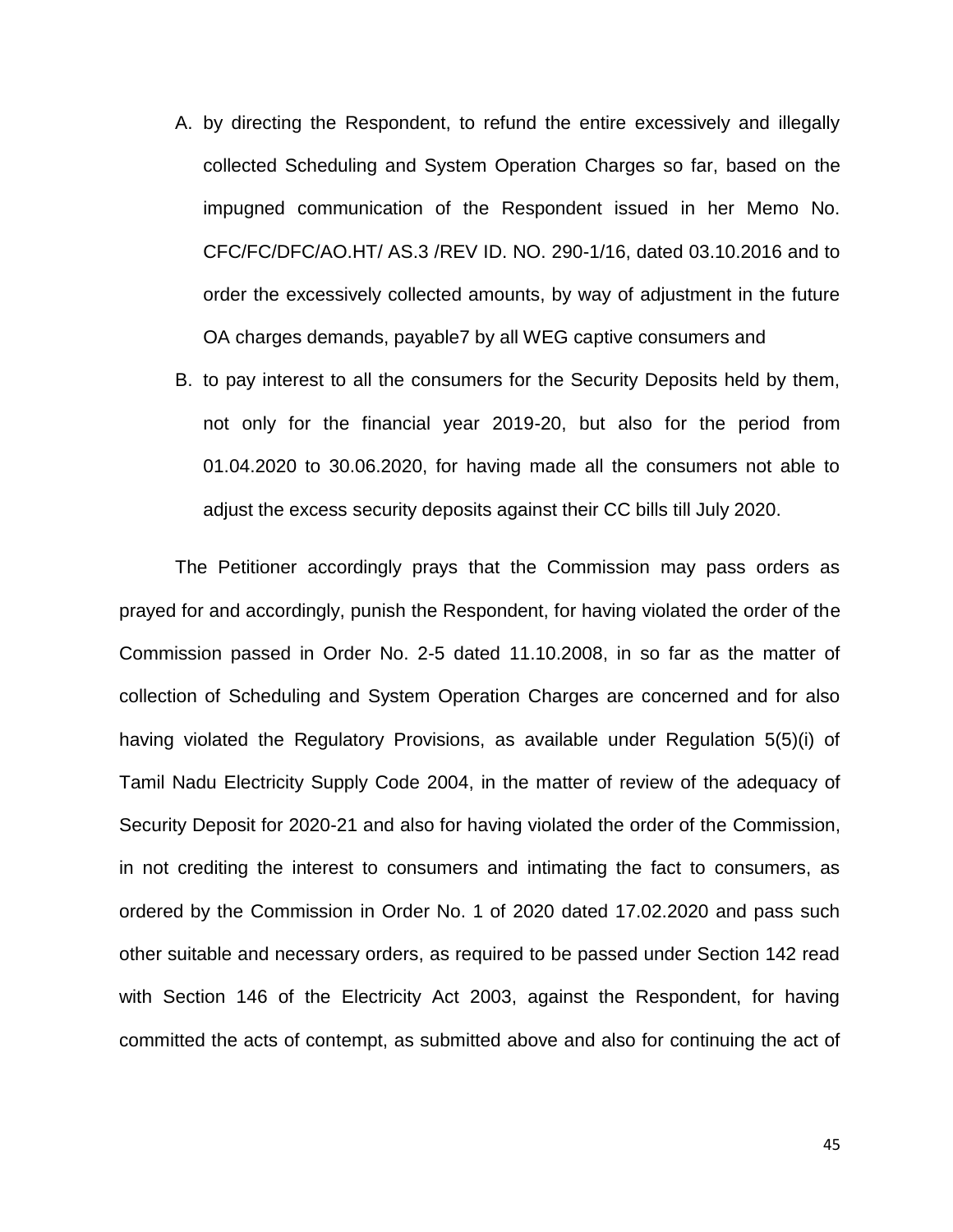contempt, as the Commission may deem fit, in the circumstances stated above and thereby render Justice.

# **7. Additional submissions - Status Report of the Respondent (6.7.21):-**

7.1. This status report based on the details collected from the Distribution Circles upto February-2021. Further, this status report is filed as on interim report, since some of the circles are yet to be completed the refund process.

| SI<br>No.      | Name of the<br>Circle         | No. of<br><b>HTSC</b><br><b>SOC</b><br>Refunde<br>d/<br>Adjusted | <b>Balance to</b><br>be<br>Refunded/<br>Adjusted | Complian<br>ce (Y/N) | Reason<br>for Non-<br>Complia<br>nce | Remarks                                                                                                                                     |
|----------------|-------------------------------|------------------------------------------------------------------|--------------------------------------------------|----------------------|--------------------------------------|---------------------------------------------------------------------------------------------------------------------------------------------|
| 1              | $\overline{2}$                | 3                                                                | $\overline{4}$                                   | 5                    | 6                                    | $\overline{7}$                                                                                                                              |
| 1              | Chennai<br>Central            | 11                                                               | 4,107,6<br>40                                    | <b>No</b>            |                                      | Adjusted in 02/21 cc bill                                                                                                                   |
| $\overline{2}$ | Chennai<br><b>North</b>       | 3                                                                | 14,681,103                                       | Yes                  |                                      | Adjusted in 01 & 02/21 cc bill &<br>balance amount of Rs.18,93,431/-<br>will be adjusted in 03/2021                                         |
| 3              | Chennai<br>West               | $\mathbf 1$                                                      | 2,286,495                                        | Yes                  |                                      | adjusted in the 01/2021 for HT SC<br>no 1085 and 02/21 cc bill for HTSC<br>no 1704                                                          |
| $\overline{4}$ | Chengalpatt<br>u              | $\overline{0}$                                                   | 744,544                                          | <b>No</b>            |                                      | 4 Nos. of HT. Scs to be adjusted as<br>per communication of Tirunelveli<br>EDC (Generation circle). Will be<br>adjusted in 03/2021 CC bill. |
| 5              | Chennai<br>South1             | 3                                                                | 663,316                                          | Yes                  |                                      | 2 Nos. of HT. Scs No. 558 & 801<br>fully adjusted. 1Nos HT Scs No.863<br>balance Rs.1,09,940 /- will be<br>adjusted in 03/2021 CC Bill.     |
| 6              | Chennai<br>South <sub>2</sub> | 6                                                                | 2,936,700                                        | Yes                  |                                      | adjusted in 02/2021 C.C.Bill                                                                                                                |

7.2. The status of refund report is submitted as follows:-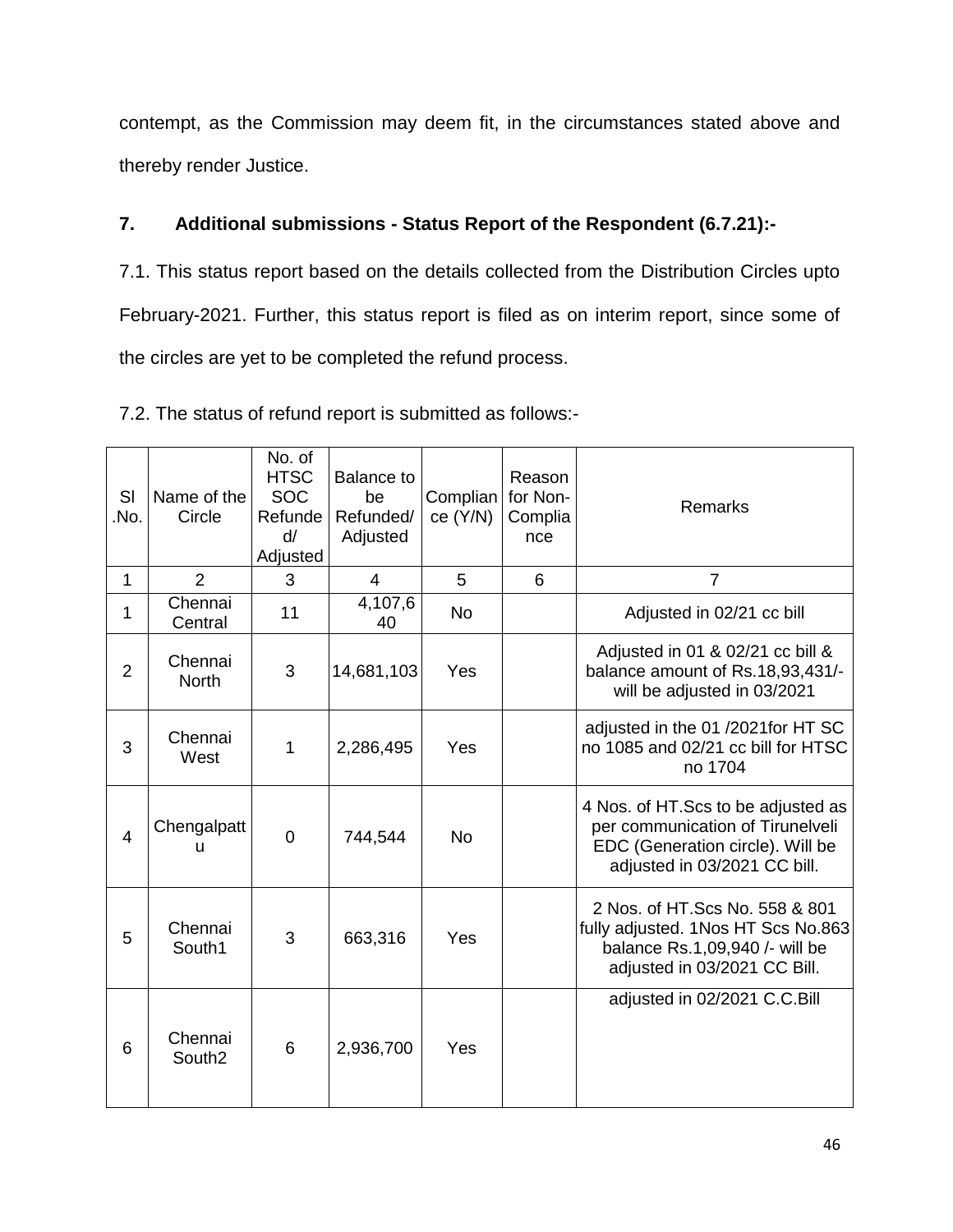| $\overline{7}$ | Kanchipura<br>m            | $\mathbf 0$    | $\overline{0}$ | No        |             | Nil                                                                                                                                         |
|----------------|----------------------------|----------------|----------------|-----------|-------------|---------------------------------------------------------------------------------------------------------------------------------------------|
| 8              | Coimbatore<br>Metro        | $\mathbf 0$    | $\overline{0}$ | <b>No</b> |             | NO REQUST RECEIVED FROM<br>CONSUMER FOR REFUND OF<br>SOC& ALSO NO INTIMATION<br><b>RECEIVED FROM GENERATION</b><br><b>END</b>               |
| 9              | Coimbatore<br><b>North</b> | 6              | 2411781        | Yes       |             | will be adjusted in 03/21 cc bill                                                                                                           |
| 10             | Coimbatore<br>South        | 6              | 1,740,559      | No        |             | 6 Nos. of HT. Scs to be adjusted as<br>per communication of Tirunelveli<br>EDC (Generation circle). Will be<br>adjusted in 03/2021 CC bill. |
| 11             | <b>Nilgiris</b>            | $\mathbf 0$    | $\overline{0}$ | <b>No</b> | User end    | Nil                                                                                                                                         |
| 12             | Palladam                   | 1              | 570340         | Yes       |             |                                                                                                                                             |
| 13             | Tiruppur                   | 1              | 1254749        | Yes       |             | Adjusted in 02/2021 CC bill -<br>adjusted as per letter received from<br>Tirunelveli EDC (Generating Circle)                                |
| 14             | Udumalpet                  | $\mathbf 0$    | $\overline{0}$ | <b>No</b> | user end    | <b>NIL</b>                                                                                                                                  |
| 15             | Erode                      | 9              | 16145165       | Yes       |             | To be Adjusted in 03 / 2021 CC Bill                                                                                                         |
| 16             | Gobi                       | 19             | 457660         | Yes       |             | To be Adjusted in 03 / 2021 CC Bill                                                                                                         |
| 17             | <b>Mettur</b>              | 45             | $\overline{0}$ | Yes       |             |                                                                                                                                             |
| 18             | Namakkal                   | 41             | $\overline{0}$ | Yes       |             |                                                                                                                                             |
| 19             | Salem                      | $\mathbf 0$    | 0              | <b>No</b> | User<br>End | Revsion have to be done by the<br>Genrating end EDC only.                                                                                   |
| 20             | Dindugal                   | 2              | 101700         | Yes       | User<br>End | To be Adjusted in 03 / 2021 CC Bill                                                                                                         |
| 21             | Madurai                    | 1              | 67545          | <b>No</b> |             | To be Adjusted in 03 / 2021 CC Bill                                                                                                         |
| 22             | Madurai<br>Metro           | 1              | 998400         | yes       | User<br>End | Adjusted in 02/21 cc bill                                                                                                                   |
| 23             | Ramanathap<br>uram         | $\mathbf 0$    | 0              | <b>No</b> |             |                                                                                                                                             |
| 24             | Sivagangai                 | 1              | 361680         | No        |             | WILL BE ADJUSTED IN 03/2021<br><b>CC BILL</b>                                                                                               |
| 25             | Theni                      | $\overline{0}$ | $\overline{0}$ | No        | User end    | <b>NIL</b>                                                                                                                                  |
| 26             | Kanyakumar                 | $\mathbf 0$    | $\overline{0}$ | No        |             | No request received from<br>Consumer for refund of SOC.                                                                                     |
| 27             | Tirunelveli                | 3              | $\overline{0}$ | Yes       |             | Adjusted in 12/2020 & 02/2021 CC<br>bills                                                                                                   |
| 28             | Tuticorin                  | $\mathbf 0$    | $\mathbf 0$    | <b>NO</b> | User end    | Nil                                                                                                                                         |
| 29             | Virudhu<br>nagar           | 0              | 0              | No        | User end    | Nil                                                                                                                                         |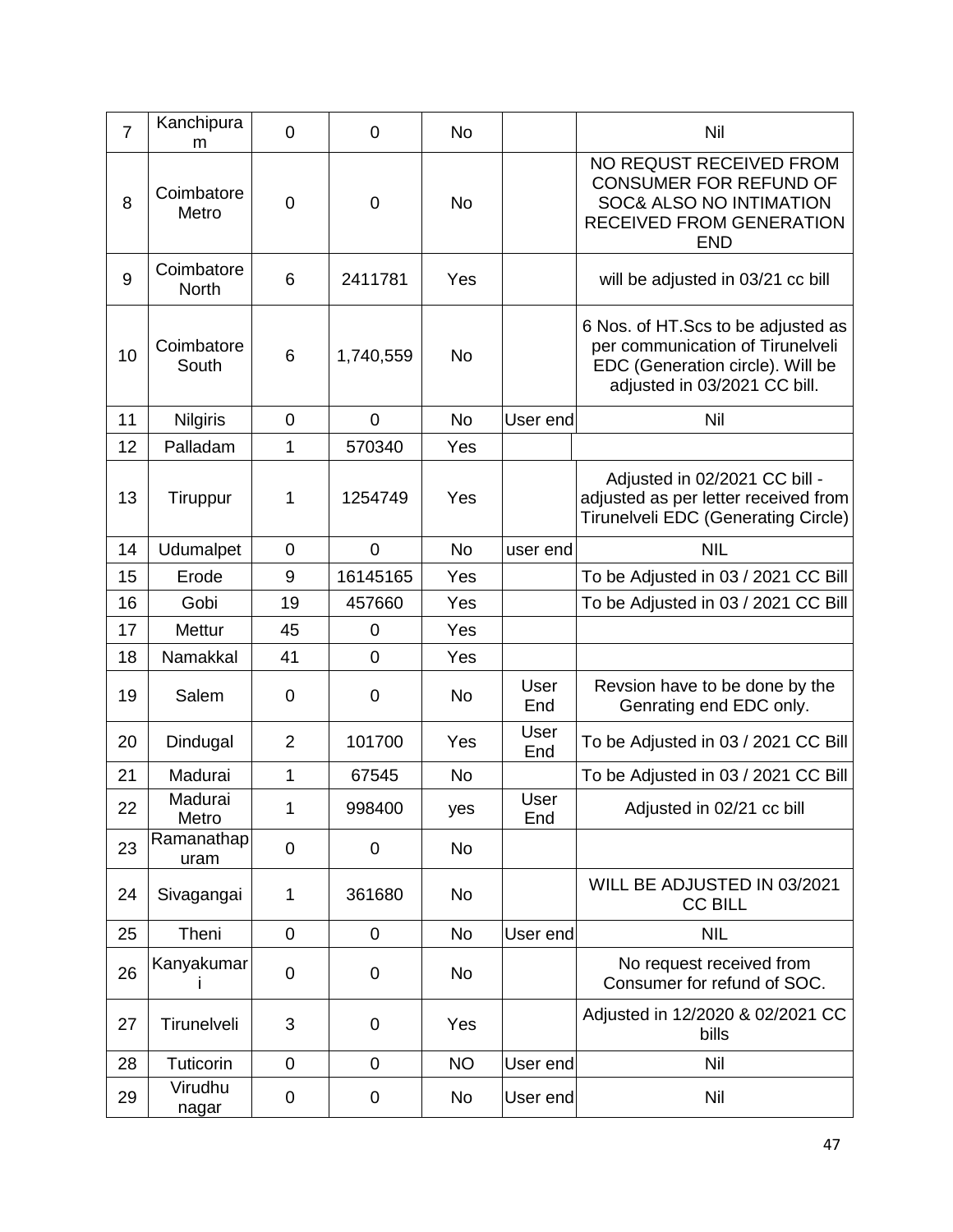| 30 | Karur               | $\overline{0}$ | $\overline{0}$ | <b>No</b> | User end | Nil                                                                                                                                             |
|----|---------------------|----------------|----------------|-----------|----------|-------------------------------------------------------------------------------------------------------------------------------------------------|
| 31 | Nagapattina<br>m    | $\overline{0}$ | $\overline{0}$ | <b>No</b> | User end | Nil                                                                                                                                             |
| 32 | Perambalur          | $\overline{0}$ | 0              | <b>No</b> | User end | Revsion have to be done by the<br>Genrating end EDC only.                                                                                       |
| 33 | Pudukottai          | $\overline{0}$ | $\overline{0}$ | <b>No</b> | User end | Nil                                                                                                                                             |
| 34 | Thanjavur           | $\mathbf 0$    | $\overline{0}$ | <b>No</b> | user end | Nil                                                                                                                                             |
| 35 | Tiruvarur           | $\mathbf 0$    | $\overline{0}$ | <b>No</b> | user end | Nil                                                                                                                                             |
| 36 | <b>Trichy Metro</b> | $\overline{0}$ | $\overline{0}$ | <b>No</b> |          |                                                                                                                                                 |
| 37 | Dharmapuri          | $\mathbf 0$    | $\overline{0}$ | <b>No</b> |          | NO REQUST RECEIVED FROM<br><b>CONSUMER FOR REFUND OF</b><br><b>SOC&amp; ALSO NO INTIMATION</b><br><b>RECEIVED FROM GENERATION</b><br><b>END</b> |
| 38 | Krishnagiri         | $\overline{0}$ | $\Omega$       | <b>No</b> |          | Nil                                                                                                                                             |
| 39 | Tirupattur          | $\overline{0}$ | $\overline{0}$ | <b>No</b> | User end | Nil                                                                                                                                             |
| 40 | Vellore             | 1              | $\overline{0}$ | <b>No</b> | user end | Adjusted in 01/2021 CC bill HT.NO:<br>1144 Rs.69,65,622/- fully adjusted                                                                        |
| 41 | Cuddalore           | $\overline{0}$ | $\overline{0}$ | <b>No</b> | user end | Nil                                                                                                                                             |
| 42 | Kallakurichi        | $\mathbf 0$    | 0              | <b>No</b> | user end | Nil                                                                                                                                             |
| 43 | Tiruvannam<br>alai  | $\overline{0}$ | 0              | No.       | user end | Nil                                                                                                                                             |
| 44 | Villupuram          | $\overline{0}$ | $\Omega$       | <b>No</b> | user end | Nil                                                                                                                                             |
|    |                     | Total          | 49529381       |           |          |                                                                                                                                                 |

## **8. Additional Affidavit Filed by the Petitioner (8-7-2021) :**

8.1. The petitioner has stated that the Petition filed under Section 142 of the Electricity Act 2003, for taking suitable action on the Non-Compliance of the order of this Commission passed in Order No. 2-5 dated 11.10.2008, in the matter of collection of Scheduling and System Operation Charges and for the Non-Compliance of the Regulatory Provisions as contained in Regulation 5(5)(i) of Tamil Nadu Electricity Supply Code 2004, in the matter of reviewing the adequacy of the Security Deposit for 2020-21 and also in the matter of having not complied with the order of the Commission dated 17.02.2020 in Order No. 1 of 2020, in not communicating the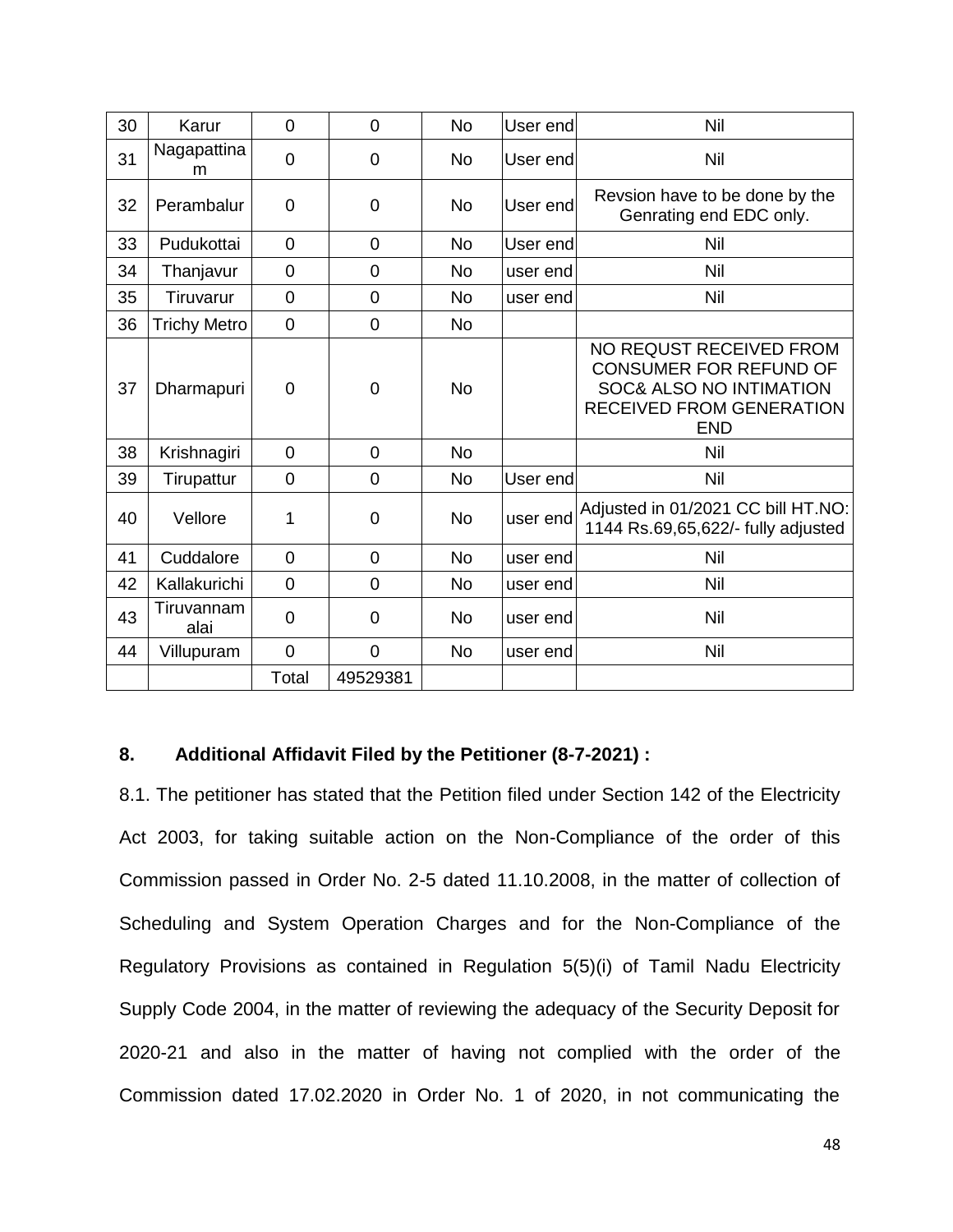consumers, the quantum of the interest credited over the Security Deposits for 2019-20 before 30.06.2020.

8.2. The said Petition having been filed by the Petitioner, was taken on the files of the Commission in M.P. No. 20 of 2020 and up on hearing the matter on 04.08.2020, the Commission has, inter-alia, ordered to omit the name 'Smt. V. Savitha' as follows:

*"ThiruS.P.Parthasarathy, Advocate appeared for the petitioner. Thiru. S. R. Rajagopal, Additional Advocate General for TANGEDCO appeared and vehemently opposed for having included the name of Tmt. V.Savitha, CFC/Revenue in the cause title in her personal capacity and prayed to direct the petitioner to omit the name of Tmt.V.Savitha and include only Chief Financial Controller / Revenue, TANGEDCO.Arguments of both sides heard and Commission directed to omit the name of Tmt. V.Savitha. The case is adjourned to 08.09.2020 for filing counter on the admissibility of the petition."*

8.3. The Petitioner submits that as per the understanding of the Petitioner, normally Contempt Petitions, are being filed only on the name of the person along with his official designation and therefore, in having ordered to omit the name, the Petitioner feels that such a proposition was not considered in the light of the various case laws available from various Courts.

8.4. The Petitioner submits that in the case of R.Muthukrishnanvs The Collector of Tiruvallur, the First Division Bench of the Hon'ble High Court of Judicature at Madras, has ruled as follows, in Contempt Petition No.29554 of 2010 in the order delivered on 20.08.2010.

*"10. From the aforesaid provisions, it is manifestly clear that in a petition for initiation of contempt, a person against whom contempt is alleged must be made party respondent in person. The word .Persop\_ means a human being, a natural*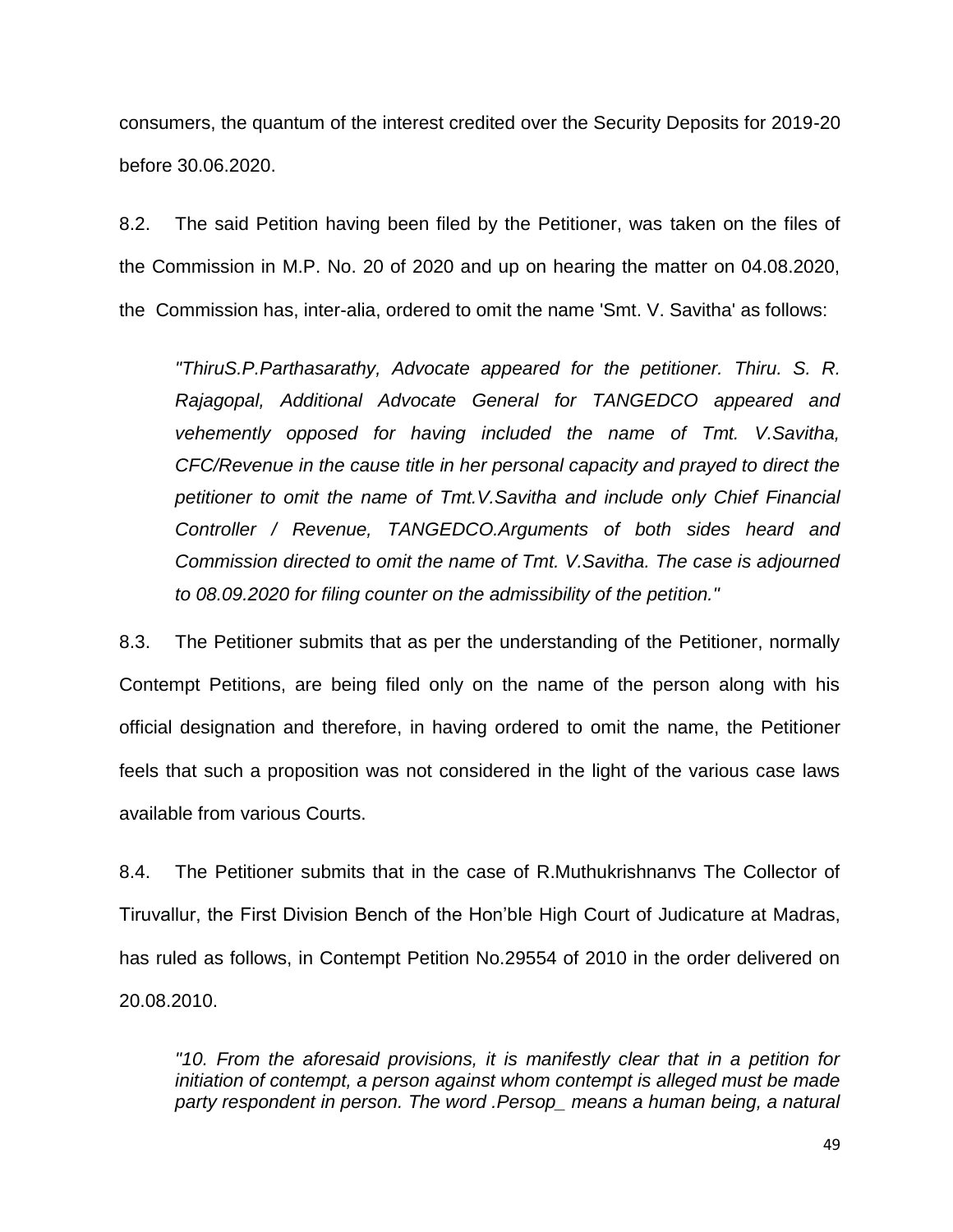*person and not a juristic person, because a human being can commit contempt of court, and not an authority. It is well settled that a command to a Corporation or to the State or its Authority is, in fact, a command to those persons who are officially responsible for the conduct of its affairs. The person holding the post being informed of the order of the Court for compliance or fails to take appropriate action within their power, they are guilty of disobedience and may be punished for contempt.*

*11. We have given our anxious consideration to the relevant provisions of the Act and the Rules. It is manifestly clear from the Act and Rules, that in a proceeding for contempt, the petitioner must specify the name of the person, who is guilty of contempt by not complying and thereby violating the order of the Court, in his individual capacity or in the discharge of his official duty. In the instant case, for example, if the District Collector alleged to have violated and disobeyed the order of this Court, the petitioner must disclose the name of the person who, while holding the post of the Collector of the District committed contempt by not obeying or complying with the order.*

*12. We, therefore, hold that the present contempt petition without specifying and disclosing the name and description of the person and without making him as a party respondent for the alleged contempt, is not maintainable. The petition being not in accordance with the Act and the Rules, is, therefore, dismissed."*

8.5. From the above extracted portion of the order in the Contempt Petition, the Hon'ble Division Bench, has clearly ruled that contempt petition without specifying and disclosing the name and description of the person and without making him as a party respondent for the alleged contempt, is not maintainable.

8.6. Further, even the Hon'ble APTEL, New Delhi, while dealing with a recent matter, concerning on the conduct of certain officials of the TANGEDCO, has passed strong strictures, in Appeal No.56 of 2020, IA No.112 of 2020, IA No.111 of 2020, IA No.295 of 2020 & IA No.534 of 2020 dated 17.08.2020. In the said order, the names of the officials along with their official designations only, were found included in the cause title of the order. Therefore, the Petitioner is of the humble opinion that a Contempt Petition always needs to be filed, against a designation along with the name of the person, who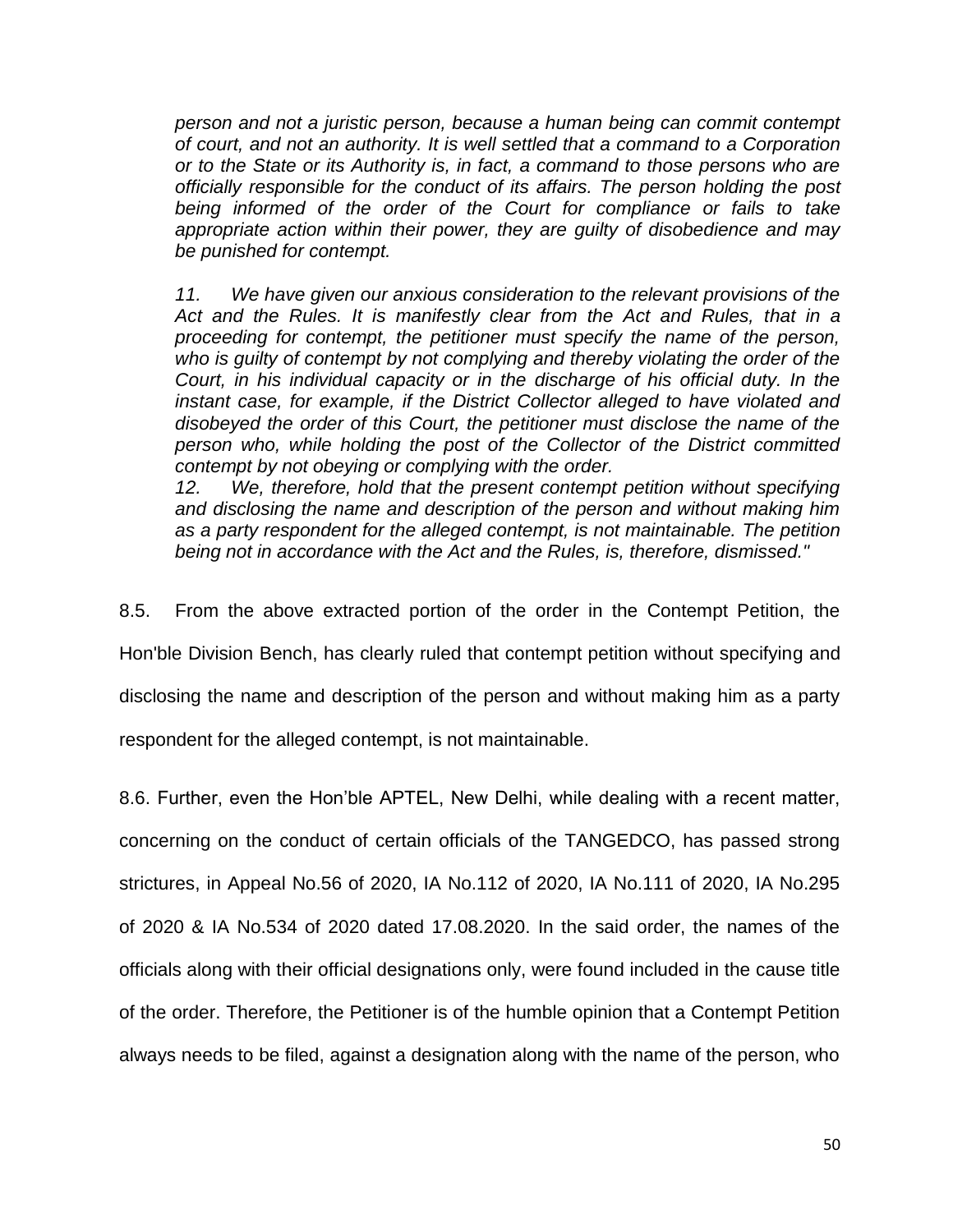is holding that post and without which, such petition is not maintainable as per the legal proposition already declared in the matter.

8.7. Therefore, the Petitioner submits that the order passed by the Commission on 04.08.2020, for ordering to omit the name of 'Smt. V. Savitha', may be reconsidered again, in the light of the proposition of law, as already declared by the Hon'ble Division Bench and also followed in the recent order of the Hon'ble APTEL, New Delhi, to the extent extracted above.

# **9. Additional submissions - Status Report of the Respondent (13.9.21):-**

9.1. The respondent filed its status report as on date based on the details collected from the Distribution Circles as on date.

9.2. The status of refund report is submitted by the following circles:

- 1. Thirunelveli
- 2. Tuticorin
- 3. Palladam
- 4.Trichy Metro
- 5. Madurai Metro
- 6. Madurai
- 7. Sivagangai
- 8. Dindigul
- 9. Theni
- 10. Ramnad

The copy of the letters received from the said circles are submitted to the Commission.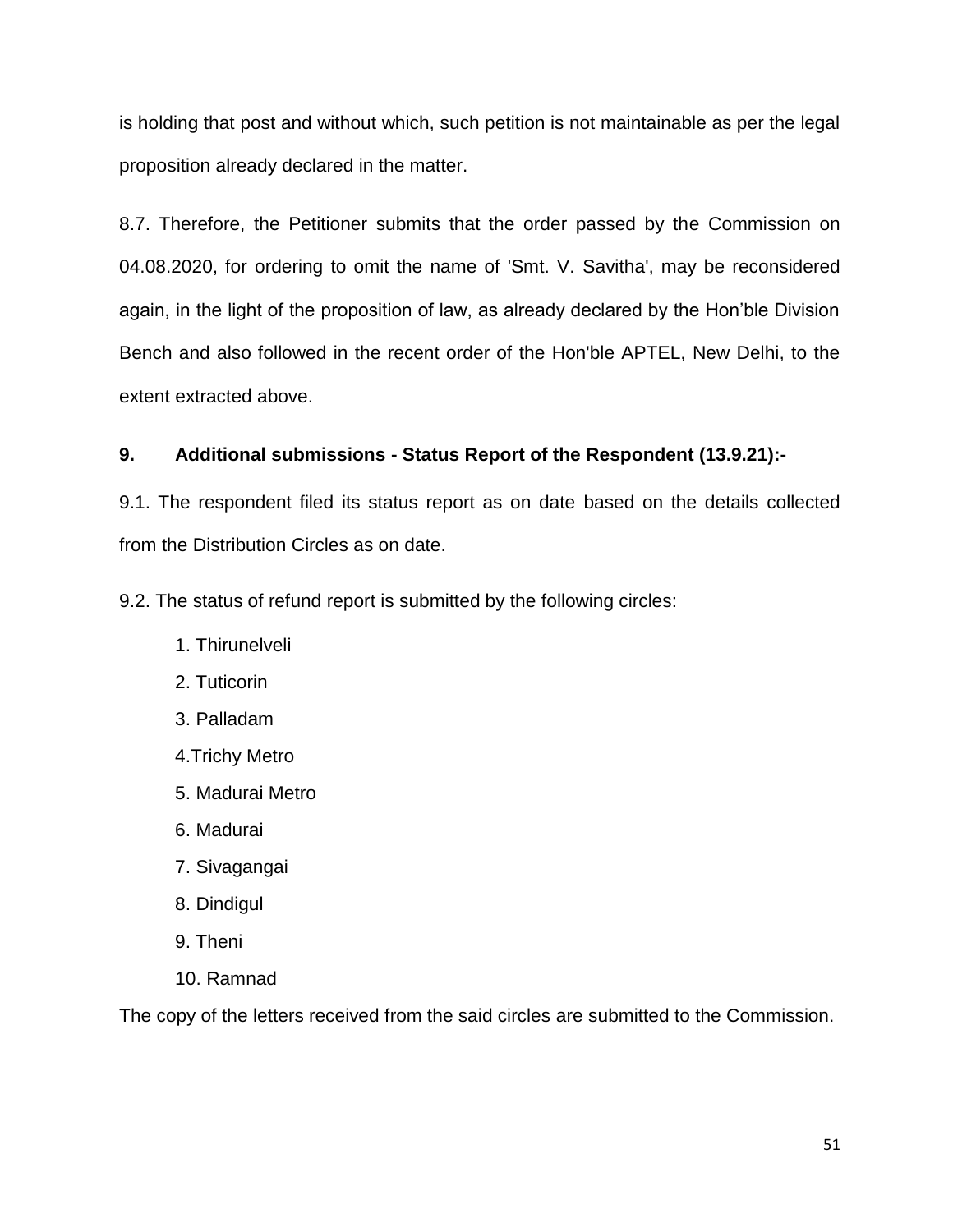## **10. Additional submissions - Status Report of the Respondent (8.12.2021):-**

10.1. The respondent filed its status report as on date based on the details collected from the Distribution Circles as on date.

10.2. As per the confirmation reports received from the Electricity Distribution Circles, excess collection of Scheduling and System Operation Charges (SOC) have been refunded to all cases. The copy of the letters received from the said circles is submitted for reference. However, any left out cases if reported by the petitioner where the refunds are yet to be made, immediate action will be taken to complete the refund process.

#### **11. Findings of the Commission:-**

11.1. The petitioner has filed this Contempt petition against the Chief Financial Controller / Revenue of Tamil Nadu Generation and Distribution Corporation Limited for the non-compliance on two issues viz., (1) An instruction issued by the CFC/Revenue vide Memo. No. CFC/FC/DFC/AO.HT/AS.3/Rev/D.No.290-1/2016 Dated 03-10-2016 as being contrary to Commission's Order No.2-5 dated 11.10.2008 resulting in the collection of Scheduling and System Operation charges on individual WEG wise instead of HT SC No. wise; (2) that the Review of Adequacy of Security Deposit (SD) for the year 2020-21 was not carried out as stipulated under the TNE Supply Code 2004 Regulation 5(5)(i); and the amount of interest was not credited into the SD account of the consumer to adjust the surplus SD in the HT bills of the consumers during April to June 2020. The petitioner has also contended that the interest for the period from 1.4.2020 to 30.6.2020 should paid to all the consumers. The petitioner has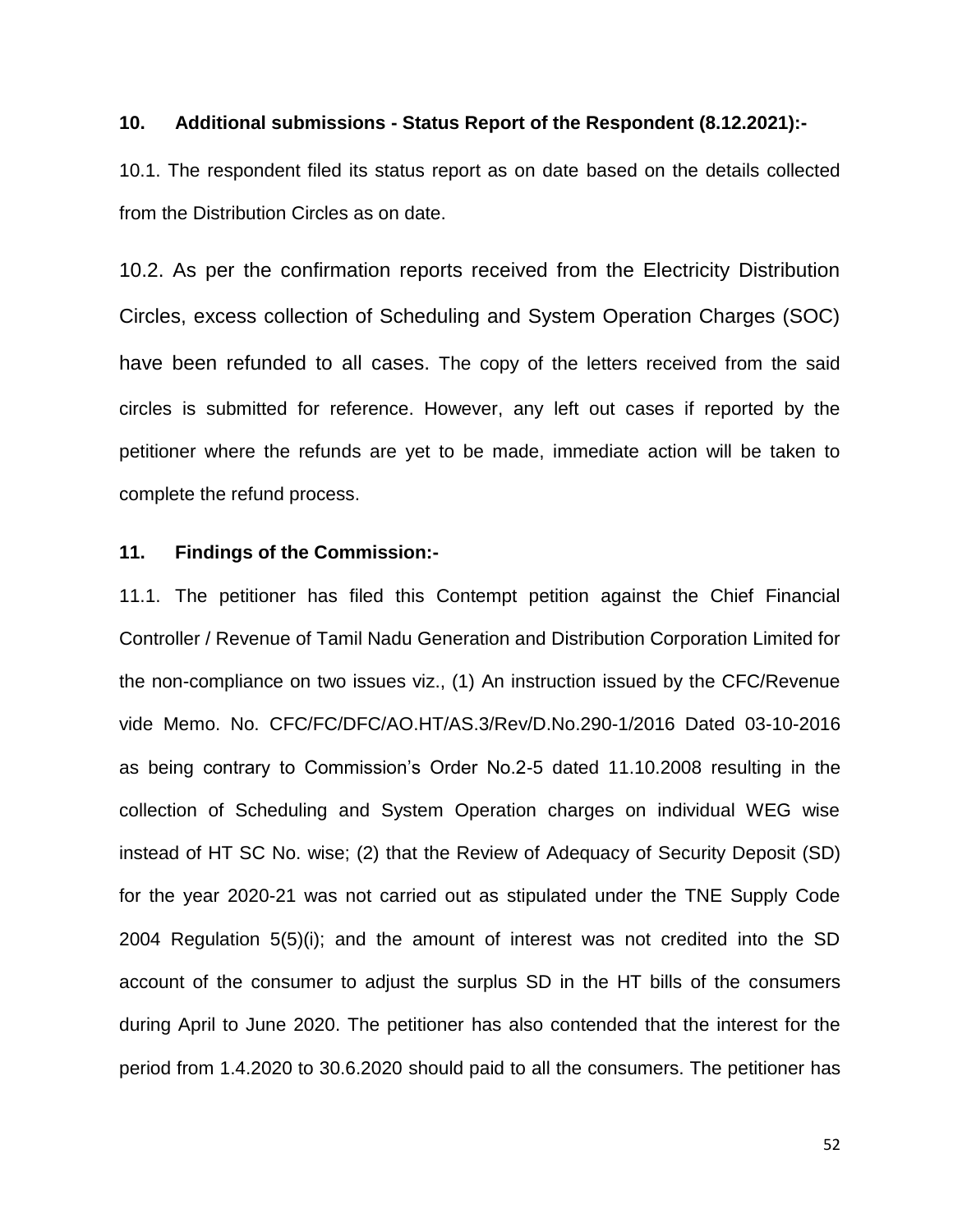also prayed to initiate contempt proceedings under Section 142 read with section 146 of the Electricity Act 2003 against the Respondent on the said non-compliance of the two issues stated above.

11.2. We have considered both the issues to arrive at a conclusion as whether there is any non-compliance and willful violation of Commission's Order/Regulation warranting punishment under Section 142 of the Electricity Act 2003 and, if so, to what extent. We have also heard the Respondent by providing an opportunity to present its reply so as to form an opinion as whether there is any willful inaction or the said violations are merely delay in execution and convincing.

Section 142 of the Electricity Act 2003 read as follows -

"Section 142. (Punishment for non-compliance of directions by Appropriate Commission):

In case any complaint is filed before the Appropriate Commission by any person or if that Commission is satisfied that any person has contravened any of the provisions of this Act or the rules or regulations made thereunder, or any direction issued by the Commission, the Appropriate Commission may after giving such person an opportunity of being heard in the matter, by order in writing, direct that, without prejudice to any other penalty to which he may be liable under this Act, such person shall pay, by way of penalty, which shall not exceed one lakh rupees for each contravention and in case of a continuing failure with an additional penalty which may extend to six thousand rupees for every day during which the failure continues after contravention of the first such direction."

# 11.3. **Issue-1: Collection of Scheduling and System Operation charges on individual WEG / Machine-wise instead of Wind Fan HT SC No. wise:**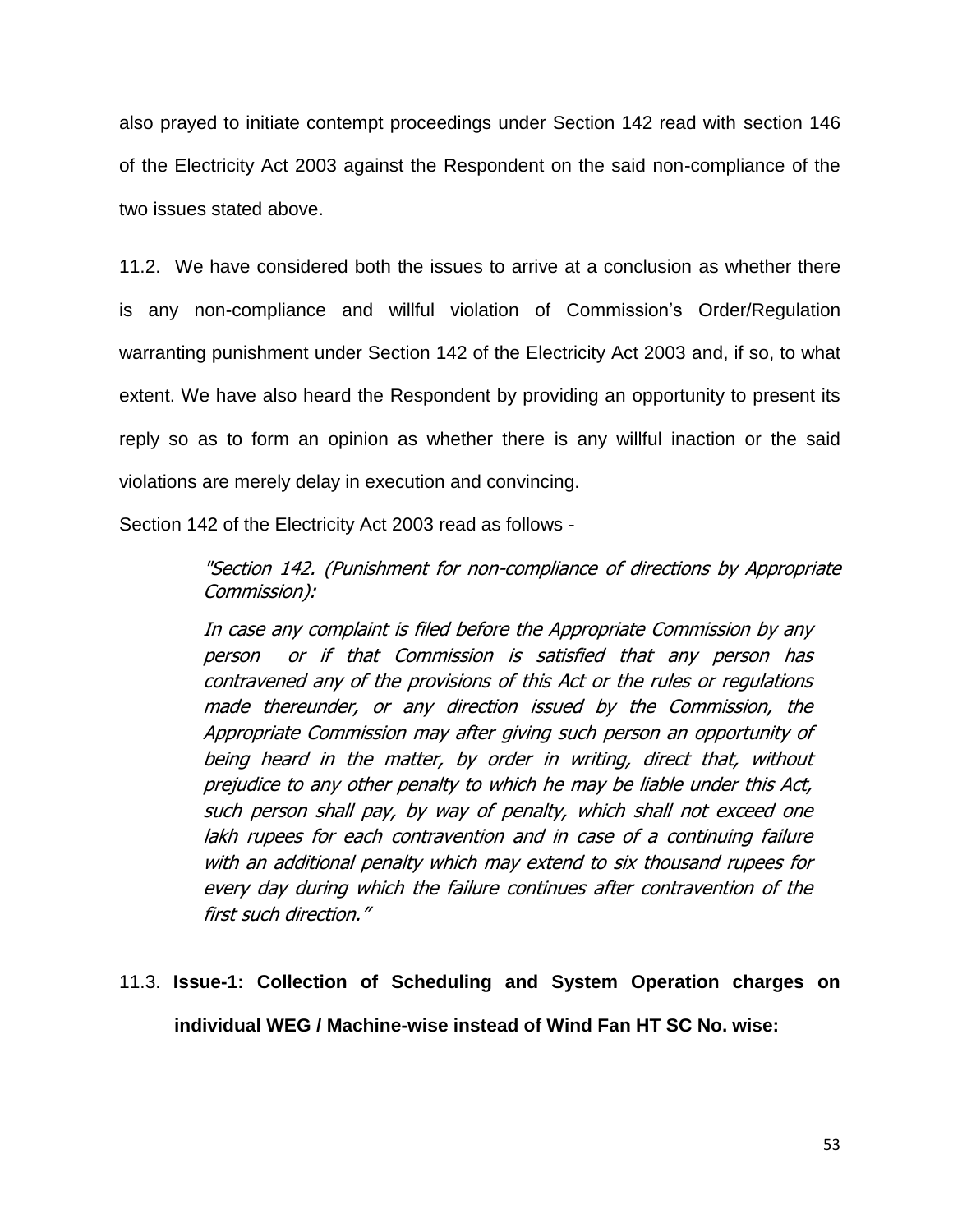11.3.1. The Chief Financial Controller / Revenue / TANGEDCO with reference to the representation of M/s. Indian Wind Power Association issued an instruction to its field officials (Superintending Engineers/Distribution circles) vide Memo.No.CFC/FC/DFC/AO/HT/AS.3/Rev/D.290-1/16, dated 03.10.2016 to collect the Scheduling and System Operation charges at the rate of Rs.800 per day / Rs.2000 per day in respect of WEGs under preferential tariff / REC respectively from 01.04.2016and permitted to pay the arrears in 2 installments for the period from 01.04.2016 to 31.08.2016.

11.3.2. In the above instruction, the Superintending Engineers/EDCs weredirected as below –

"2. In this connection, all the Superintending Engineers of Distribution Circles are hereby informed as follows:

2.1. The Commission has issued Comprehensive Wind Energy Tariff Order No.3 dated.31.03.2016 wherein the Scheduling System Operation charges has been revised and re-fixed at 40% of the conventional charges. Further, in this connection, it is stated that the Hon'ble Commission has fixed Scheduling System Operation charges in the Order No.8 of 2014 dated. 11.12.2014, in respect of the conventional, at the rate of Rs.2000 per day per transaction for long term as well as short term open access customers. Hence, the Scheduling System Operation has to be collected from each WEG machine under preferential tariff/ REC at rate of Rs.800 per day/Rs. 2000 per day, respectively from the month of 01.04.2016."

11.3.3. In the meantime, the petitioner has approached the High Court of Madras and obtained interim orders to collect the Scheduling & System Operation charges at the rate of Rs.300 / day irrespective of the capacity from 01.04.2016 onwards.

11.3.4. While this is being followed, the Audit party of the TANGEDCO made observations necessitating raising arrear off demands with reference to the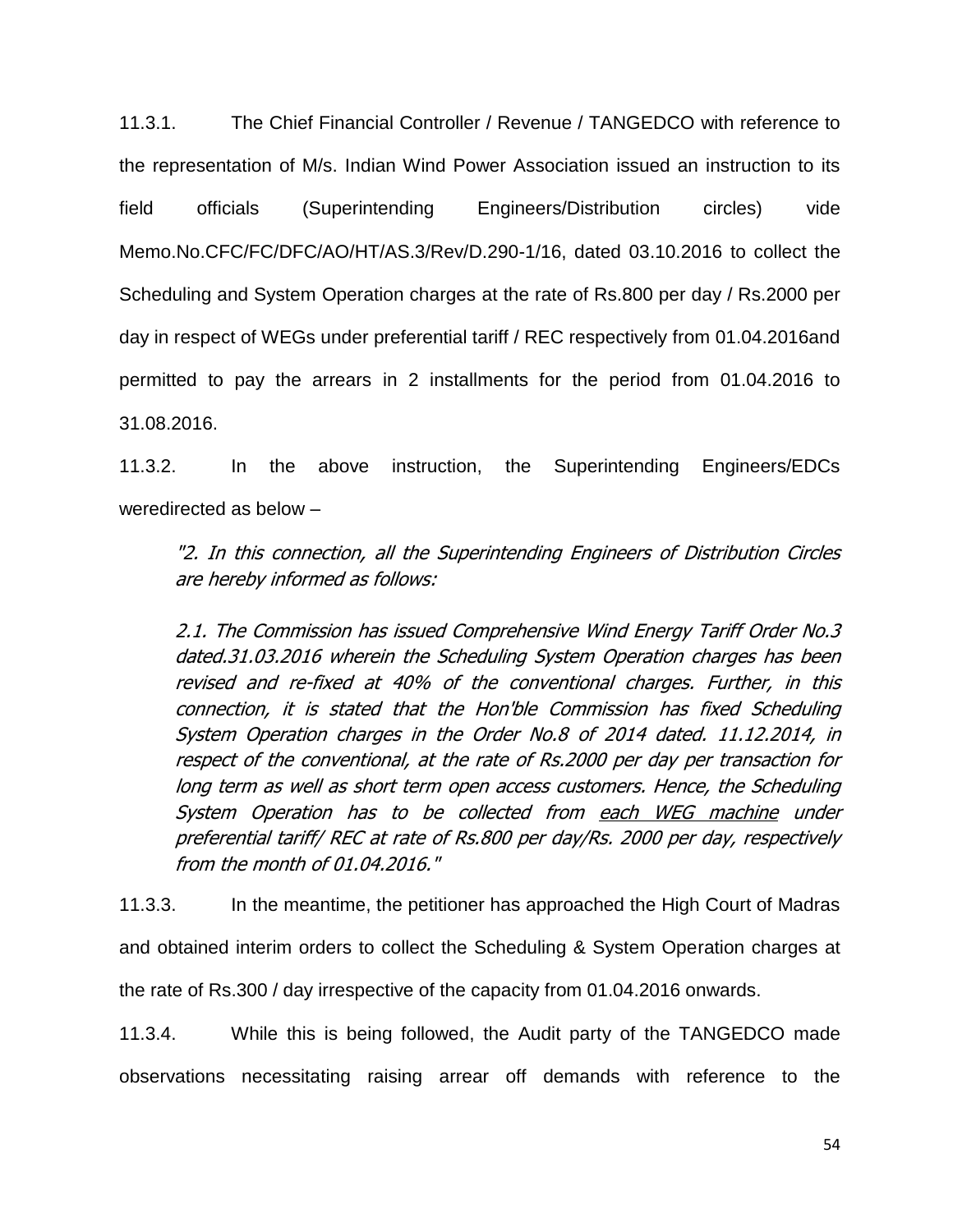CFC/Revenue's Memo. dated 03.10.2016 to collect the Scheduling & System operation charges from each WEG. In this connection, the petitioner M/s.Tamil Nadu Spinning Mills Association represented to the CFC/Revenue,in its letter dated 7.6.2019, not to levy the Scheduling and System operation charges for each WEG machine since it is not in line with the Order of the Commission in Order No.2-5 dated 11.10.2008 and the same is also against practice prevalent. If further sought to issue suitable errata for the Memo dated 03.10.2016 so as to collect the Scheduling & System operation charges only @ Rs.300 / Service connection and not for each WEG. The petitioner has also stated reminderwas sentvide letter dated 14.10.2019 addressed to the CFC/Revenue for corrective action.

In this connection, the relevant portion of the Commission's Order No.2-5 dated 11.10.2008 is as below –

"NOW THEREFORE, in exercise of the powers conferred upon the Commission under the said regulation 25(4) of the Open Access Regulations, the Commission Orders the following:-

In respect of long term open access customers of wind energy generatorsthescheduling and system operation charges for a generation capacity of 1650 KW and above shall be Rupees three hundred per day. For generation capacity of less than 1650 KW the charges shall be in proportion to the charges applicable to 1650 KW and above;

This charge shall be levied on the basis of generation capacity per service connection;

This order may be read with the order No.2 dated 15-05-2006; This order will be deemed to have come into force from 15-05-2006"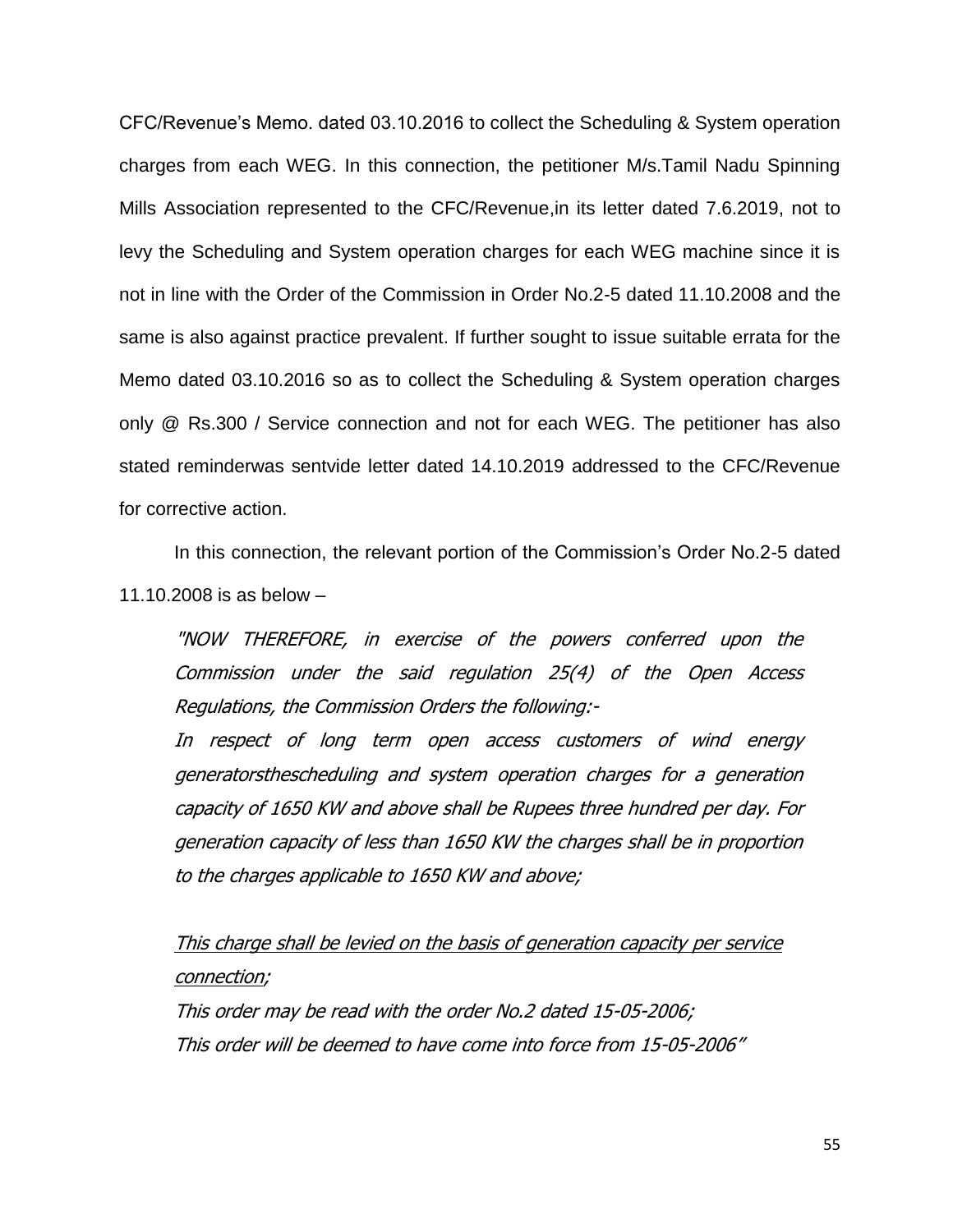On the strength of the aboveprovision in order of the Commission, the petitioner has contended that the instruction of the CFC/Revenue amounts to clear non-compliance of the Commission's Order and sought punishment under section 142.

11.3.5. The Respondent has stated that while an instruction issued vide Memo.No.CFC/Rev/ FC/Rev/AS.3/D.392/2017, Dt.1-12-2017 with regard to the Scheduling and System Operation charges payable as directed by the High Court of Madras in various cases filed by the Consumer Associations, it has been instructed as below –

"3.11. The Scheduling and System Operation Charges shall be payable at concessional rates on procurement of power from Renewable Energy sources in view of the Order No.2 of 2017 dated 28-3-2017, Order No.3 of 2016, 4 of 2016 and 5 of 2016 dated 31.3.2016. Apart from these charges, Solar Power Generators, Wind Energy Generators, Biomass generators and the Bagasse based generators shall have to bear the actual line losses in kind as specified in the relevant orders of the Commission and as amended from time to time. The Scheduling charges shall be collected per Wind Farm HT service connection. The statement of charges applicable for various generators as per the tariff order is enclosed herewith."

The Respondent has stated that the instructions have already been issued on 01.12.2017 to collect the Scheduling charges on "per Wind Farm HT Service connection" basis only. However, the internal audit only have raised certain objections without noticing the instruction of TANGEDCO in para 3.11 of its instructions dated 01.12.2017. Hence, once again a clarification was issued vide circular Memo.No.CFC/ Rev/FC/Rev/DFC/AO/Rev/D.851/20, Dt.09.11.2020 as below –

*" xxxxxxx*

*4.0 In view of the instructions already issued vide memo cited under reference 2, the SE/EDCs are clarified to levy and collect the SOC in respect of wind*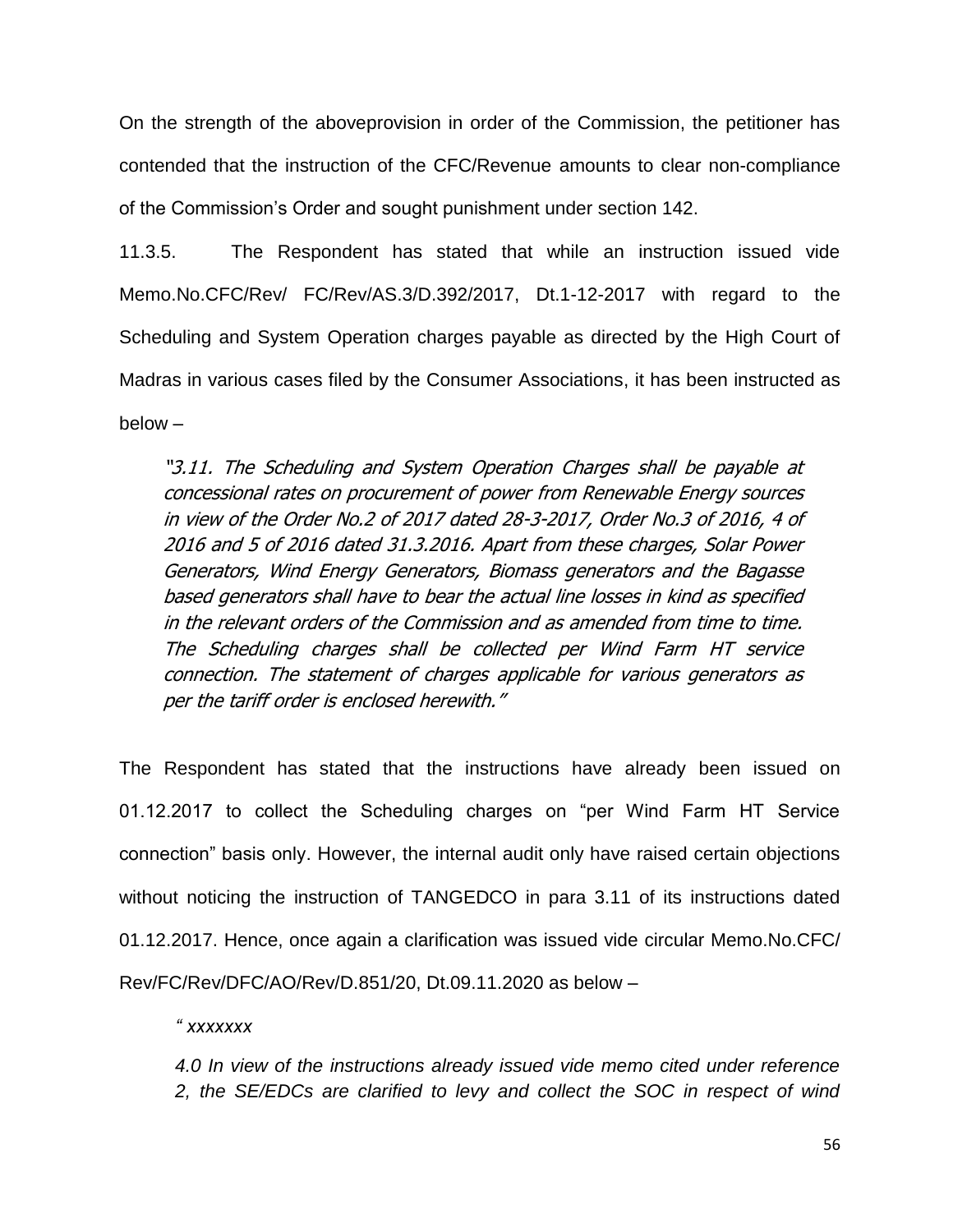*energy generators on ""per WEG HT service connection basis" from 01.04.2016 to 10.08.2017 and to refund the excessively collected scheduling and system operation charges, if any, by the way of adjustment in the ensuing bills""*

*xxxxxxx"*

11.3.6. Neither in Wind Energy Tariff Order No.3 dated 31.3.2016 nor in T.O.No.8 of 2014 dated 11.12.2014 or in any of its order for that matter, the Commission has ordered the collection of Scheduling and System operation charges on the basis of "WEG machine" wise. Hence, the Respondent has to follow the prevailing method of charging of Scheduling & System operation charges as stated in the earlier Order No.2-5 of 2008 dated 11-10-2008 i.e., per Service connection basis only, as contended by the petitioner. While so, we observe that the CFC/Revenue's instruction Memo dated 03.10.2016 which was issued to the field officials to collect the Scheduling& System operation charges on each WEG machine wise iscontrary to the prevailing Orders of the Commission.

11.3.7. However, the Respondent has corrected itself by stating in their instruction dated 01.12.2017 that the Scheduling charges shall have to be collected per Wind Farm HT SC basis. In spite of that, their field officials/internal auditors failed to give effect to such directions with effect from 01.04.2016, and on the contrary they started levying arrears for the earlier periods too and issued demand notices. This action has brought the Respondent to this situation. But it could have been corrected by the Respondent, when the issue was brought before the Respondent by the petitioner vide its representations dated 07.06.2019 and 14.10.2019. But the Respondent did not act on it, which shows the lethargic attitude of the Respondent.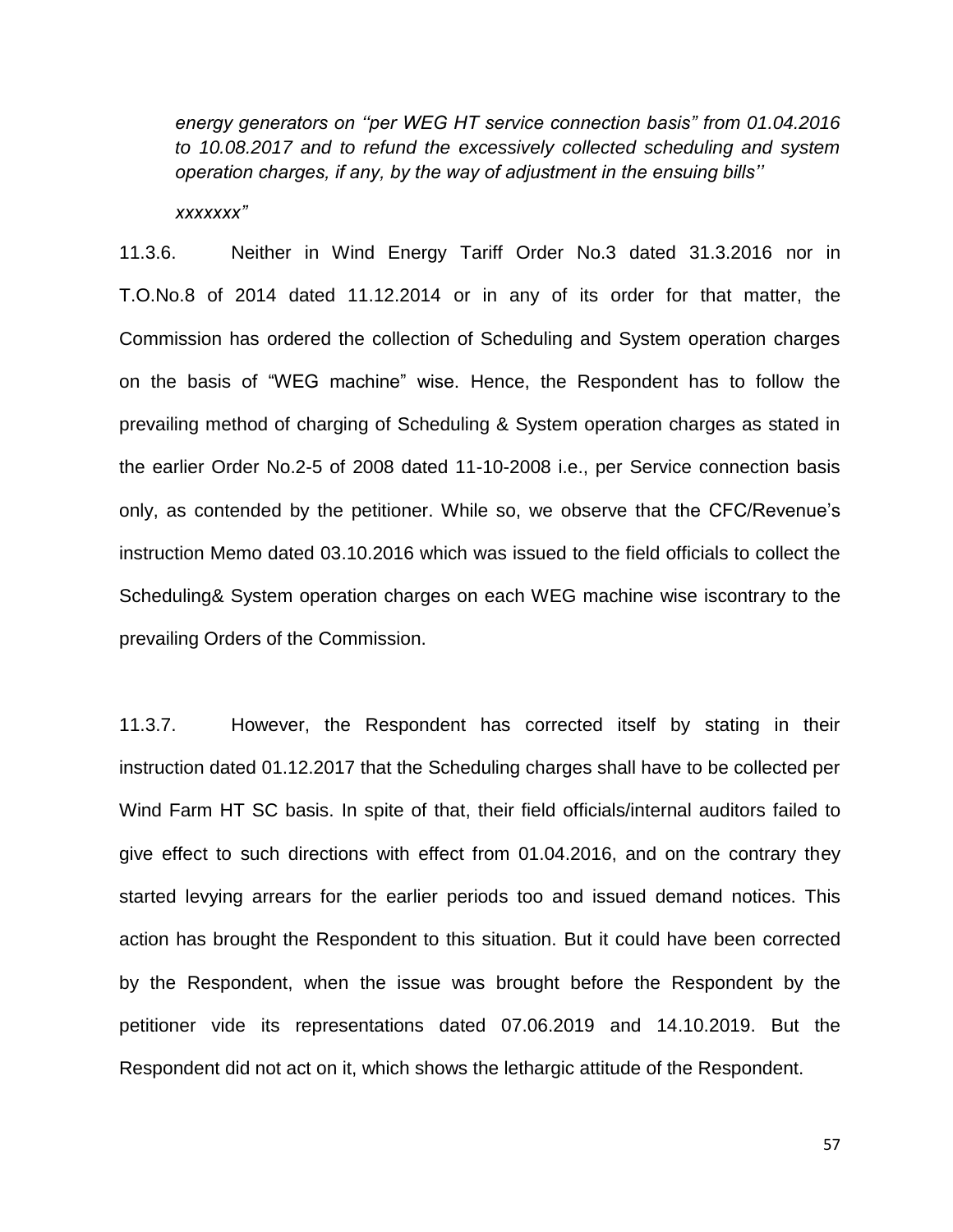11.3.8. We also observe that only after filing of this contempt petition before us, the Respondent speeded up its action and issued instructions to strictly adhere the earlier instructions to levy the Scheduling and System operation charges at the rate of "per Wind Farm HT service connection" basis, and also directed to refund the excessively collected Scheduling charges by way of adjustment in the ensuing bills. During the hearing held on  $2<sup>nd</sup>$  March 2021, the Respondent stated that the refund is being processed to the consumers wherever the charges were collected per WEG machine basis and ready to file the status report. And accordingly, the Respondent filed its 3 status report viz., on 06.07.2021, 13.09.2021 & 08.12.2021. At the same time, during the final hearing held on 01.02.2022, the petitioner side also sought to file the list of applicants to whom the refund have not been made, but no such pending list as undertook by the petitioner to file before Commission has been filed till date. From the above status report submitted by the Respondent, we could see that almost 85% of the charges have already been refunded to the HT consumers except few cases in which no representation of refund was received.

11.3.9. Having considered the same, we have to state that though the Respondent has contravened the Commission's Tariff Order, the corrective instruction for levying of charges based "per WEG HT service wise" was already issued on 01.12.2017; only the refund was pending to be processed and that too was almost complied before conclusion of the proceedings in this case. No report was filed by the petitioner thereafter on pending cases for refund. And considering all these circumstances, we conclude that no serious action is required under Section 142 of the Electricity Act 2003 against the Respondent.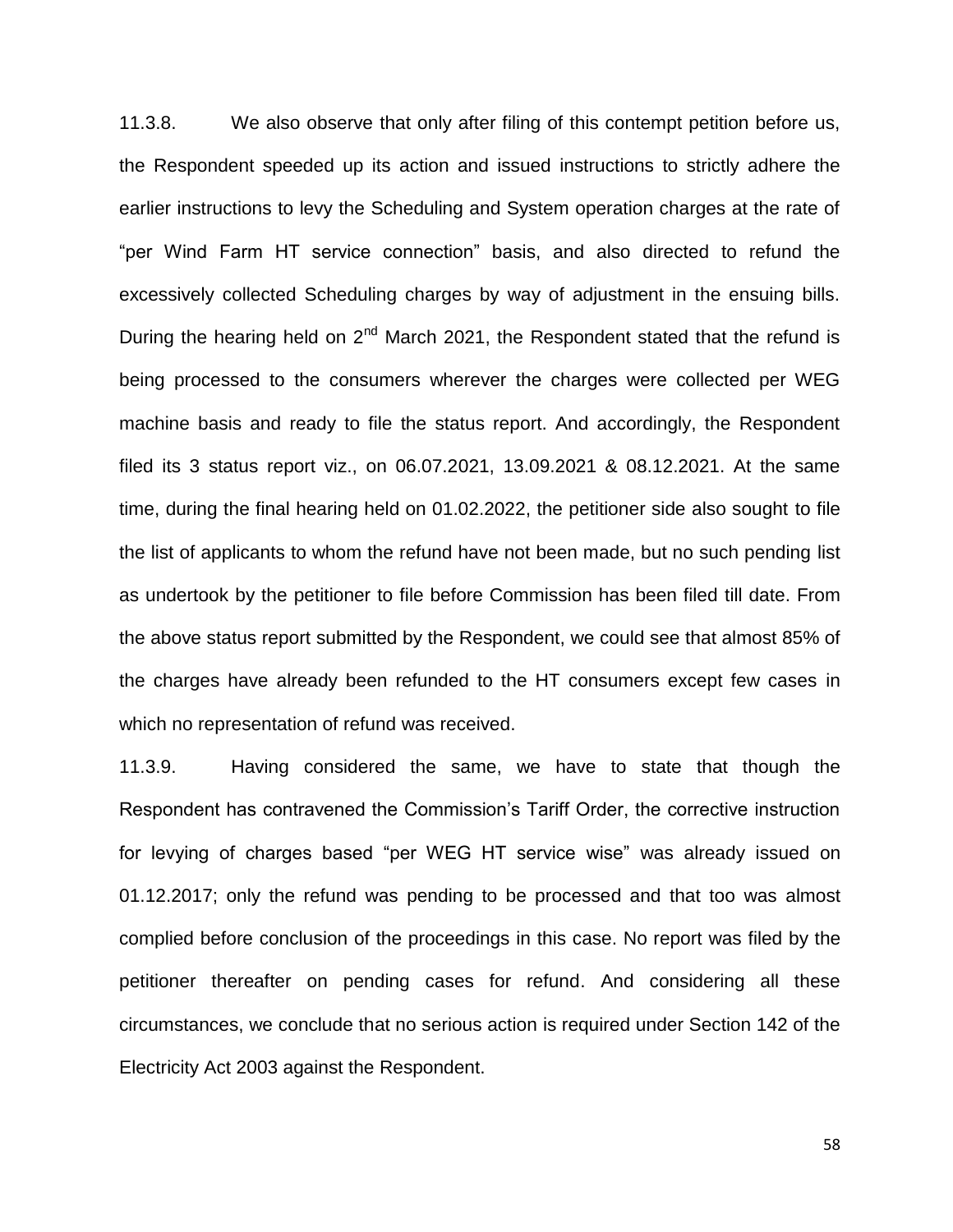11.4. **Issue-2: Delay in Reviewing of Adequacy of the Security Deposit for 2020-21 as mandated under Regulation 5(5)(i) and delay in intimation about the credit of the interest of the Security Deposit as ordered by the commission in Order No.1 of 2020 dated 17.02.2020:**

11.4.1. The Tamil Nadu Electricity Supply Code 2004 consists of following provisions with regard to the Review of Security Deposit under Regulation 5(5), and the portion relevant to the case on case is hereby reproduced -

"5(5) Additional Security Deposit:-

(i) The adequacy of Security Deposit may be reviewed and re-fixed once in a year in case of HT consumers and once in every two years in case of LT consumers taking in to account the interest due for credit. Such reviews shall be made in the month of April / May. The rate of interest on the Security Deposit shall be on the basis of the Commission's directive to the licensees in this regard."

xxxx xxxx (iii) Interest at Bank rate or more as specified by the Commission shall be calculated and credited to the Security Deposit accounts of the consumers at the beginning of every financial year i.e., April and the credit available including the interest shall be informed to each consumer before the end of June of every year."

11.4.2. The petitioner's allegation in this petition is that the Respondent has not acted up on the provisions of the TNE Supply Code 2004 in reviewing of the Security Deposit for the year 2020-21 in time as a result of which the members of the Petitioner's Association were not able to get the adjustment of excess Security deposits available in their respective accounts.

11.4.3. The petitioner also contended that the Commission issued an Order vide No.1 of 2020 dated 17-02-2020 as per Regulation 5(5)(iii) fixing the interest rate for Security Deposit for the year 2019-20 and instructed the Respondent to intimate the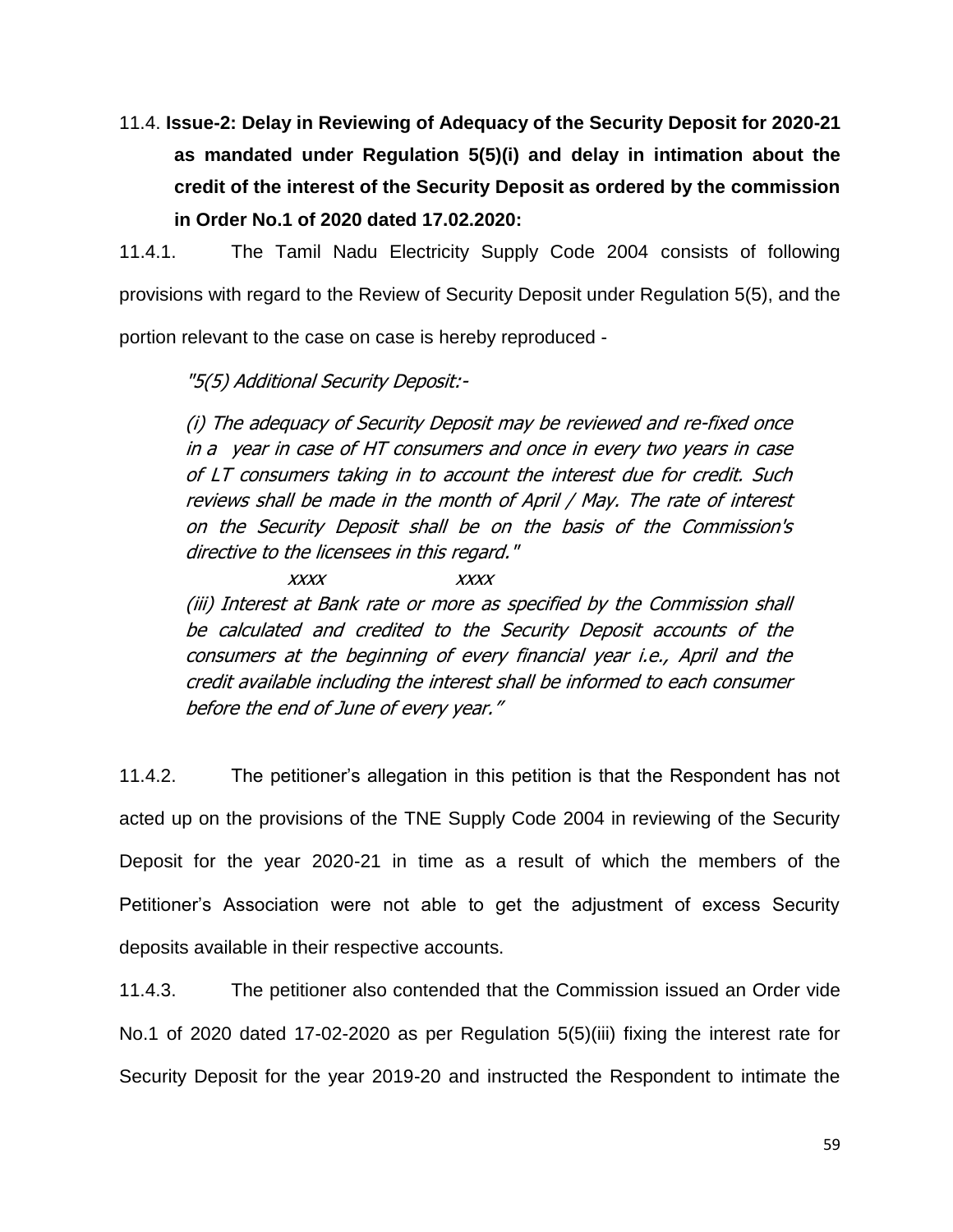credit including interest available in the Security Deposit account as on 31.03.2020 to the consumers by 30.06.2020 as below –

#### Order No.1 of 2020, dt.17.02.2020

"5) The commission directs that the TANGEDCO shall pay interest at 5.70% p.a. on the Security Deposit from the consumers for the financial year 2019- 20. The interest on Meter Caution Deposit shall be 5.70% p.a. as per the Commission's Order on Non-Tariff related Miscellaneous charges.

6) The credit including interest available in the accounts of the consumers as on 31.03.2020 shall be intimated to the consumers by 30.06.2020."

11.4.4. Though the Regulation provisions and Order of the Commission available as above, the Respondent has not carried out the above process and necessary adjustment was not made to the respective consumers those who have excess Security Deposit. It is also contended by the petitioner that the loss of interest for the delayed period was not credited to the consumer's account. Such delay in process is committed by the petitioner is in violation of the Provisions of the Tamil Nadu Electricity Supply Code 2004 and Orders of the Commission dated 17.02.2020.

11.4.5. The members of the Petitioner's Association have stated that they were struggling financially, in the recent months, due to the complete lock down enforced from 25.03.2020 onwards due to Covid-19 Pandemic virus spread and hence tried much hard to allow the review of the adequacy of Security Deposit since the software was blocked by the Respondent. The petitioner has sought to contend that such an inaction / non-exercising of the Regulation 5(5) and non-compliance of Order dt.17.2.2020 warrants action under Section 142 of the Electricity Act, 2003.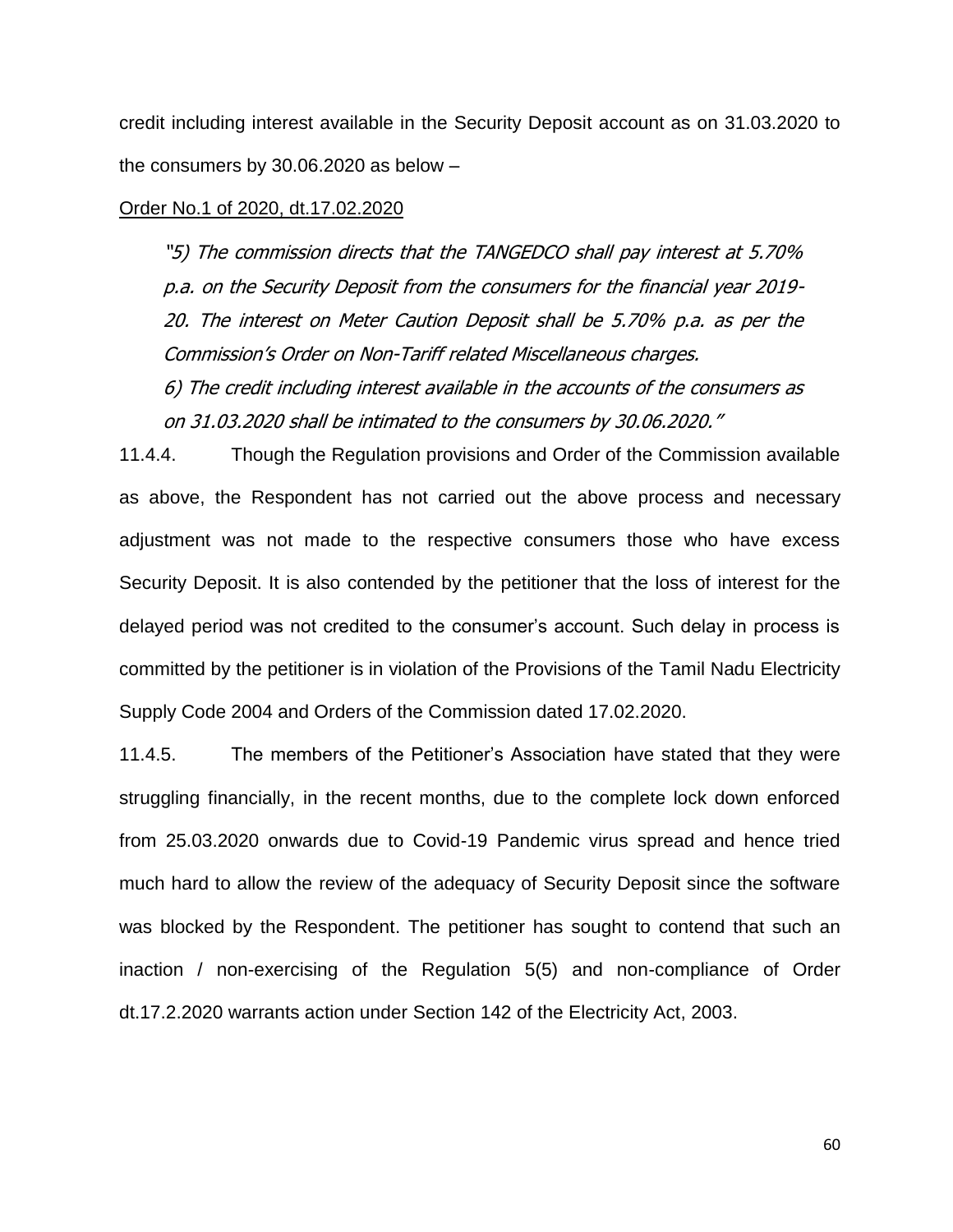11.4.6. Under Regulation 5(5) of the Supply Code 2004, the Respondent is bound to review the adequacy of Security Deposit. It is also a fact that due to outbreak of COVID-19, the Govt. of India & Govt. of Tamil Nadu announced complete lock down with effect from the midnight of 24.03.2020 and subsequently it was extended several times due to the prevailing COVID situation in the State.

11.4.7. The Government of Tamil Nadu has declared complete lock down for the period of 21 days from 25.3.2020 vide its G.O.172 dated 25.03.2020; and it was subsequently extended upto 30.04.2020 vide G.O.19 dated 13.04.2020. The respondent has stated that due to announcement of subsequent continuous lock down instructions, the due date for the payment of Current consumption charges & other arrear payments payable by HT consumers to TANGEDCO was extended upto 06.05.2020 without resorting to physical disconnection; and further extension of time for the payment of CC charges and other arrears was permitted to the HT consumers as and when the GoTN orders extending lock down.

11.4.8. The Review of Adequacy of Security deposit involves Calculation of interest on the Security Deposit available as on  $31<sup>st</sup>$  March of an year and crediting the same to the consumer's account; and then reviewing the adequacy of Security Deposit based on 5(5)(ii) of Supply Code. If the SD available in the Consumer's account is less than the revised Security Deposit the balance shall be collected; or if it is found excess the same shall be adjusted/refundedas per relevant provisions.

11.4.9. The respondent has stated that in view of pandemic, the levy and the collection of Security deposit was postponed by TANGEDCO by extending time for securing its payments. This has also enabled the HT consumers a relief from such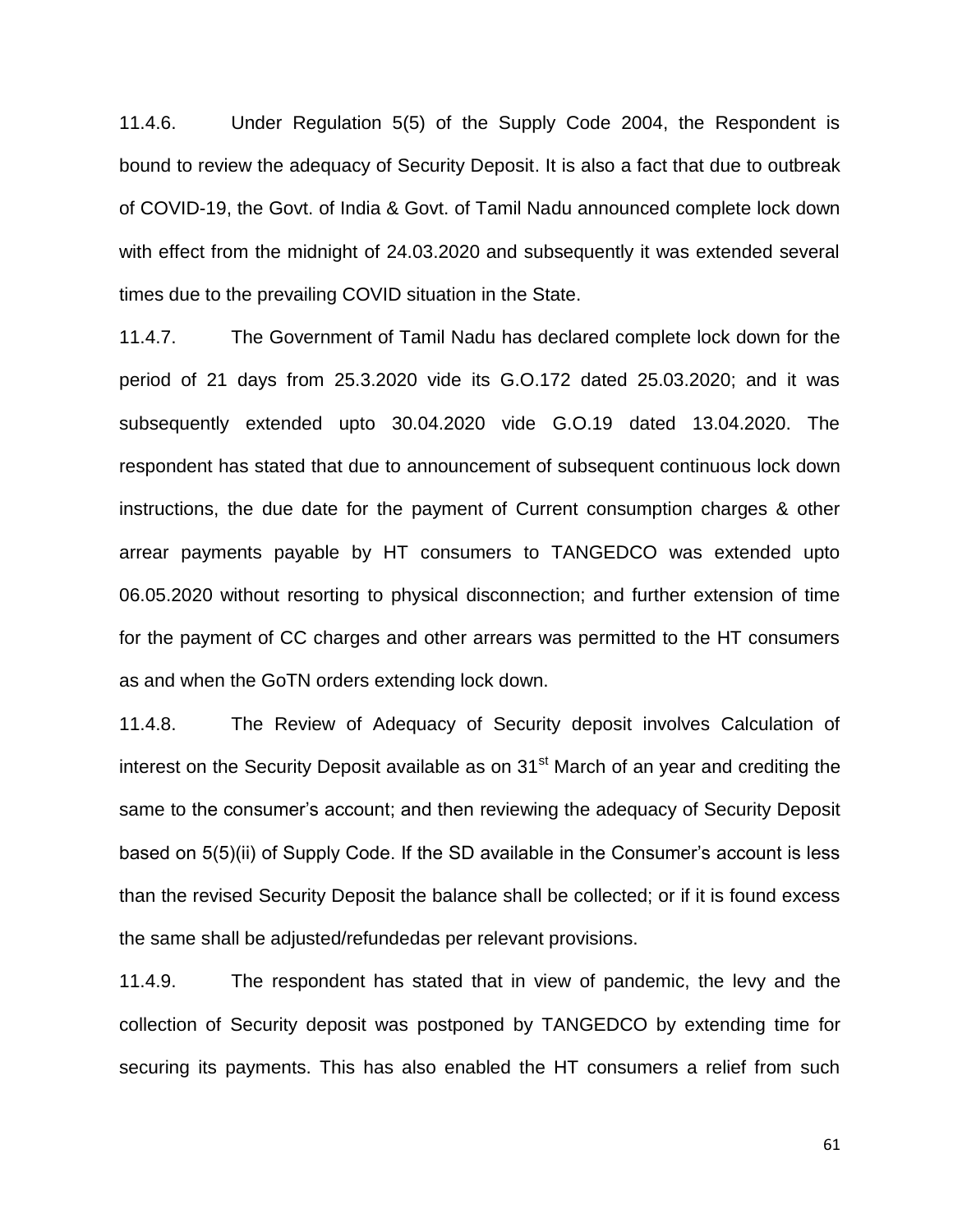additional payment. Instructions were not issued to the EDCs to raise demand of Security Deposit, though the review of adequacy of additional current consumption deposit for the Financial year 2019-20 has been completed before  $30<sup>th</sup>$  April 2020.

11.4.10. It is evident that while the entire State is under lock down, the TANGEDCO office was functioning with limited staff, and hence, the demand for ASD could not be raised due to such situation. It is also a fact that in the process of reviewing SD, both raising of demand and refund/adjustments run on the same software of TANGEDCO. It is also seen that finally the respondent issued instructions to its field officials vide its Memo.No.CFC/Rev/FC/Rev/DFC/AAO/JA/F.ASD review/D.400/20, Dt.18.07.2020 to ensure the adequacy of Security Deposit following the Regulation 5(5)(iv) and (v) of the Supply Code 2004.

11.4.11. As Ordered by the Commission in its Order No.1 of 2020 dated 17.2.2020, the credit available in the consumer's account (including interest) shall have to be intimated to the consumers by 30.06.2020. In the present case, the Respondent has instructed it's field officers on 18.7.2020 to process the refund of excess SD/demand for inadequate SD though it has completed its review already. Hence, it is to be accepted that the delay is obviously due to Covid-19 lock down. The delay on the part of the respondent in this case is only 18 daysandhence we are inclined to condone it, since the same has not occurred due to the act of the Respondent.

11.4.12. One more question to be answered is, the interest sought by the petitioner for the period from 1.4.2020 to 30.6.2020; while in normal course of business the TANGEDCO is permitted to intimate the interest (as on 31.3.2020) only by 30.6.2020, now after deciding the matter as above i.e., condoning the delay of 18 days